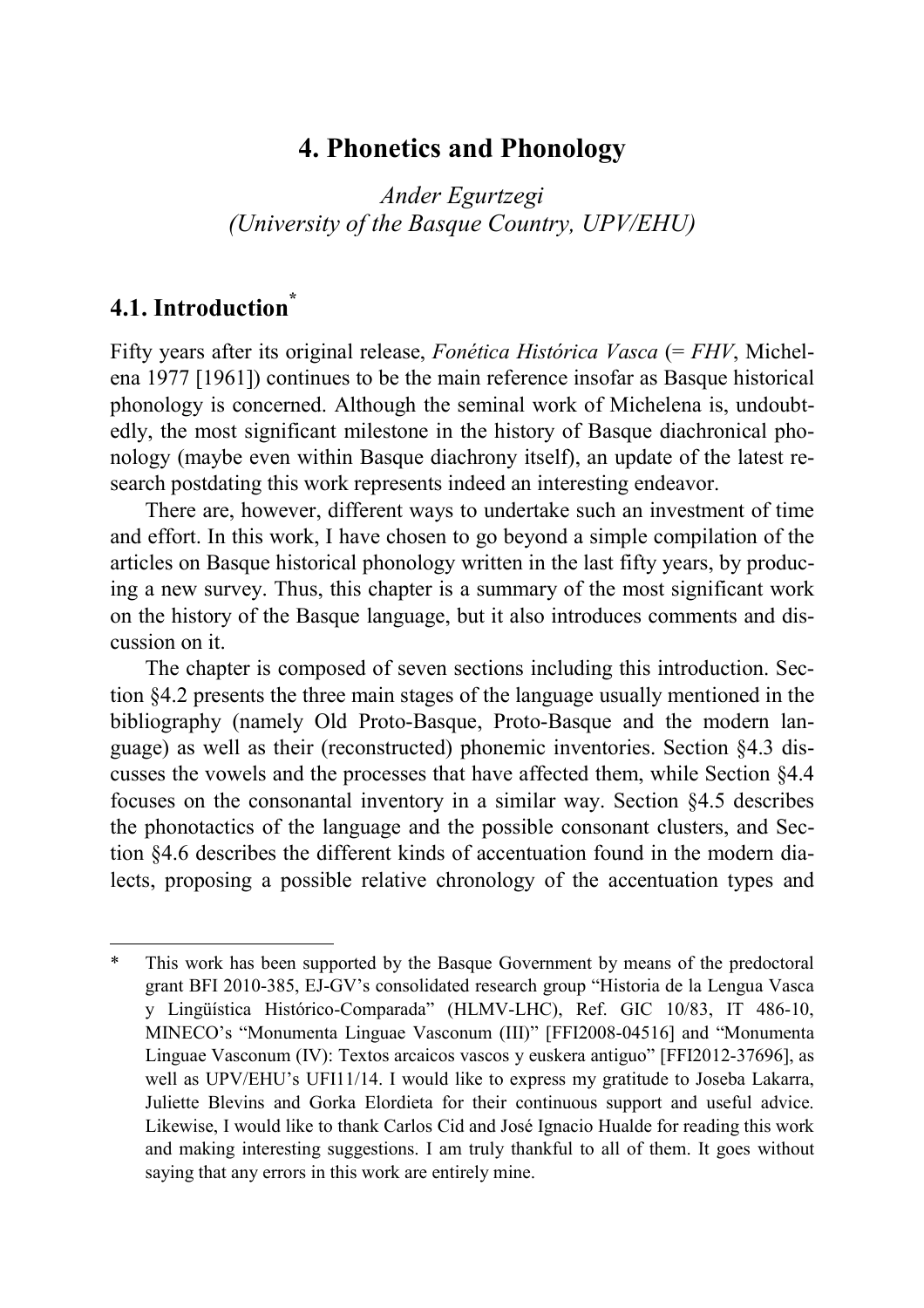their variants. Eventually, a brief Section §4.7 with some general conclusions is provided.

# **4.2. The Basque phonemic inventory: now, then, and before then**

### *4.2.1. Modern Basque dialects*

Modern Basque dialects vary to some extent in their phonemic inventory. Nevertheless, a more or less common inventory would include the phonemes usually linked to Standard Basque. These segments are presented in Table 4.1 and Table 4.2, together with some other added sounds, which correspond to those found in only a limited number of dialects (or even in one single dialect). The latter are represented in parentheses. $\frac{1}{1}$ 

From a typological point of view, an unusual distinction within the Basque consonantal inventory is the phonemic opposition between six different voiceless sibilants: an apical, a laminal and a post-alveolar, along with their affricated counterparts. In Souletin and some Low Navarrese varieties, there is also a series of voiced fricative sibilants —and even an apico-alveolar affricate— which are phonemically distinct (cf. Hualde 1993b).

When carefully studying the segments which are present in only a few varieties, the historical linguist must distinguish between the segments which represent an innovation and those present in an older stage of the language but which are only peripherally present today after having become lost in most of the modern dialects.

<sup>1</sup> Hualde (*GB*: 15) offers a simpler table containing only the segments found in Standard Basque. In addition, he includes a table with the phonemic inventory of the easternmost dialect, Souletin (*GB*: 18), usually described as the most deviant variety of the Basque language.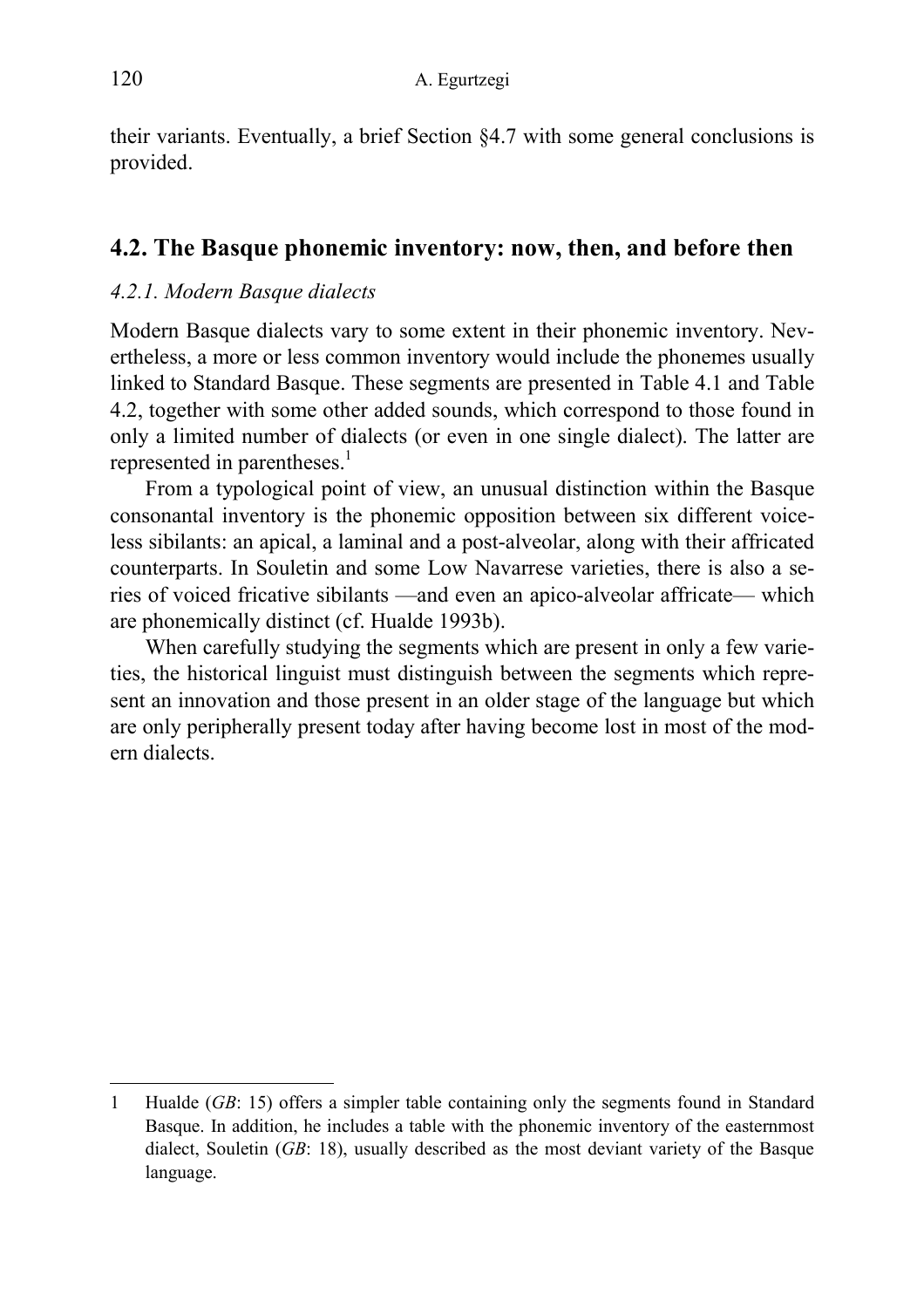| Table 4.1.          |                       |                |             | Consonantal inventory of modern Standard Basque |                     |                |              |                |              |                       |             |                         |
|---------------------|-----------------------|----------------|-------------|-------------------------------------------------|---------------------|----------------|--------------|----------------|--------------|-----------------------|-------------|-------------------------|
|                     |                       |                | stop        | fricative                                       |                     | affricate      |              | nasal          | lateral      | tap                   | trill       | glides                  |
|                     |                       | voice-<br>less | voi-<br>ced | voice-<br>less                                  | voi-<br>ced         | voice-<br>less | voi-<br>ced  |                |              |                       |             |                         |
| bilabial            | labial                | p<br>$(p^h)$   | $\mathbf b$ |                                                 |                     |                |              | ${\bf m}$      |              |                       |             |                         |
| labio-<br>dental    |                       |                |             | $\mathbf f$                                     |                     |                |              |                |              |                       |             |                         |
| apico-              | apical                | $\mathbf t$    | $\rm d$     |                                                 |                     |                |              |                |              |                       |             |                         |
| dental              |                       | $(t^h)$        |             |                                                 |                     |                |              |                |              |                       |             |                         |
| apico-<br>alvelar   |                       |                |             | $\mathbf S$                                     | $(\mathbf{z})$      | f2             | $(\,d\!f\,)$ | $\mathbf n$    | $\mathbf{1}$ | $\boldsymbol{\Gamma}$ | $\mathbf r$ |                         |
|                     | laminal<br>(alveolar) |                |             | ş                                               | ( $\underline{z}$ ) | ţ              |              |                |              |                       |             |                         |
| palato-<br>alveolar | predorsal             |                | $\bf J$     |                                                 | (3)                 |                |              |                |              |                       |             |                         |
| palatal             |                       | $\mathbf{C}$   | g           |                                                 | (i)                 |                |              | $\mathfrak{p}$ | $\lambda$    |                       |             | $\mathbf{j}$            |
|                     |                       | $c^h$ )        |             |                                                 |                     |                |              |                |              |                       |             |                         |
|                     | postdorsal            | ${\bf k}$      |             | $\mathbf X$                                     |                     |                |              |                |              |                       |             | $\ensuremath{\text{W}}$ |
|                     |                       | $(k^h)$        |             |                                                 |                     |                |              |                |              |                       |             |                         |
|                     | laryngeal             |                |             | (h)                                             | $(\tilde{h})$       |                |              |                |              |                       |             |                         |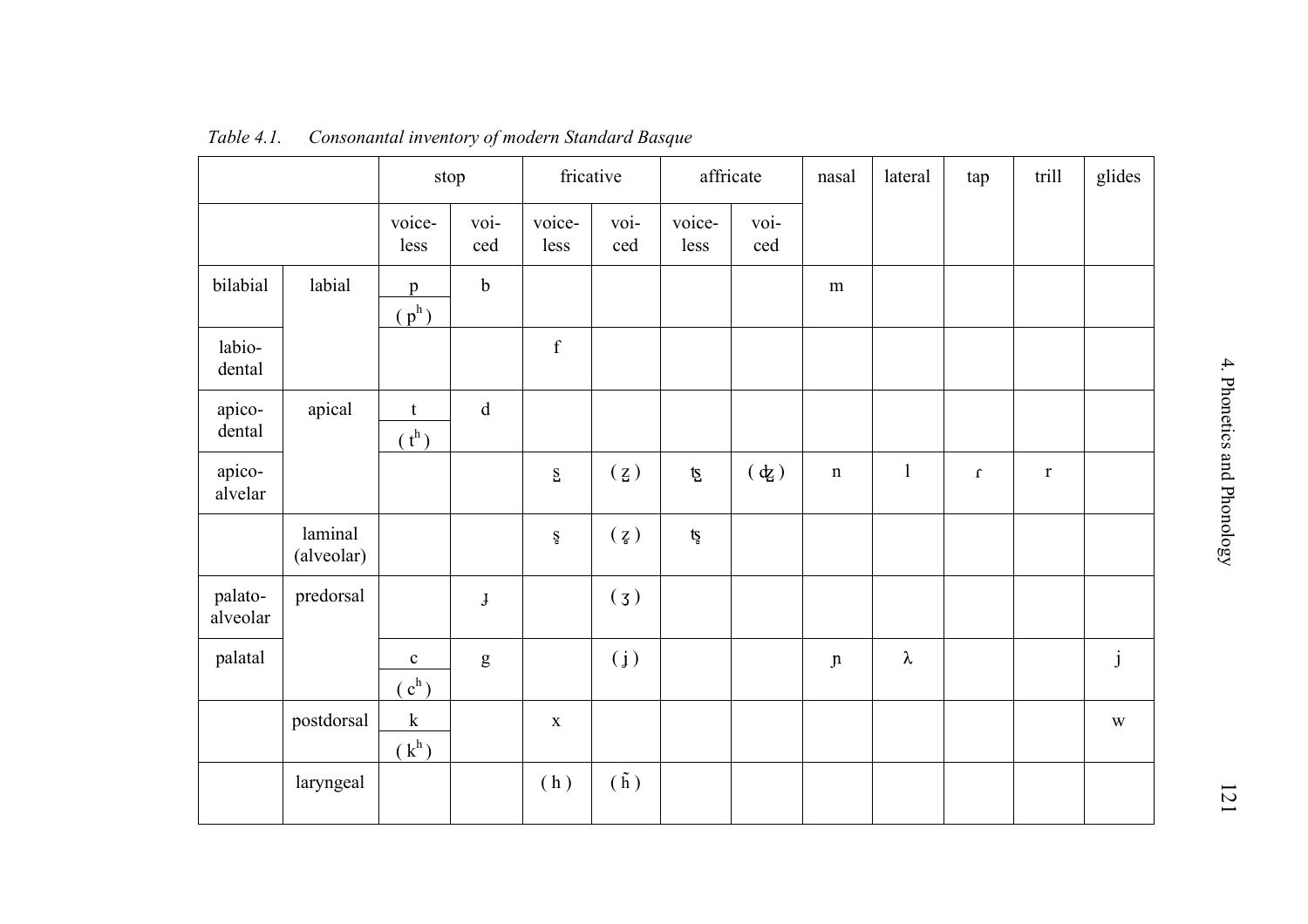|      |      | front            | central        | back           |
|------|------|------------------|----------------|----------------|
| high | i(1) | $(y)(\tilde{y})$ |                | $u(\tilde{u})$ |
| mid  |      | $e(\tilde{e})$   |                |                |
| low  |      |                  | $a(\tilde{a})$ |                |

*Table 4.2. Vowel inventory of modern Standard Basque* 

# *4.2.2. Michelenian stages*

In fact, as we go back in time, we find a very different scenario: the reconstructed Michelenian Common Basque (cf. Michelena 1987 [1981a]) from the beginning of the Middle Ages ( $5<sup>th</sup>-6<sup>th</sup>$  centuries AD), and Proto-Basque (cf. *FHV*), dating to around the  $3<sup>rd</sup>$  century BC. After separating the wheat from the chaff, fewer than half of the segments found today had a phonemic status at those early stages, and most of these only after having suffered significant changes (cf. Martinet 1974 [1950], *FHV*, 1988 [1951b]). As a matter of fact, the PB. system was not grounded on the opposition between voiced and voiceless stops or fricative and affricate sibilants, but on a more general fortis versus lenis distinction which involved almost the entire consonantal inventory (apud *FHV*, although some authors, such as Hualde 1999 or Egurtzegi, in this paper, are skeptical about this reconstruction).

As Table 4.5 shows, the reconstructed vowel inventory contains the same vowels as in modern times. The sixth vowel from Souletin (the front high rounded vowel /y/) as well as the nasalized series are both regarded as innovations, although they have a very different chronology. The consonant inventory in Tables 4.3 and 4.4, on the other hand, looks very different shape in the stages of the language reconstructed by Michelena from the modern one, with an opposition dividing the system into two groups —the aforementioned fortes and lenes— in an almost regular way. However, this is still incomplete given the lack of the labial fortis in the inherited lexicon, as discussed by Michelena (*FHV*: 261, §4.4.2.2).

The first proposal for such an opposition comes from Martinet (1974 [1950]), who hypothesized that Proto-Basque may have had a system analogous to that of the Danish language. He proposed an opposition between two series —namely fortis and lenis— that had different phonetic realizations according to the position of the word in which they were produced. The fortis series was produced as aspirated and voiceless in a prominent position and as plain voiceless preceding an unstressed vowel, while the "soft" or lenis stops were realized as devoiced stops in a prominent word-initial position and as voiced fricatives in an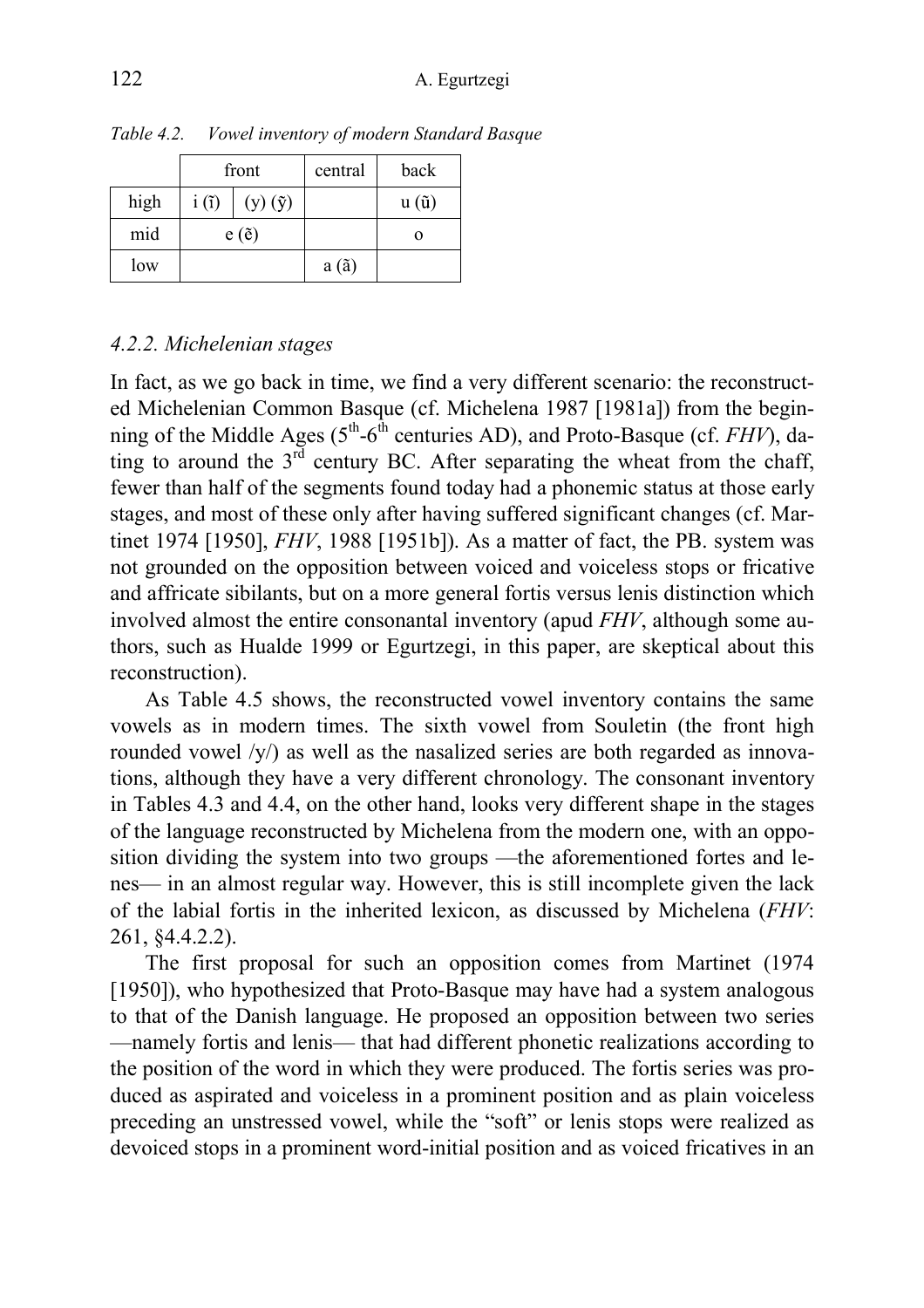unstressed position. Table 4.6 illustrates the hypothesized phonetic realization of the stops, according to Martinet (1974 [1950]: 533).

|        |        | sibilant<br>stop |       |        |         | sonorant |         |        |
|--------|--------|------------------|-------|--------|---------|----------|---------|--------|
|        | labial | dental           | velar | apical | laminal | nasal    | lateral | rhotic |
| fortis | (P)    |                  | V     | t2     | ទ្ទ     | N        |         |        |
| lenis  | n      |                  |       |        | ş       | n        |         |        |

*Table 4.3. Consonants involved in the fortis/lenis opposition*<sup>2</sup>

| Consonants absent from the fortis/lenis opposition | Table 4.4. |  |  |  |  |  |  |
|----------------------------------------------------|------------|--|--|--|--|--|--|
|----------------------------------------------------|------------|--|--|--|--|--|--|

|           | labial |     | palatal   post-dorsal   laryngeal |  |
|-----------|--------|-----|-----------------------------------|--|
| fricative | (f)    |     |                                   |  |
| nasal     | (m)    |     |                                   |  |
| glide     |        | (1) | $(\mathbf{W})$                    |  |

*Table 4.5. Vowels reconstructed for Proto-Basque* 

|      | front | central | back |
|------|-------|---------|------|
| high |       |         | u    |
| mid  | e     |         |      |
| low  |       | а       |      |

 $\overline{a}$ 

*Table 4.6. Hypothesized phonetic realization of stops* 

| Phonemes     | Initially (stressed)       | Intervocalically (unstressed) |
|--------------|----------------------------|-------------------------------|
| /p/          | $[p^h$ -]                  | $[-b-]$                       |
| /b/          | $[b-]$                     | $[-\beta$ -]                  |
| /t/          | $[t^h-]$                   | $[-d-]$                       |
| /d/          | $[d-]$                     | $[-\delta-]$                  |
| /k/          | $[k^h-]$                   | $[-\overset{\circ}{g}-]$      |
| $\mathbf{Q}$ | $\left[\frac{8}{2}\right]$ | $\lceil -\gamma - \rceil$     |

Taking this system as a starting point, Martinet proposes a word-initial lenitive process involving the fricativization of the aspirated stops. This is followed

<sup>2</sup> Here we follow Michelena's notation (*FHV* and elsewhere), using uppercase letters to denote the fortis and lowercase for the lenis series.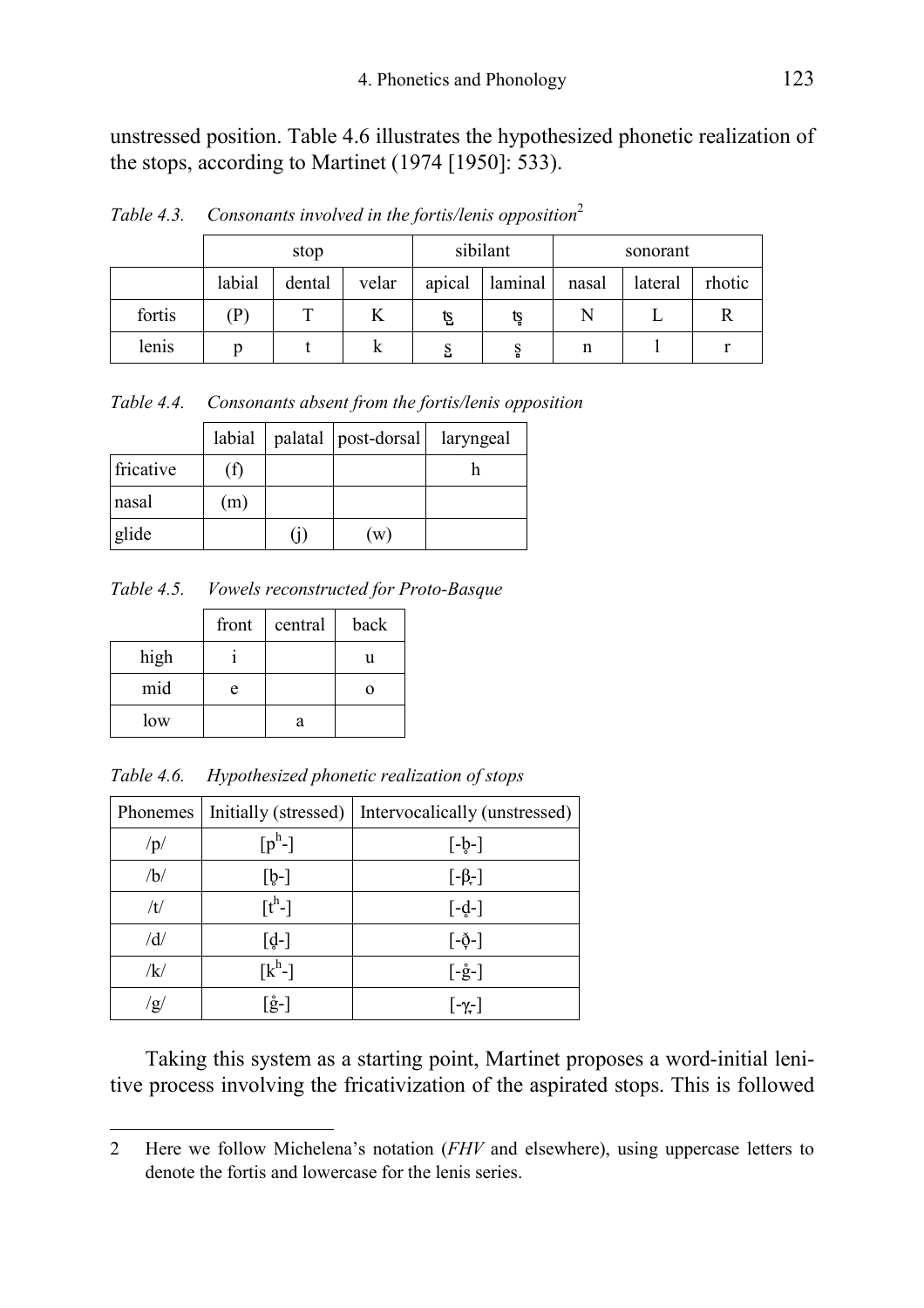#### 124 A. Egurtzegi

by a subsequent debuccalization that could have resulted in the complete loss of the segment —i.e.  $/t^h$ -/ > / $\theta$ -/ > /h-/ (>  $\emptyset$ )—, along with an initial voicing of the lenis series, which the author attributes to neighboring Romance pressure, since "in Latin pronunciation, the articulatory energy was equitably distributed along the chain" (ibid.: 54 [my translation, AE]). Michelena (i.a. 1988 [1951b], *FHV*) accepts and expands this system with the addition of the sonorant segments to which, interestingly enough, he does not attribute any kind of contextual divergence in their phonetic realizations.

To the consonants in Table 4.6, two different groups of consonants may be added. Firstly, the aspiration, which was most probably part of that stage of the language, even though it did not form part of the opposition proposed by Martinet (1974 [1950]) and expanded by Michelena (1988 [1951b], *FHV*). Secondly, the segments /m/ and /f/ along with the glides *yod* and *wau* and the aforementioned /P/ were not as usual as the other segments and were probably of later introduction. While the former was almost undoubtedly part of the previous stages of the language, the latter labial segments seem to be secondary in older times (some maybe even marginal) and it is possible that they were mostly present in the borrowed lexicon.

Michelena (*FHV*: 374) cites the adaptation of Latin and Romance medial voiced stop clusters as evidence of a tense/lax contrast in opposition to the modern voiced/voiceless contrast. The fact was that all geminates and heterorganic voiced stop groups were adapted to voiceless stops with the place of articulation of the prevocalic segment, as in Lat. *abbas* > *apaiz* 'priest' or Old Sp. *cobdiçia* > *gutizia* 'desire, whim'. An alternative account, however, would be that medial voiced stops were realized as approximants —as they are in the modern language and already were in the  $12^{th}$  century (cf. §4.4.2.1)— and that voiced stop clusters could be perceived as the only existing voiceless stops, rather than word-internal voiced approximants. Along the same lines, he also cites the regular adaptation of Latin /f/ as Basque /b/. However, the latter may have been the only labial consonant available in the language and thus the only suitable option, given the lack of /p/, as proposed by Michelena himself.

#### *4.2.3. Lakarran Old Proto-Basque*

If we move into even older times, some centuries before the time estimated by Michelena for PB (approx.  $3<sup>rd</sup>$  century BC) we encounter a very different state of the Basque language which we can label Old Proto-Basque. This stage has mainly been reconstructed by Lakarra (1995, 2005, 2011b, etc.), and is a direct consequence of his research on the old canonical root structure which he found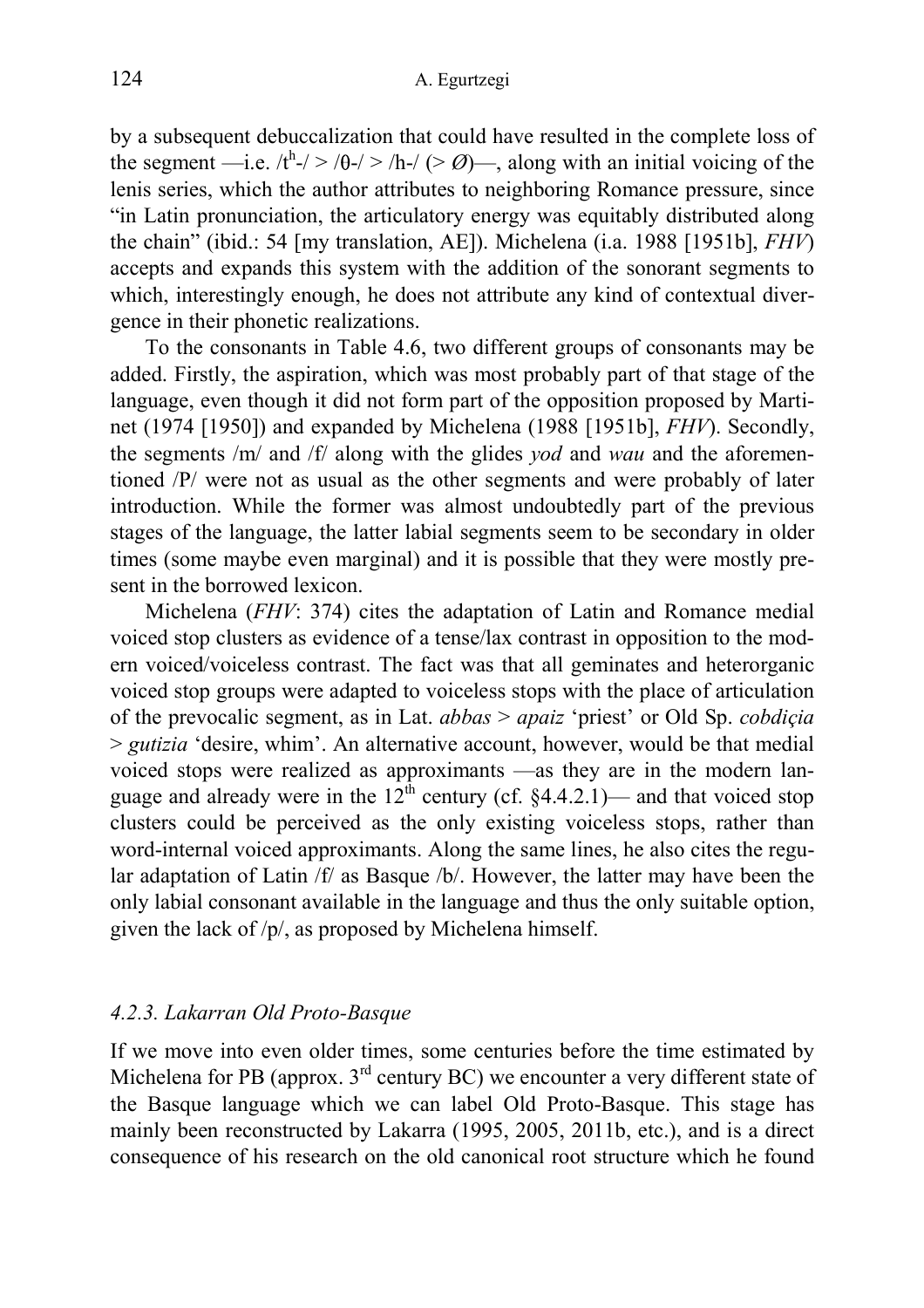to be a monosyllabic CVC, lacking any consonantal clusters or diphthongs (cf. Lakarra 1995 and elsewhere).

Thus, Old Proto-Basque has much simpler phonotactics than the following stages of the language, allowing only two possible consonantal positions (i.e.  $C_1VC_2$ ) instead of the initial/medial/final distinction made in both Proto-Basque and modern Basque. Thus, we distinguish between onset and coda consonants in Old Proto-Basque, as illustrated in Table 4.7.

|       | stop |                          |           | fricative |                   |   | sonorant |         |        |
|-------|------|--------------------------|-----------|-----------|-------------------|---|----------|---------|--------|
|       | lab  | dent                     | vel       | apical    | laminal   glottal |   | nasal    | lateral | rhotic |
| onset | b    | $(t)$ , d                | $(k)$ , g |           |                   |   | n        | -       | -      |
| coda  | ۰    | $\overline{\phantom{0}}$ | -         |           | ş                 | - | n        |         | (r, r) |

*Table 4.7. Consonants in Old Proto-Basque according to their syllabic position* 

It is uncertain what the total number of proposed stops and rhotics should be, or what was the nature of the plosive series. The reconstructed monosyllabic roots involving voiceless stops (such as *\*tor* or *\*kar*) are scarce, but cannot be derived from other segments either.

Little research has been carried out on the Proto-Basque vocalic system, and thus it is even harder to know the shape of that system in previous stages of the language. Until new results are found, a 5-vowel inventory is reconstructed by default, since it is the one found in the modern stages of the language and in any written document, except for those written in the Souletin dialect, with a front high rounded vowel as well as a nasalized series (§4.3.2 and §4.3.3).

# **4.3. Vowels**

 $\overline{a}$ 

## *4.3.1. Main vowels*

Basque vowels do not seem to have changed to a great extent over time. The five vowels divided into three different degrees of openness are found in the majority of the modern dialects  $-\frac{a}{a}$ , e, i, o, u $\frac{a}{c}$  directly correspond to the vowels reconstructed for the Michelenian Proto-Basque.<sup>3</sup> An uncertain point for this 5vowel reconstruction was the alternation between /i/ and /u/ and the possibility

<sup>3</sup> To this common inventory, certain (mostly local) innovative segments may be added, namely, the Souletin high front labialized /y/, the nasalized series from Souletin and Roncalese, and the Biscayan "sensibly palatal, relaxed and slightly labialized" *a* from Gernika, as described by Navarro-Tomás (1923: 50).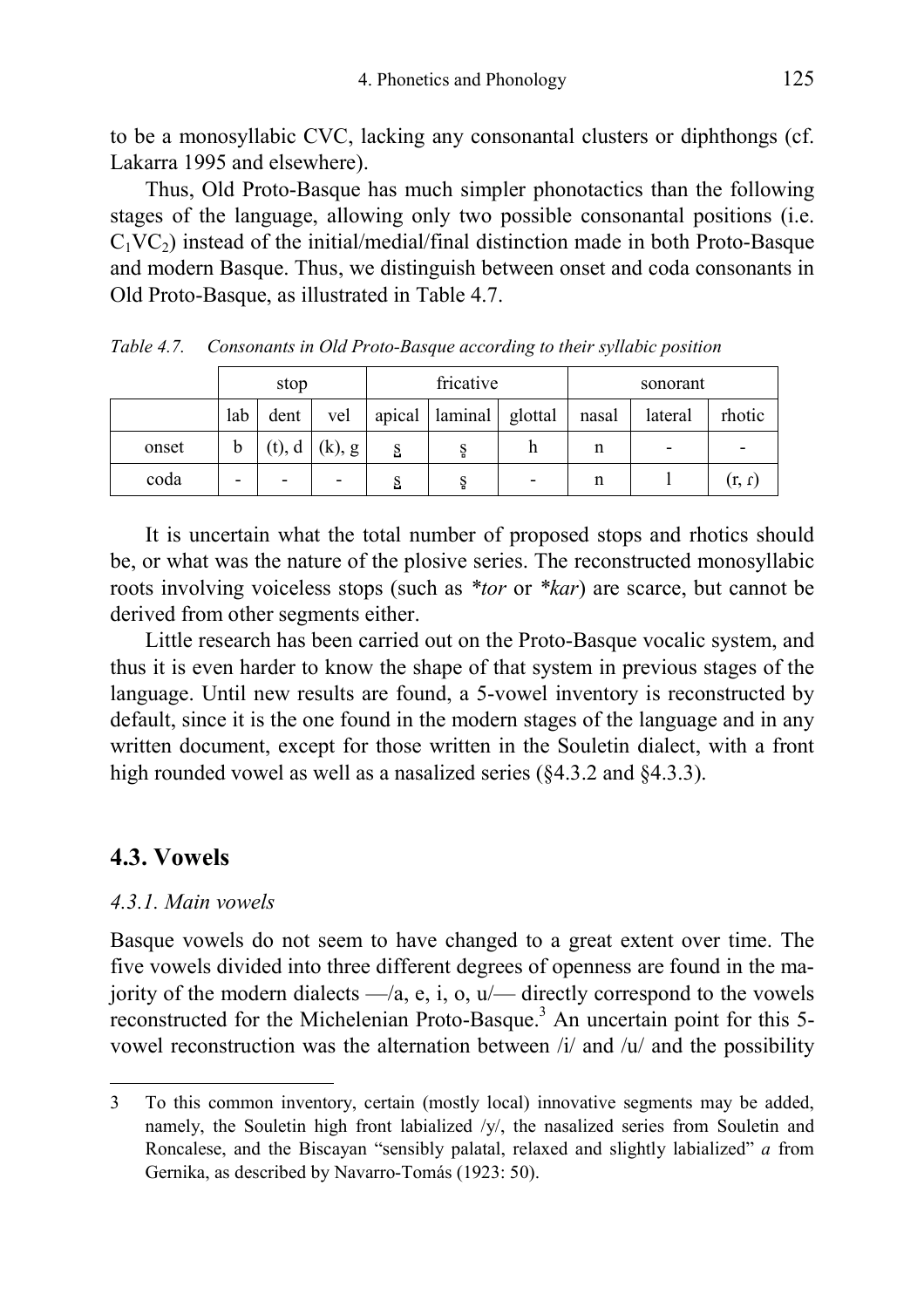of such an alternation being the consequence of an older phoneme, an option which had already been discarded by Michelena (*FHV*: 73, §4.3.4.1).

Some varieties maintain a vocalic gemination or even a length distinction (cf. Michelena *FHV*: 111-112), which originated from the encounter of two similar vocalic segments in derivation, in composition, or after the loss of an intervening consonant. This distinction is especially frequent in the Biscayan dialect, although not necessarily limited to it. Examples of this include Old B. *errekaak* 'rivers, streams', *domeekaak* (< Lat. *dominica*) 'Sundays', *arabaar* 'Alavese' and B. *haar* > *har* 'worm'. Contraction is the most usual outcome in other dialects.

Vowels are characterized by two seemingly contradictory tendencies (apud *FHV*: 50): they tend to be affected by neighboring sounds but they have not undergone any deep or generalized changes.

Following the observations of Gavel (1920) and Navarro-Tomás (i.a. 1923), Michelena points out that most vocalic permutations occur either between front vowels (i.e. /a, e, i/) or back vowels (/o, u/), although there are some other processes which affect vowels grouped according to their height<sup>4</sup> (*FHV*: 59). Likewise, he notes that the ease for vowel interaction increases in proportion to the number of syllables present in the word (*FHV*: 70).

#### *4.3.2. Nasalized Vowels*

 $\overline{a}$ 

The Basque vocalic phonological inventory has historically possessed a series of phonemically contrastive nasalized vowels. These principally resulted from the loss of the nasal environment of the vowels surrounding an intervocalic  $/n/$ , which would have become a nasalized aspiration at around the beginning of the Middle Ages (cf. *FHV*: 300-303, Igartua 2011, §4.4.1.3.1 and §4.4.3.1.2).

Today, these nasalized vowels are still found in the modern Souletin dialect exactly as they were found in the defunct Roncalese variety, which disappeared in the  $20<sup>th</sup>$  century. However, according to Michelena (*FHV*: 48), they represent an "archaic particularity on its way to extinction" even in Souletin, due to their unstable condition. Souletin lacks the nasalized /õ/, since this systematically became  $\partial \tilde{u}$  after the development of the rounded high front vowel  $\partial y$  (*FHV*: 48). Souletin nasalized vowels appear in two different environments: surrounding a nasal (or nasalized) consonant, as in *khatiña* [kʰatīɲã] 'chain', *gazna* [gaz̪nã] 'cheese', *ama* [ãmã] 'mother' and *ahate* [ãhãte] 'duck'; or in a stressed final position, after the apocope of an old  $\text{-}n$  (Hualde *GB*: 31): *salu* [sa'l  $\tilde{u}$ ] (cf. Sp.

<sup>4</sup> See, e.g., reciprocal metatheses involving vowels (cf. Egurtzegi 2011, §4.3.4.6)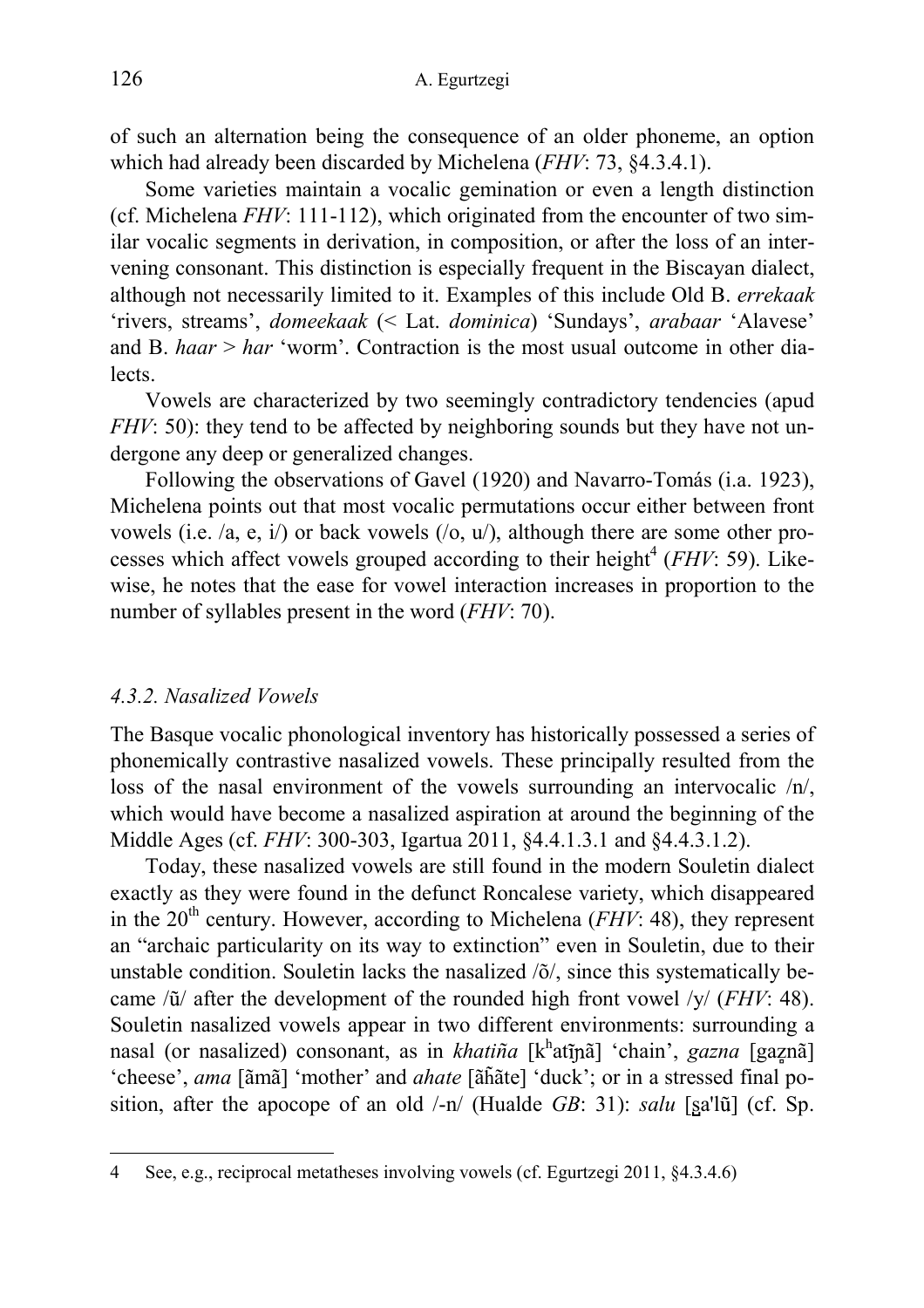*salón*) 'living room', *bedezi* [beðe'si] (< Fr. *medecin*) 'physician', *ardu* [ar'ðū] (< *\*ardano*) 'wine'. Although the former context may be a coarticulatory outcome with no phonemic consequences, the latter clearly contrasts with wordfinal non-nasalized vowels in other oxytones.

Historically, nasalized vowels are undoubtedly found in Biscayan until at least the  $16<sup>th</sup>$  century, as documented by various contemporary authors, and they are present in Biscayan texts such as *Refranes y Sentencias* despite the lack of any form of notation to represent nasal phonemes in several words (cf. *FHV*: 48- 49). They are also explicitly attested in texts such as those of Madariaga and the manuscript from Garibay.

Michelena assumes that nasalized vowels were present in further varieties of the language (*FHV*: 50), noting that they can be attested as far back as the  $12<sup>th</sup>$ century in a word list included in *Le guide du pélerin de Saint-Jacques de Compostelle*,<sup>5</sup> in words such as *ardum* 'unnum' and *arraign* 'piscem'.

As for the loss of this nasalized series in most dialects, this was probably the consequence of a natural internal development: a reinterpretation of those nasalized vowels as a  $\sqrt{Vn}$  sequence; an example of sound change by CHANCE (Blevins 2004) or a hypercorrection *à la* Ohala (1993: 250, 255), as in *arrãi*, *artzãi* becoming *arrain* 'fish' and *artzain* 'shepherd' in Biscay (cf. Egurtzegi 2011). Nevertheless, this process may have been conditioned by neighboring languages, given that varieties in contact with Spanish —which does not possess nasalized vowels— lost their nasalization at around the end of the Middle Ages, while the easternmost Souletin $6$  —which is in close contact with the Gascon dialect of Occitan— is the only dialect that has maintained the opposition until today. However, it is worth noting that the other continental dialects (i.e. Labourdin and Low Navarrese) have lost the opposition, in spite of them all being in contact with French. It should also be considered that the aforementioned Biscayan and the peninsular dialects may have undergone different developments (and perhaps even chronologies) regarding this series.

# *4.3.3. Distribution of the Souletin /y/*

 $\overline{a}$ 

Out of all the modern Basque dialects, only one, Souletin, has developed a vocalic system which diverges to such an extent from the reconstructed Proto-Basque vowels that it includes a sixth item. This item is the high front rounded

<sup>5</sup> Text edited by Jeanne Viellard in 1938, *Le guide du pélerin de Saint-Jacques de Compostelle, texte latin du XIIe siècle* (Aimery Picaud, *Liber Sancti Jacobi*, *Codex Calixtinus*) (cf. *TAV*: 49-51).

<sup>6</sup> Alongside its close but now extinct relative, the Roncalese.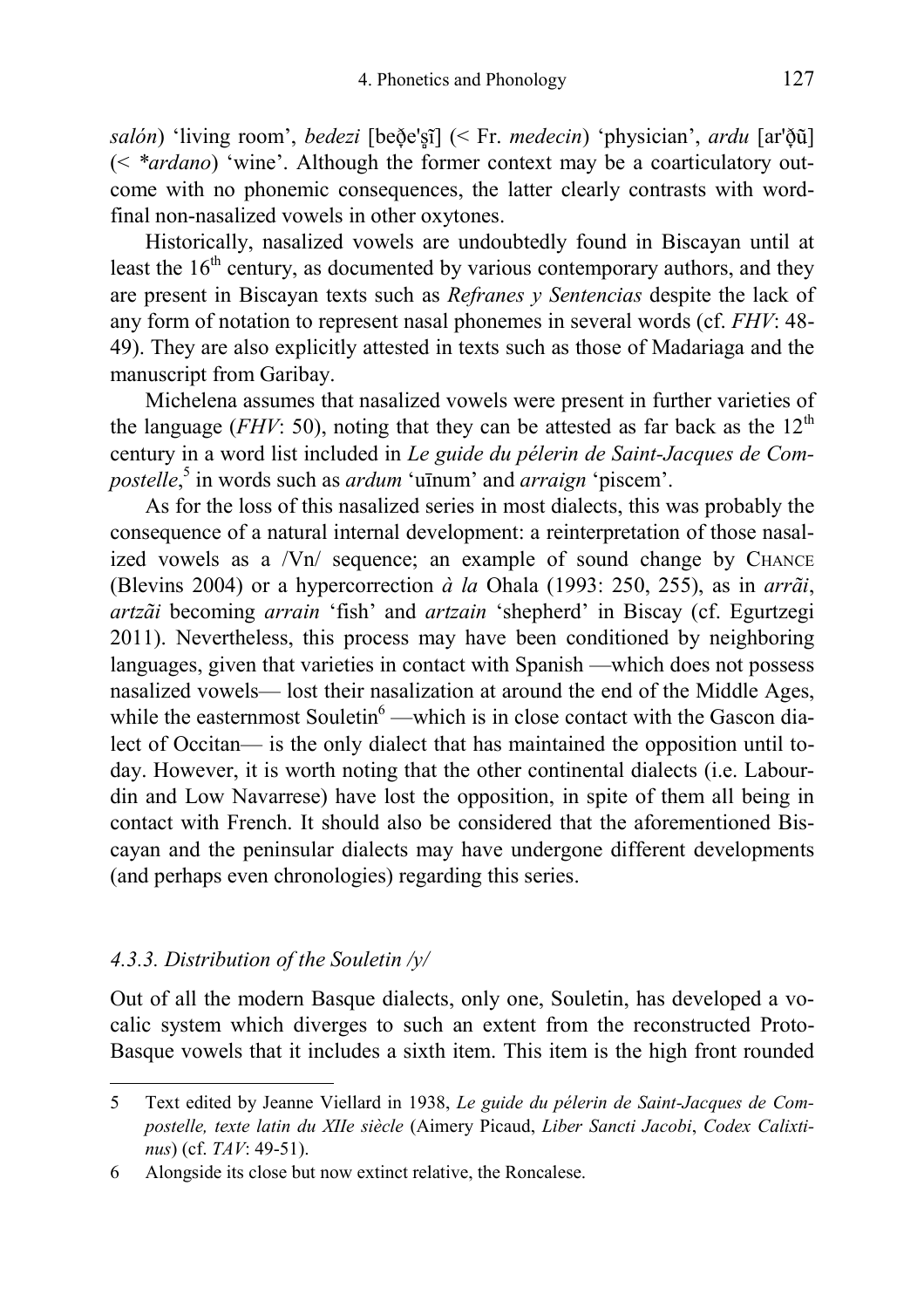vowel /y/. According to Michelena (*FHV*: 52), the realization of the S. /y/ is closer to the French /ø/ than it is to the French /y/. Hualde (1993b: 290) also describes it as being an intermediate sound between French /y/ and /ø/ and further notes, referring to Larrasquet (1932) and Lafon (1999 [1958]), that this fact is consistent with the fact that the other two high vowels of Souletin Basque (/i/ and /u/) are also more open than in French (Hualde 1993b: 290-291).

This vowel, which usually appears as  $\langle \ddot{u} \rangle$  in modern orthography,<sup>7</sup> developed from an older /u/ common to the other dialects and, although it can still easily be tracked back to that segment by means of cross-dialectal comparison, it is present in the very oldest documents written in this dialect. $<sup>8</sup>$  The development</sup> of this vowel did not involve the loss of the older /u/ in Souletin, given that, although the /u/ fronting was almost context-free, it may have been hindered by certain consonants or clusters following the etymological /u/ (cf. infra). In addition to this, a later /u/ was also developed from /o/ in certain conditions, e.g. before a tautosyllabic nasal (cf. *FHV*: 54, and §4.3.4.2 here), after the fronting of the etymological /u/ was already complete.

The main difference between the /u/ fronting in Souletin Basque and the analogous processes in the neighboring Gallo-Romance languages is the context dependency which the Souletin process seems to exhibit. The contexts that block the change are not only far from being homogeneous or unifiable based on some phonological feature —this is not even the case when using a group of them but they also seem to be very similar to other contexts in which the sound change systematically occurs. Michelena (*FHV*: 52-53) focuses on these seemingly similar sequences with different outcomes, previously compiled by Uhlenbeck (1909/10 [1903]), Gavel (1920) and Lafon (1999 [1937], 1999 [1958], 1999 [1962a], 1999 [1962b]). The following list is based on Oñederra's (2009b: 671) summary of the contexts mentioned by Michelena, who focused on those in which the sound change failed to take place (here reproduced under a.). Michelena also mentions some seemingly similar sequences of following consonants which did not hinder the process (under b.):

<sup>7</sup> And as  $\lt u$  in older ones, in which /u/ will usually be reproduced as  $\lt ou$ .

<sup>8</sup> It is present in Sauguis (Urquijo 1908/09) and Oihenart, who describes this vowel (Arnaud d'Oihenart, 1657, *Les Proverbes Basques recueillis par le Sr. d'Ohenart, plus les poésies basques du mesme auteur*, Paris), and represents it as  $\leq u$ . It is also present in the first book written in Souletin (Jean de Tartas, 1666, *Onsa hilceco bidia*, Orthez), which is also consistent with this tradition (cf. *FHV*: 52).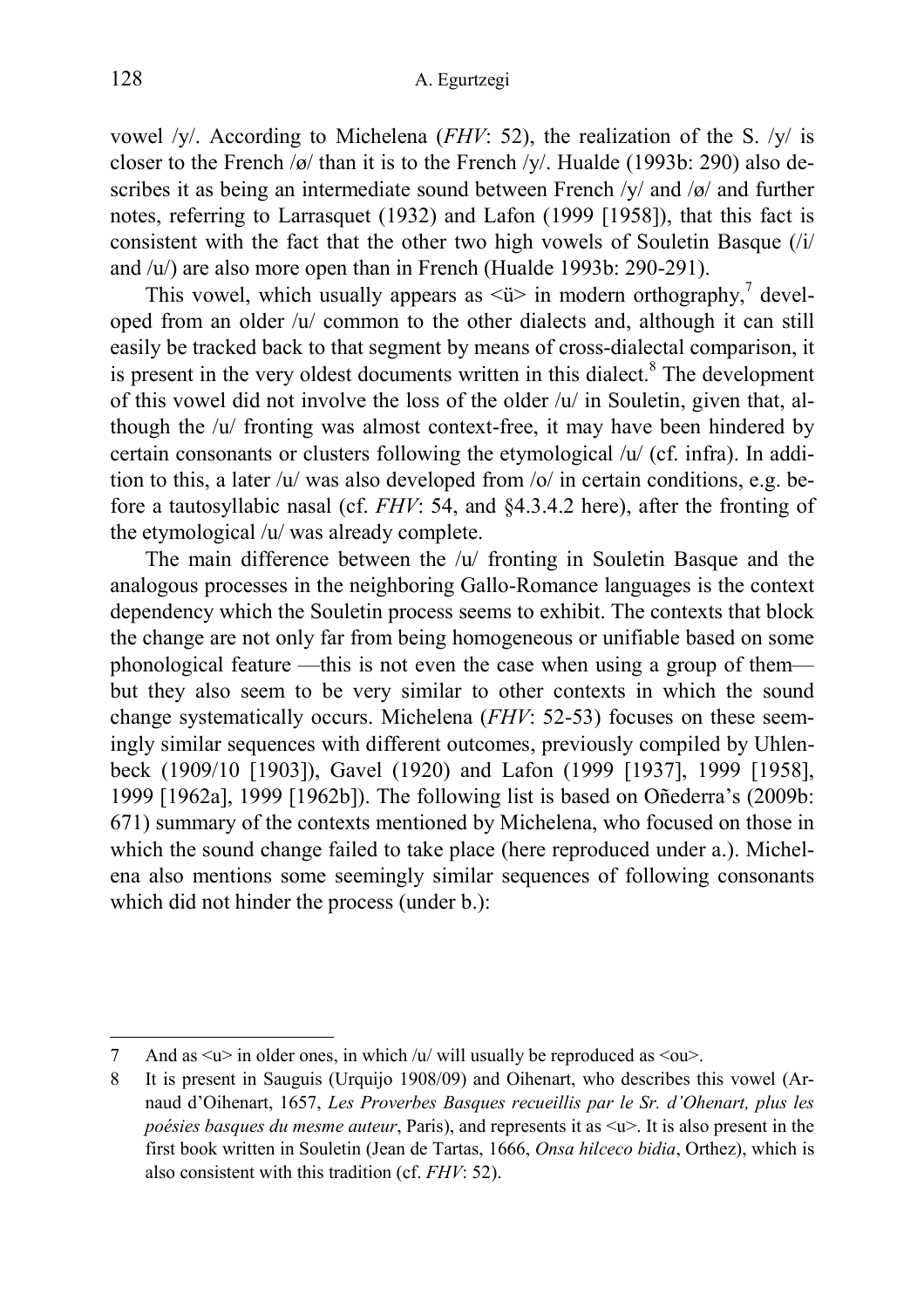a. contexts that do not yield fronting  $(u > u)$ .<sup>9</sup>

- a.1 / \_ (before tap): *gu(r)e* 'our', *gu(r)i* 'us (dat.)', *barur* 'fasting', *hirur (hiu)* 'three', *hur* 'water', *u(r)in* 'fat, grease'.
- a.2 / \_rð, rt, rt<sup>h</sup> (before rhotic-dental cluster): *urde* 'pig', *urdin* 'cloudy (water)', *urthe* 'year'.
- a.3 / \_s (before apical fricative sibilant): *uste* 'supposition', *ikhusi* 'see', *busta*, *busti* 'wet'. But see also *üstel* 'rotten', *eüskara* 'Basque' and *deüs* 'something, nothing (when negated)'.
	- b. similar contexts that yield the change  $(u > v)$ :
- b.1 / \_r (before trill): *hür* 'hazelnut', *ürrin* 'smell'.
- b.2 / \_rp(<sup>h</sup>), rβ, rk(<sup>h</sup>), rγ (before rhotic-labial or rhotic-velar clusters): *ürpho* 'manure pile', *bürkhi* 'birch', *ürgaiztü* 'help'.
	- / \_rl (before rhotic-lateral clusters): *khürlo* 'crane'.
	- / \_ s, s, (before rhotic-sibilant fricative clusters): *ürsañ* 'sneeze', *ürzo* 'dove', *ürxantx* 'squirrel'.
	- / \_rh (before rhotic-aspiration clusters): *ürhe* 'gold', *ürhats* 'step'.
- $b.3 / s$ ,  $t_s$ ,  $t_s$ , (before laminal fricative sibilants and both apical and laminal affricates): *güzi* 'all', *hüts* 'void', *hütz* 'flatulence'.

As Oñederra (2009b: 666) observes, it is a very difficult task to find any feature that would unify those environments, and even more so to find any that would also give reasons for the blocking of the fronting process. Nevertheless, it seems rather plausible that the sound change has developed within the Basque language, given not only its unusual context, not present in any neighboring language, but also the fact that it does not show any affinity for loanwords (either from Gascon or from any other Gallo-Romance language) and thus cannot be straightforwardly explained as a borrowed development.

However, in the literature, the process has mainly been described as a result of the borrowing of this vowel from Occitan dialects, as proposed by Gavel (1920), Lafon (1999 [1962a], 1999 [1962b]) and Zarabozo (1972), among others. Hualde also speaks of it as undoubtedly resulting from its contact with Gascon (1993b: 290), but does not further specify as to its origin. Oñederra (2009a: 56-65, 2009b) takes a different stand and proposes an origin within the language itself, hypothesizing a rule telescoping. According to her, some gradual steps would have taken place between the /u/ and its actual outcome, in which a diphthongization and a subsequent monophthongization would have occurred

<sup>9</sup> Lafon (1999 [1937]: 88) noted that the fronting also failed to apply before /k/ and /nk/ in the LN. dialect (variety of Mixe), and additionally before /g/ and /n/ in the variety from Bardoze (*FHV*: 53).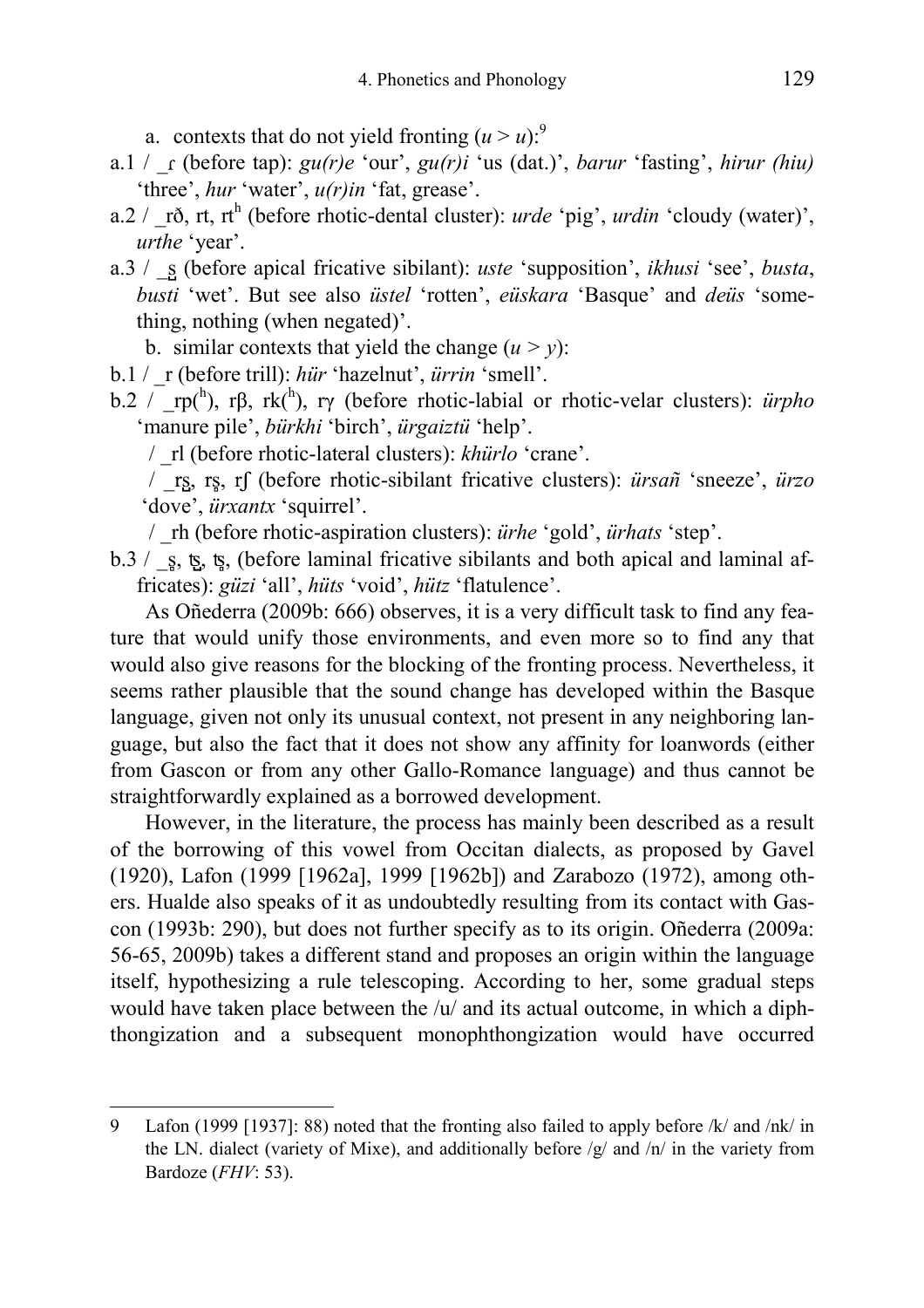(2009b:  $674$ ).<sup>10</sup> However, she does not formulate any strong hypothesis —given the difficulty in linking the aforementioned contexts to the proposed development— nor does she explain the need for a diphthongization.<sup>11</sup> Against this hypothesis, crucially, stands the fact that there is no diphthong which is present in the other dialects but missing in Souletin, as may have been expected if they had yielded /y/.

The neighboring Gascon may in fact be relevant for the development of a split of the  $/u$  into  $/u$  and  $/v$ , given that multilingualism or very close linguistic contact makes speakers more sensitive to subtle sub-phonemic contrasts, and that these contrasts may be prone to phonemicize over time (Blevins, p.c.). In this possible scenario, two different allophonic variants could have been present in the language, with back rounded vowels occurring before  $/r/$ ,  $/r\delta$ , rt, rt<sup>h</sup>/ and /s/, and their fronted allophones realized elsewhere.

When attempting to explain the contexts in which the different allophones are produced, certain details seem to be particularly pertinent, especially the division between rhotics.<sup>12</sup> Therein, the tap blocks the process, while the trill appears not to do so, with the exception of the trill/dental stop cluster, which is the only case in which the process is also blocked. Here, we could imagine a place assimilation which would make the coda rhotic a dental, $13$  and we can wonder whether anything distinguishes this type of trill from the others. Indeed, Ladefoged and Maddieson point out<sup>14</sup> that trills usually have a lowered third formant, in contrast to uvular and dental *r*-sounds, which have a relatively high F3 (1996: 244). This could in fact be the phonetic cue favoring the non-fronting of  $/u'$ , given that the  $/u'$  > /y/ change acoustically involves a lowering in the third formant along with the rise in  $F2$ .<sup>15</sup>

#### *4.3.4. Vocalic processes*

 $\overline{a}$ 

4.3.4.1. Alternations between /i/ and /u/, /e/ and /o/

As mentioned above, the only reason behind proposing a larger vocalic inventory for older stages of the language is based on the alternation between the high

- 13 As Michelena does (cf. *FHV*: 473).
- 14 Following Fant (1968).

<sup>10</sup> Here, she follows Donegan (1978: 96).

<sup>11</sup> If not by means of a phonetically more natural explanation, as understood within Natural Phonology.

<sup>12</sup> Recall also that the block of the fronting preceding an apico-alveolar sibilant does not seem to be exhaustive.

<sup>15</sup> This is a proposal which I intend to develop further in future works.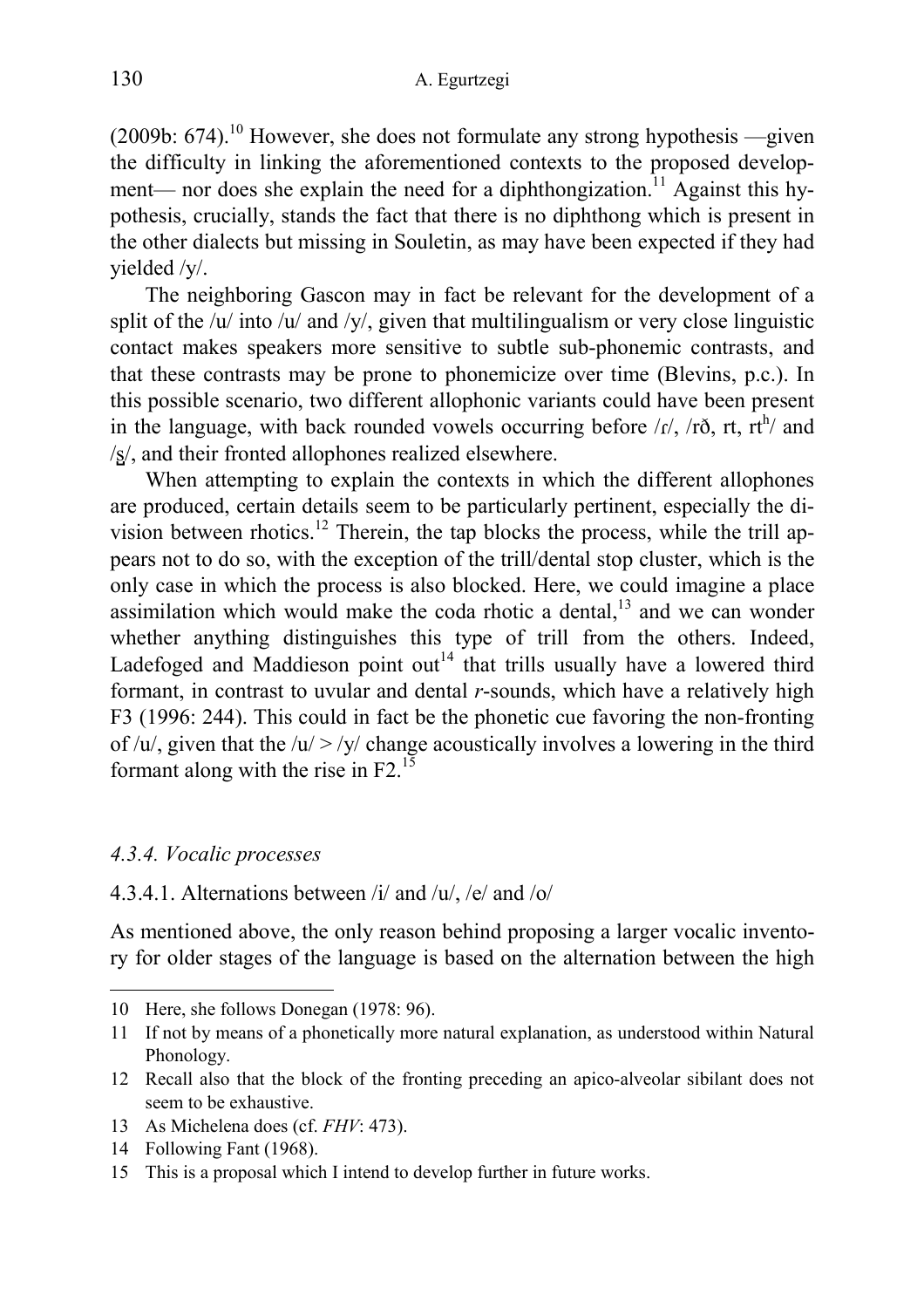vowels. However, neither the quantity of the affected words nor their geographic distribution seem large enough to accept this hypothesis (*FHV*: 73).

There is a group of words with a general initial  $\lambda$ -/ which show an  $\lambda$ u-/ in Biscayan and some other peninsular dialects instead of the /i-/: *igeri* : *uger* 'to swim', *ile* : *ule* 'hair', *(h)iri* : *uri* 'village', *iltze* : *ultze* 'nail'. Michelena (*FHV*: 280) suggests that the unprotected  $/u$ -/ may become /i-/ in disyllabic words when followed by an anterior vowel, and specifies that some intervening segments may block the assimilation, such as a trill or a rhotic-consonant cluster. There are some instances of this alternation which do not necessarily occur in wordinitial position and which are also found in eastern dialects: *mutil* > R. S. *mit(h)il* 'boy'; *zubi* > R. *zibi* 'bridge'; *zumel* > HN. *zimel* 'withered'; *puxika* > LN. *bixika* 'bladder'.

The Roncalese dialect has regularly assimilated /i/ to /u/ when followed by /u/ in the following syllable, while Souletin has done so with /y/ instead, leaving the instances of /u/ unaffected (*FHV*: 79): *tipula* > *\*tupula* > *tupla* 'onion', *ilun* > *ulun*, *ülhün* 'dark', *irun* > *urun*, *ürün* 'spin (thread)', Sp. *hechura* > *itxura* > *ütxüra* 'appearance',  $ekuzi > ikuzi > üküzi<sup>16</sup>$ 'wash'. The reverse perseverative assimilation ( $/i$  to  $/u$  when preceded by  $/u$ ) also occurs in the same dialects, but in a sporadic manner: *burdina* > *burruña*, *bürdüña* 'iron', *urritz* > *urrutx*, *ürrütz* 'hazelnut tree'.

Alternations between /e/ and /o/ are not as usual as those involving high vowels, but Michelena also provides examples of some of these, especially in eastern dialects (*FHV*: 82-83): *sendo* > R. *sonto* 'strong', *behor* > S. *bohor* 'mare', *txekor* > HN. *txokor* 'young bull', *oren* > HN. *oron* 'for an hour'. According to Hualde, a similar assimilation is also found in the Biscayan variety of Bermeo (*GB*: 56): *etorri* > *otorri* 'come', *emon* > *omon* 'give', *erosi* > *orosi* 'buy', *eterno* > *otorno* 'funeral'.<sup>17</sup>

## 4.3.4.2. Different vowel risings

 $\overline{a}$ 

In addition to the diphthongization of mid vowels discussed in §4.3.5, there are some other, more common processes which result in a syllabic vowel becoming higher than before. These processes can affect any of the three non-high vowels in the Basque phonemic inventory and can occur not only by assimilation to a high vowel but also by the addition of a following vocalic segment.

<sup>16</sup> The assimilation occurs after the mid vowel rising  $|e| > |i|$  (§4.3.4.2), as in the examples from Michelena (*FHV*: 79).

<sup>17</sup> Hualde refers to Pérez-Bilbao (1991) in relation to this last example.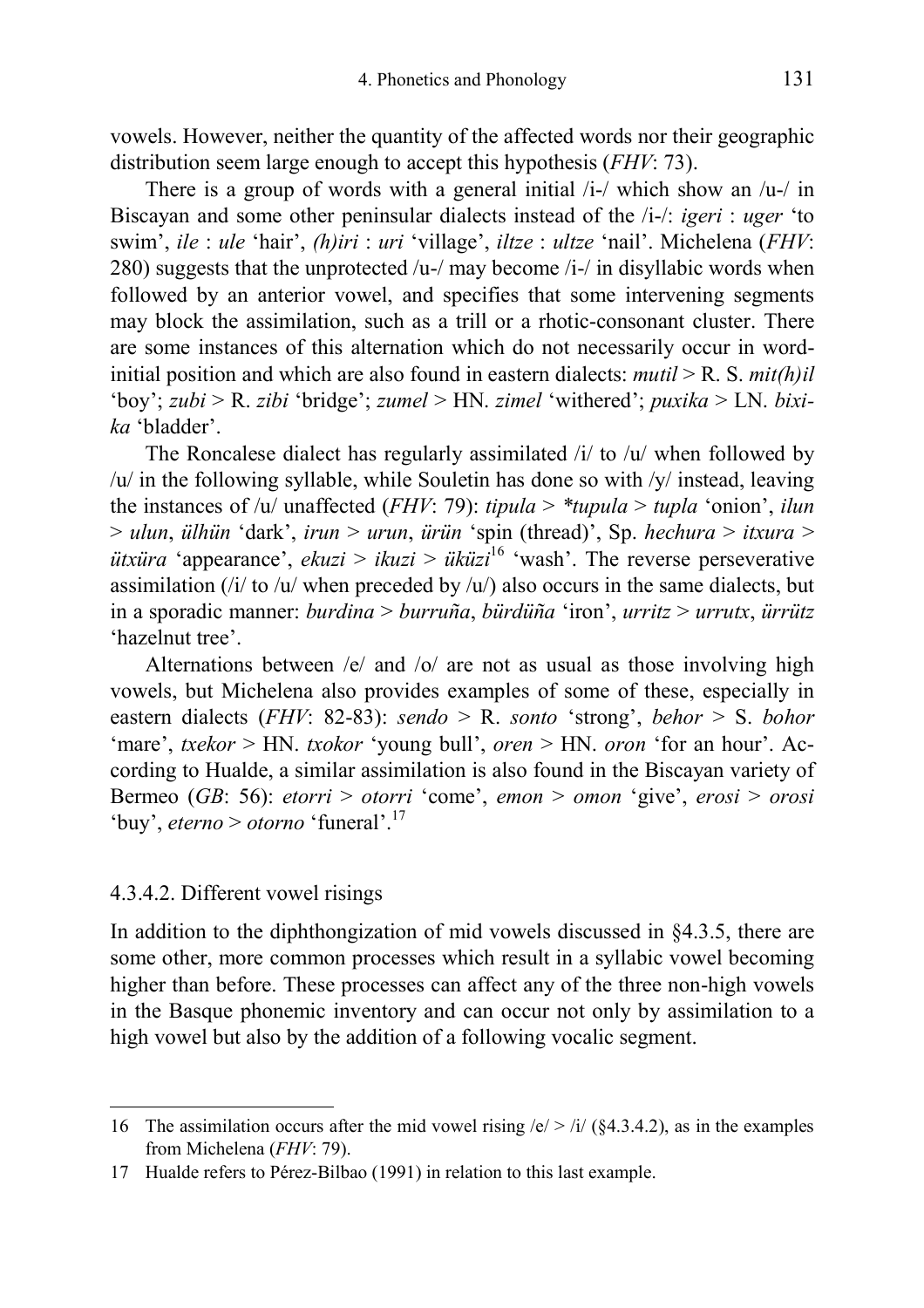When preceded by a high vowel,  $\alpha$  has been raised to  $\alpha$  in multiple areas of the Basque Country: *ogia* > *ogie* 'the bread', *txakurra* > *txakurre* 'the dog', *katua* > *katue* 'the cat', *doguna* > *dogune* 'that we have', *izan* > *izen* 'to be', *ura* > *ure* 'water', *indar* > *inder* 'strength'. More precisely, the low vowel has been perseveratively assimilated to become a variant of /e/, which, according to Michelena (*FHV*: 47, 63, who mentions Navarro-Tomás 1923: 50), would be slightly more open than the standard. This process was already present in the  $17<sup>th</sup>$  century.<sup>18</sup>

The high vowels have also anticipatorily assimilated a preceding mid vowel, especially in trisyllabic words. In such cases, /e/ and /o/ from the first syllable rise to /i/ and /u/: *hegi* > *higitu* 'move', *epistiko* > *ipiztiko* 'bishop', *mediku* > *midiku* 'doctor', Old Sp. *cobdiçia* > *gutizia* 'desire, whim' (cf. however, the vowel in *\*cupiditia* < Lat. *cupiditas*, *- tis*), *ekusi* > *ikusi* 'see', etc. This process is more general and thus older than the progressive assimilation described above (apud *FHV*: 64).

A rising of the /o/ to /u/ occurs throughout the continental dialects, and is at its greatest strength in the Souletin dialect. There, this rising has developed regularly before a tautosyllabic /n/, being sporadic in the other dialects on the French side of the border: *gizon* > *gizun* 'man', *hon* > *hun* 'good', *untza* (cf. Sp. *onza*) 'ounce', *ezkondu* > *ezkuntü* 'married', *ontzi* > *untzi* 'container, ship'. This change is also present in some other barely specifiable contexts: *kozka* > *kuzka* 'hit', *molde* > *mulde* 'manner', *motz* > *mutz* 'short', *nor* > *nur* 'who', *nola* > *nula* 'how'.<sup>19</sup> Michelena disregards any connection to the similar development found in Bearnese, especially due to the fact that it is most present in the inherited lexicon and absent in certain borrowings which would be susceptible of developing the process, such as S. *botz* 'voice', in contrast to Bearn. *bouts* (*FHV*: 55).

Vowel rising develops regularly when any vowel is placed after a non-high vowel in inflection. This can occur both in nominal stems (with the addition of the article *-a*) and verbal stems (before the relative suffix *-en*, among others). The given contexts imply a late chronology for this process, since such vocalic clusters were only created after the loss of aspiration in the definite article during the Middle Ages.

The low vowel /a/ is raised to /e/ in Biscayan, Alavese and some Guipuscoan varieties under the aforementioned circumstances (*FHV*: 114-115):

<sup>18</sup> As shown by the Biscayan text *Viva Jesus* (cf. Ulibarri 2010).

<sup>19</sup> However, the vowel change in the interrogative pronouns could be a consequence of an analogy with the contextually conditioned *non* > *nun* 'where'.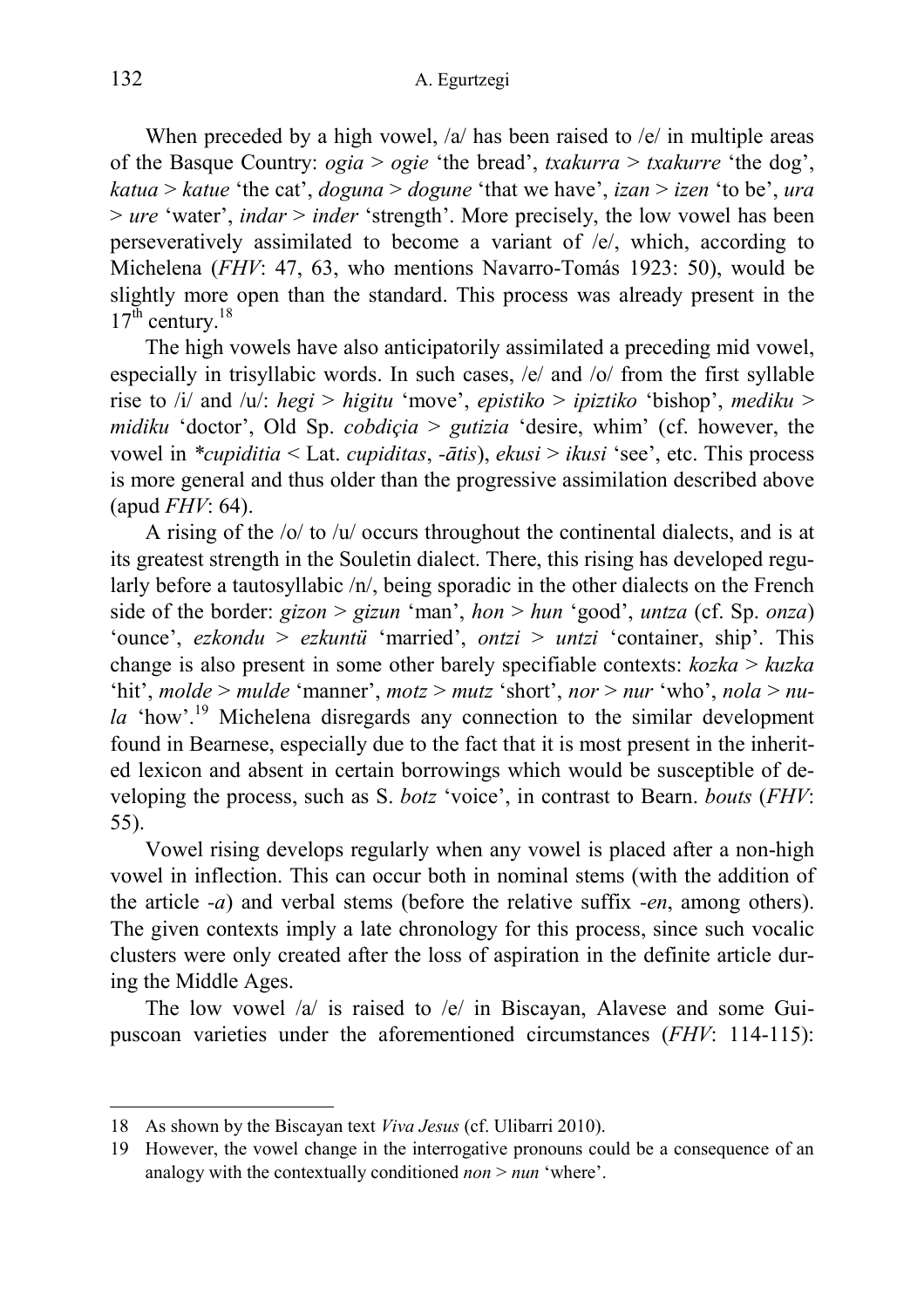*neska-a* > *neskea* 'the girl', *alaba-a* > *alabea* 'the daughter', *doa-an* > *doean* 'that goes', *daroa-anean* > *daroeanean* 'when (he/she/it) carries'.

The mid vowels also undergo rising when in stem-final position, after a following vowel is added to the stem in derivative processes. This rising is regular in many modern varieties of Basque and affects either /e/ or both /e/ and /o/ (apud Hualde *GB*: 47), as shown by the following examples: *etxe-a* > *etxia* (> *etxie*, cf. the aforementioned low vowel assimilation) 'the house', *gazte-a* > *gaztia* 'the young', *kafe-a* > *kafia* 'the coffee', *asto-a* > *astua* 'the donkey', *ard(a)o* $a > \text{ard}(a)ua$  'the wine'.

Finally, there are some sporadic instances of  $/e$  >  $/i$  rising before  $/n$  or a sibilant which are mentioned by Michelena (*FHV*: 67-68), such as \**e-nor* > *inor* 'nobody', *etxe* > *itxe* 'house', *etxola* > *itxola* 'shed', *(h)ertsi* > *itsi*, *itxi* 'close' and *pezu* > *pizu*, *pisu* 'weight'.

#### 4.3.4.3. Vowel lowerings

A following trill, located either in the coda or at the onset of the following syllable, has opened /e/ to /a/ $^{20}$  This has occurred mainly in the western dialects, but only when /e/ was not at the very beginning of the word: *berri* > *barri* 'new', *txerri* > *txarri* 'pig', *gernu* > *garnu* 'urine', *piper* > *pipar* 'pepper', *maizter* > *maiztar*, *maistar* 'teacher' (< Lat. *magister*), *izter* > *iztar* 'thigh', *musker* > *muskar* 'lizard'. Nevertheless, there are also some examples of this lowering in the eastern dialects, such as *at(h)erbe* > *at(h)arbe* 'lodging', *pert(h)ika* > *part(h)ika* 'pole', *txert(h)atu* > *xart(h)atu* 'insert'.

Likewise, a tautosyllabic trill has sometimes turned /i/ into /e/ as well as /u/ into /o/ in the western dialects, or, at least, has produced some variation among these: *irten* > *erten* 'exit, leave', *kirten* > *kerten* 'handle', *bi(h)urtu* > *biortu* 'crooked', *agiri* > *ageri* 'manifest, evident'.

Finally, there are some variations between /a/ and /e/ or /e/ and /i/ before a tautosyllabic /l/, but there seems to be no such variation when they are located in the following syllable onset, as in common *beltz* > western *baltz* 'black', common *beldur* : western *bildur* 'fear' or eastern *elki* : *ilki* 'go/take out'.

#### 4.3.4.4. Vowel addition

 $\overline{a}$ 

Prothesis is regular in loanwords beginning with a trill or a cluster with an initial sibilant. The prothetic vowel is usually an  $/e$ - $\ell$ , but some instances of  $/a$ - $\ell$  are

<sup>20</sup> Michelena notes that this occurs especially when  $\sqrt{e}$  is followed by a high vowel in the following syllable (*FHV*: 60).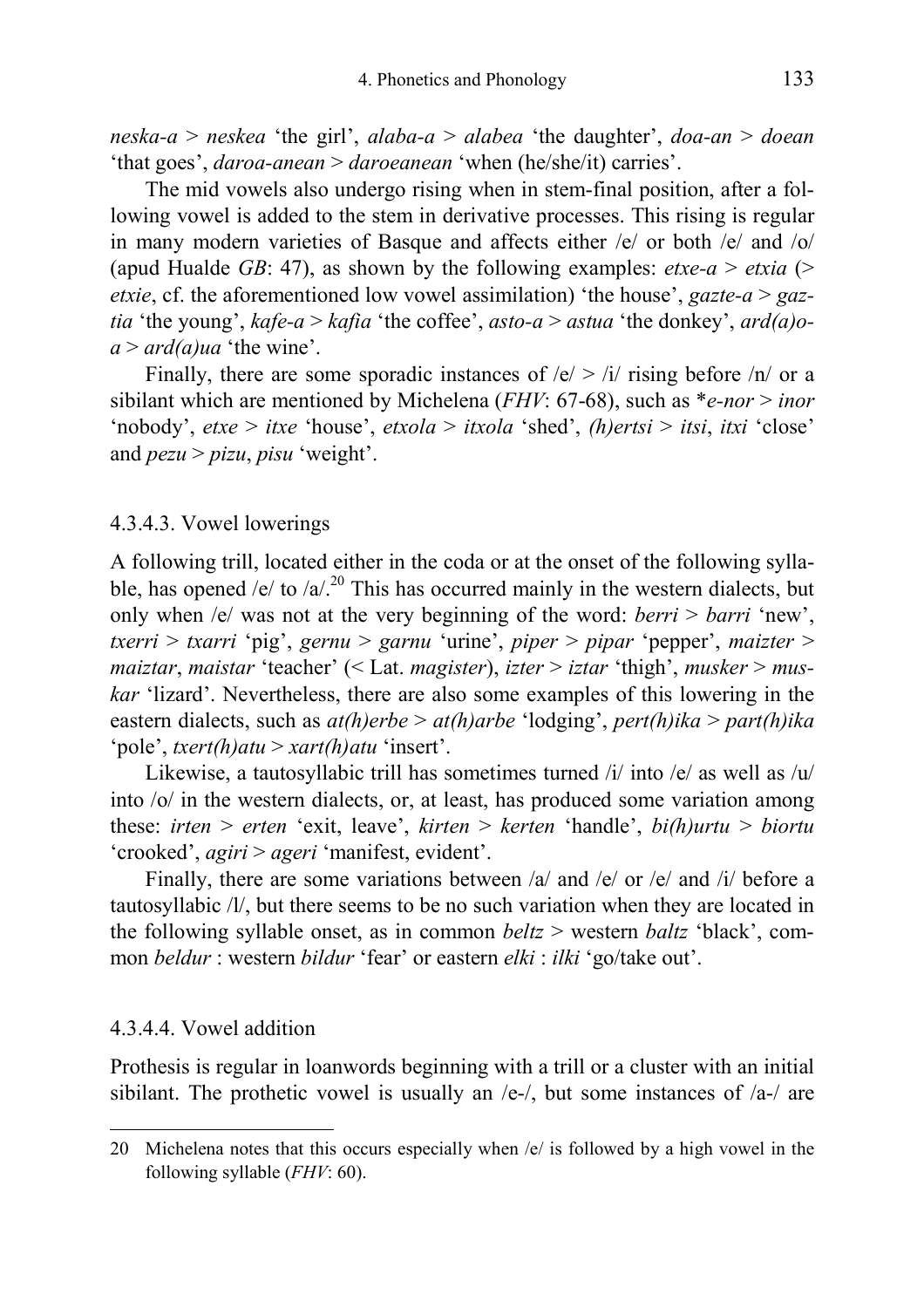found before /ra-/ or /ro-/. Any other vowel is the result of an assimilation (such as the  $/i$ -/ from /e-/ when preceding an  $/i$  in trisyllabic words, see §4.3.4.2). Examples of this process are: Lat. *rege* > *errege* 'king'; Lat. *ratione* > B. *errazoe*, G. *arrazoi* 'reason'; Sp. *raza* > *arraza* 'race', Sp. *ropa* > B. G. *erropa*, comm. *arropa* 'clothes', Lat. *spatha* > *ezpata* 'sword'; Lat. *spiritu(m)* (> *\*ezpiritu*) > *izpiritu* 'spirit, ghost'.

Other tautosyllabic clusters such as those composed of a stop and a liquid (present in Latin and Romance borrowings) have also been adapted to the phonotactic restrictions of the language by means of the addition of a vocalic segment. In this case, the epenthesized vowel is not a predetermined one, but its quality is predictable from the vowel found next to the "ill-formed" cluster: Sp. *Inglaterra* > *Ingalaterra* 'England'; Lat. *apricus* > *apirila* 'April'; Lat. *fronte* > *boronde* 'front'; Lat. *libru(m)* > *liburu* 'book'. Modern Basque is less restrictive insofar as these clusters are concerned.

In Guipuscoan, there are some instances of the addition of a palatal glide which is inserted between a vowel and a hetorosyllabic cluster formed by either a sibilant or a nasal and a following stop: *azken* > *aizken* 'last', *laster* > *laister* 'soon', *angeru* > *aingeru* 'angel', *aingira* (cf. Sp. *anguila*) 'eel'.

Much more common is the dialectal insertion of an epenthetic segment to break the hiatus between a high vowel and its following vowel. We find an instance of the development of an anaptyctic palatal glide between an /u/ and its following vowel in derived forms in the eastern dialects, as in *thüya* [' $t^h$ yja] 'the spit' and *süya* ['syja] 'the fire'. However, in Souletin and some varieties of Roncalese, the vowel sequence —[yja] and [wja], respectively— has later been simplified to *-ia* (cf. *FHV*: 121).

According to Bonaparte (1862: 33-34), the Biscayan variety of Orozko underwent an epenthetic process involving the insertion of /m/ between a stemfinal  $\frac{1}{2}$ -o $\frac{1}{2}$  and a following vowel, which lasted until at least the 19<sup>th</sup> century. Examples of this include *ollo-a* > *olloma* 'the chicken' and *arto-a* > *artoma* 'the corn' (Hualde *GB*: 49).

A paragogic /-e/ is often developed in place names in the continental varieties as a consequence of a reanalysis of the vowel in locative suffixes, such as inessive *-(e)n*, allative *-(e)rat*, ablative *-(e)tik*, etc. as the end of the root. We find instances of this final *-e* in *Parise*, 'Paris' or *Miarritze* 'Biarritz', but also in words like *aurre* 'front' and *atze* 'back'.

In the Biscayan variety of Zeberio, a paragogic echo vowel is often added after a word-final *-k*, as reported by Etxebarria (1991). This is a copy-vowel, qualitatively similar to the preceding one, as shown in the examples: *zuk* > *zuku* 'you (erg.)', *nik* > *niki* 'I (erg.)', *gixonak* > *gixonaka* 'the man (erg.)'.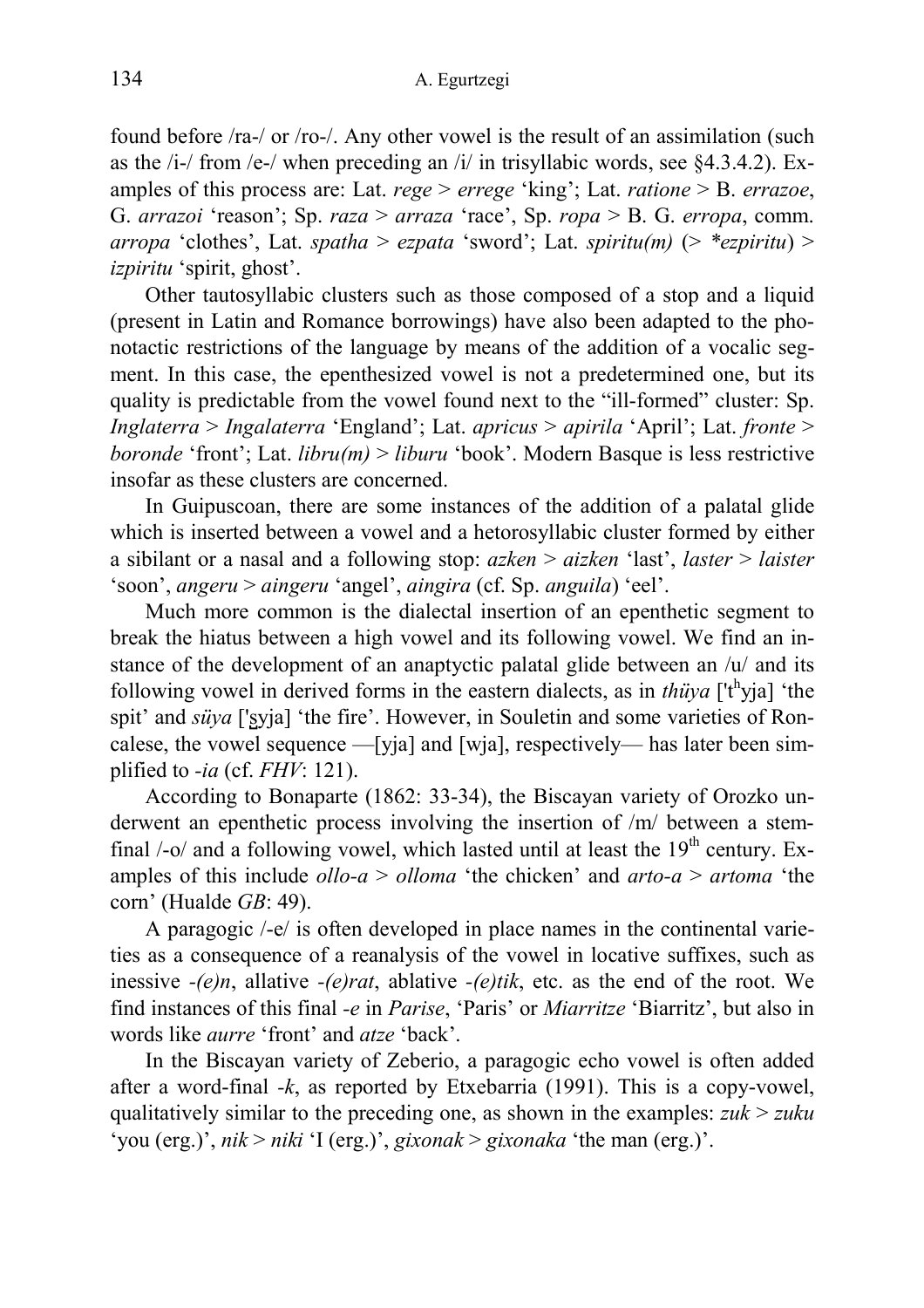# 4.3.4.5. Vowel deletion

Apheresis is rare in Basque, although it can be found under certain specific circumstances. Firstly, there is a process of word-initial /e-/ deletion which occurs in different regions of Navarre, according to Hualde (*GB*: 57): *eman* > *man* 'give', *ekarri* > *karri* 'bring', *emazte* > *mazte* '(married) woman'. It can also result from morphological loss, principally of Latin prefixes, as stated by Michelena (*FHV*: 157, 511) and exemplified by Lat. *exemptus* > *sendo* 'robust'. Alternatively, it can result from a palatalization with a fusion of the /i/ with the new palatal segment, as in the modern *(t)xukatu* 'wiped away', whose stem Leiçarraga wrote as *ichuca*. However, this desegmentalization is mainly found in medial position and affects glides (*FHV*: 103), as shown by the much more usual examples: *zein* > *zeñ* 'who', *baino* > *baño* 'than', *(h)aize* > *axe* 'wind', *naiz* > *nax* '(I) am'.

Vowel deletion is particularly common in hiatus (see §4.3.5). The combination of /a/ followed by any other vocalic element often leads to the loss of the /a/: *da+en* > *den* '(that it) is'; *za+en* > *zen* '(that it) was'; Old B. *Bilbao* > modern *Bilbo* 'Bilbo'; *hamabortz* > L. *amortz* 'fifteen'; *\*baga-uso* > Al. *baguso* 'ring dove', *\*aldairi* > *aldiri* 'proximity'. For the sequence of a high vowel followed by any other vowel in medial position, the latter (if any) will be deleted: *amuarrain* > B. *amurrai(n)* 'trout', *luebaki* > *lubaki* 'trinchera', *bariaku* > *bariku* 'Friday', *azienda* > *azinda* 'livestock'. When two mid vowels are combined, /o/ remains while /e/ is usually dropped, as in *moeta* > *mota* 'kind' and *adiskideok* > B. *adiskidok* '(these) friends'. The deletion of the second vowel in a /VjV/ sequence is very common: *baieta* > *baita* 'too', *\*bai-ez-ik* < *baizik* 'but rather', *jaiotegun* > *jaitegun* 'day of birth'.

In some dialects, an intense process of syncope is found. It is particularly widespread in the eastern regions of Salazar and Roncal —but not in Souletin—, although it also occurs in High Navarrese, Low Navarrese and Aescoan (*FHV*: 160). This syncope develops in the following contexts, as described by Michelena (ibid.):

Contexts that yield syncope:

- a.  $/T \int$ , l (between a stop and a tap or a lateral, mainly in R and Sal but present in other dialects): comm. *aingeru* > *aingru* 'angel'; comm. *denbora* > R. *tenpra*, Sal. *tenbra* 'time'; S. *nabela* > Sal. *nabla*, R. *ñabla* 'knife'; LN. *gira* > R. Sal. *gra* 'we are', comm. *andere* > HN. LN. R. Sal. *andre* 'lady'
- b.  $/S \text{ }$  (between a sibilant and a tap, only in R and Sal): LN. *zira* > R. Sal. *zra* 'you are', LN. *ziren* > R. Sal. *zren* 'they were'.
- c. / r, r O (between a rhotic and an obstruent): L. LN. *eriden* > R. Sal. *erden* 'find'; comm. *eraman* > Sal. *erman* 'carry'; comm. *baratze* > R. *bartze*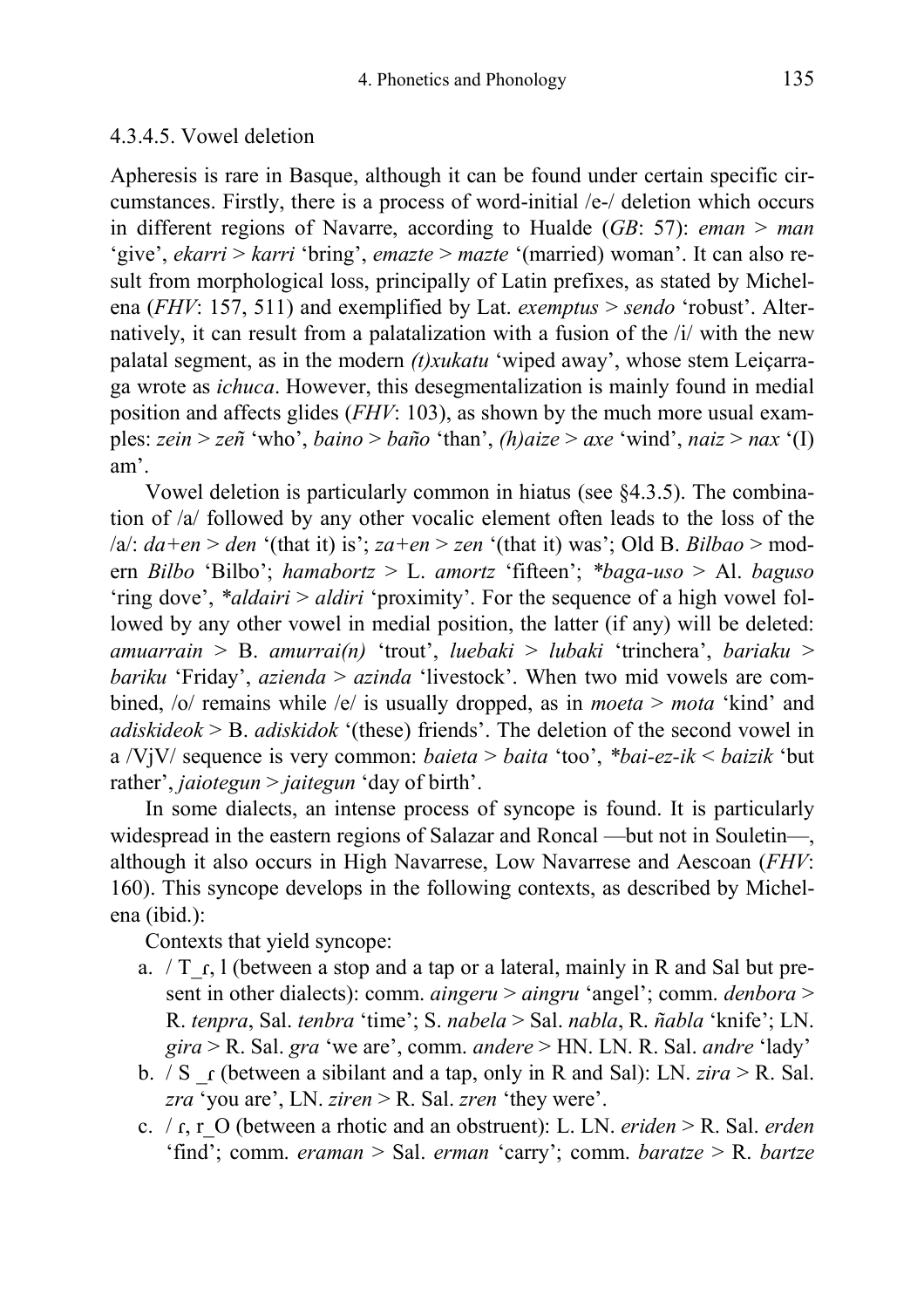'vegetable garden'; comm. *-arena* > R. Sal. *-arna* 'the one from'; comm.  $-q$ *arrena* > R. Sal.  $-q$ *arna* 'the X<sup>th</sup>'.

d. / O\_O (between two obstruents): Aesc. *zitu* > R. Sal. *ztu* 'has (...) you' (cf. also the plural R. *ztei*, Sal. *ztie*); Aesc. *tuzu*, *tuzie* > Sal. *tzu*, *tzie* 'you have (sg./pl.)'; comm. *ganibeta* (> *\*gabineta*) > Sal. *gaminta* 'knife'.

These contexts include virtually any outcome which the phonotactics of the dialect could handle: e.g., no Basque dialect favors nasal/tap clusters and thus these are absent, while tautosyllabic clusters involving a sibilant only appear in the varieties from Roncal and Salazar.

There is a final syncope process which results in the loss of an /e/ in the second syllable and after a trill. This is a general development which is not so dialectally biased as the one described above. Examples of this syncope are mainly found in loanwords that have already developed a prothetic /e-/, such as *erreloju* > *erloju* 'clock', *errelijio* > *erlijio* 'religion', *errelazio* > *erlazio* 'relation', Sp.  $reverta > errie(r)ta 'brawl', etc.$ 

Apocope is a common device in composition, in which it is systematically applied to the first member of any trisyllabic word ending in a vowel. Examples of this process are Ax. *burdin gori* 'red-hot iron' (cf. *burdina* 'iron') and *(h)euskaldun* 'Basque speaker' (cf. *euskara* 'Basque'). For disyllabic words, /-i/ is regularly lost while /-u/ is only dropped in eastern dialects, and non-high final vowels are systematically neutralized to /-a/: *hardi* 'stony area', *zaldun* 'knight', *burhezur* 'skull', *urdaki* 'pork fat' or *gogatsu* 'enthusiastic' from, respectively, *harri* 'stone', *zaldi* 'horse', *buru* 'head', *urde* 'pig' and *gogo* 'will, mind' (*FHV*: 125-127).

Besides the ones involved in composition, there are some words which can undergo apocope. In Guipuscoa, some words lose their final /-a/ (which corresponded to the root) after another vowel, as a consequence of its reinterpretation as the definite article: *burnia* > *burni* 'iron', *katea* > *kate* (cf. Lat. *cateria*) 'chain',  $koro(i)a > koro(i)$  (cf. Lat. *corona*) 'crown'. Some other words such as *barda* > *bart* 'last night' or *giltza* > *giltz* 'key' also occur in different varieties, as well as the widespread verbal forms such as *\*naiza* > *naiz* '(I) am'.

Finally, we find a (very modern) process of apocope in the Biscayan varieties surrounding Markina and Getxo. In this process, the second vowel (the *-a* or *-e* from the definite article) of an inflected nominal stem is regularly dropped by young speakers, even in final open syllables.<sup>21</sup> Examples of this include: *neskie*,

<sup>21</sup> Hualde (*GB*: 50) reports that this second vowel loss is much more geographically widespread in closed syllables than it is in open syllables.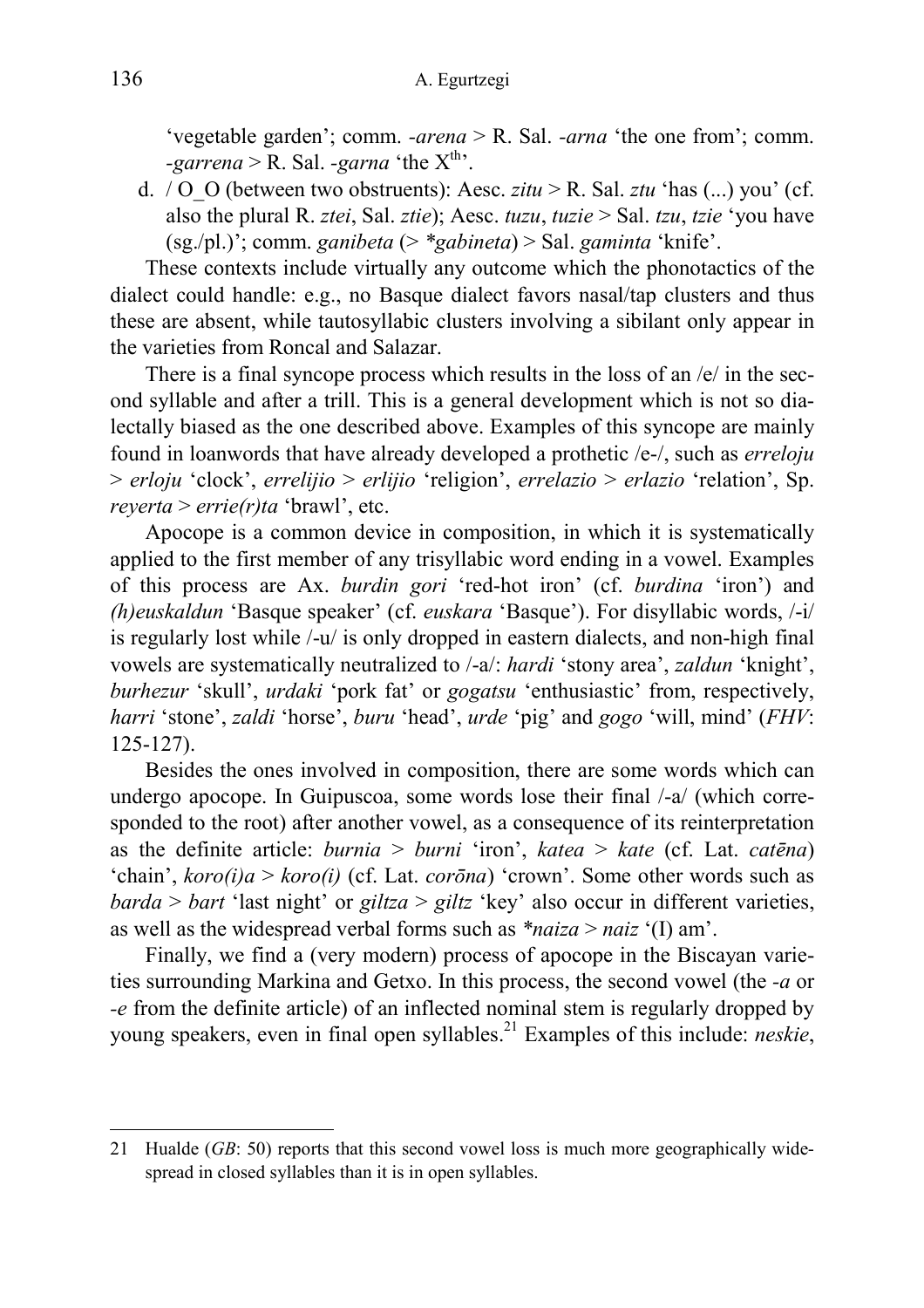*neskea*<sup>22</sup> > *neski*, *neske* 'the girl'; *alabie*, *alabea* > *alabi*, *alabe* 'the daughter'; *kafie*, *kafea* > *kafi*, *kafe* 'the coffee'; *astue*, *astoa* > *astu*, *asto* 'the donkey'.

#### 4.3.4.6. Vocalic reciprocal metathesis

Vocalic metatheses are not rare in the history of the language, but the process is conditioned by a common phonological feature shared by both of the reordered segments, so that only certain possibilities of transposition are attested. The relevant feature which constrains two-vowel non-local metatheses is [+/- high], which divides the 5-vowel inventory into two groups of segments. A given segment can change position with another one only if both are members of the same group, i.e. reciprocal metatheses only occur among segments that agree in height (Egurtzegi 2011). Examples of metathesis of non-high segments include: *atera* : *etara* 'come out, take out', *alkandora* : *alkondara* 'shirt', and *(h)odei* : *(h)edoi* 'cloud', while *ikutu* : *ukitu* 'touch' and *ingude* : *ungide* (< Lat. *incude*) 'anvil' exemplify metatheses involving a pair of high vowels.

#### *4.3.5. Diphthongs*

 $\overline{a}$ 

The diphthongs which Michelena proposes for Proto-Basque are /au/, /eu/, /ai/, /ei/ and /oi/ (*FHV*: 87). Regardless of their common status in modern Basque, diphthongs seem to be secondary (probably in their entirety), and a significant rise in their frequency can be traced back. Diphthongs usually originate from the loss of an approximant, aspiration<sup>23</sup> or tap,<sup>24</sup> etymologically located between the two vowels. Given that most of these processes probably occurred some centuries after the Michelenian Proto-Basque, it is very likely that only some of the aforementioned five diphthongs were known at this stage, if any.

Diphthongs can also be nasal in the varieties in which the intervening source of the nasality is lost and a vocalic nasality contrast is still productive, as in Roncalese or in  $16<sup>th</sup>$  and  $17<sup>th</sup>$  century Biscayan. Although falling diphthongs (/ai/, /au/, etc.) are more widespread than their rising counterparts (/ja/, /wa/, etc.), some of the latter may be older than the former, at least those involving a word-initial yod.

One of the reasons behind the older status of rising diphthongs is that their word-initial position, in an Old Proto-Basque mainly consisting of roots and

<sup>22</sup> The variety from Getxo does not rise the prevocalic mid vowels as in Markina (cf. §4.3.4.2).

<sup>23</sup> Aspiration which was a former nasal, cf. §4.4.3.1.2.

<sup>24</sup> In more modern stages of the language than the others.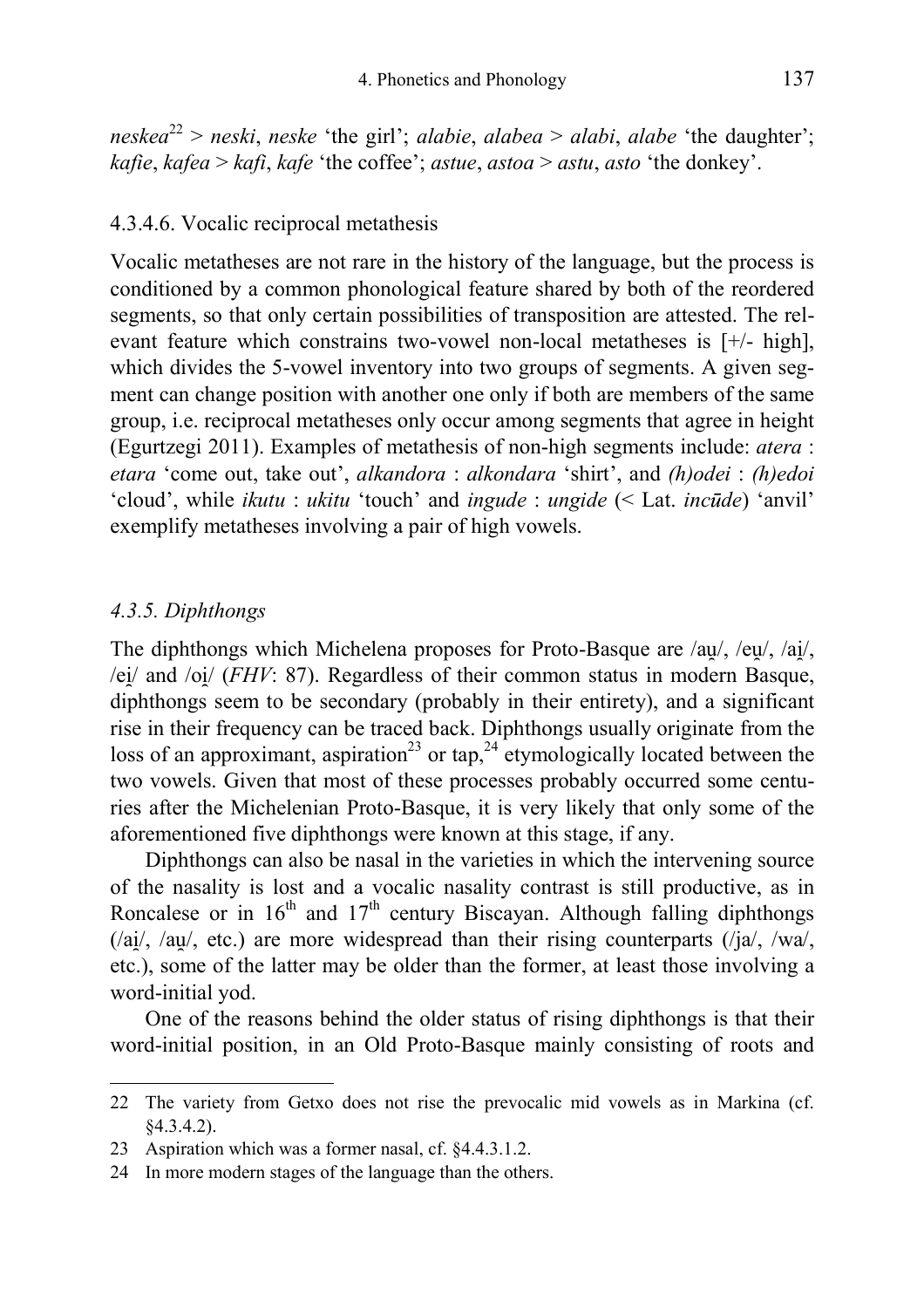their prefixes, was peripheral to the root as well as to the stress. Thus, word initial segments were the most susceptible to suffering different kinds of deletion, including those deletions yielding consecutive vowels that would later become diphthongs. These kinds of yod-based vocalic clusters are usually found in verbal forms and they originated from the combination of an initial /e/ and a following vowel, which were most probably separated by a coronal approximant in older stages of the language. Examples of this process include: *\*e-da-kin* > *jakin* 'know' and *\*eoan* > *joan* 'go' (according to Michelena *FHV*: 119).

### 4.3.5.1. Falling diphthongs

Falling diphthongs are formed by the encounter of a non-high and a following high vowel, either in composition or derivation, and after the occurrence of a phonological process affecting an intervening consonant. /a/ may combine with either of the glides, although these are frequently reduced to a simple high vowel in composition (see *FHV*: 116), as in *basa-urde* > *basurde* 'wild boar' and *garaunak* > *garunak* 'brains'. Examples of this combination include those created after the loss of the aspiration, as in *ahuntz* > *auntz* [aunts] 'goat', and *nahi* > *nai* [nai] 'will', which was still disyllabic in RS.

The mid vowels are normally combined so that diphthongs are formed by anterior/posterior or posterior/anterior pairs (cf. ibid.), as in *ehun* > *eun* [eun] 'hundred' and *ohi* > *oi* [oi] 'habit'. The combination of /a/ and a mid vowel may also result in diphthongization (*apaez* > *apaiz* 'priest', *hama-eka* > *hamaika* 'eleven'), but the most usual outcome would involve a contraction favoring the latter element.

The general tendency noted by Michelena (*FHV*: 486) implies that wordinitial falling diphthongs usually lose their second element. He also emphasizes that any diphthong ending in a palatal will lose its second element before a rhotic, as in *sorburu* 'back' from *soin* 'shoulder' and Lç. *ohorgoa* 'larceny, theft' from *ohoin* 'thief' (cf. *jaurgoa* 'empire' from *jaun* 'Sir').

Along the same lines, a palatal off-glide is often lost after the palatalization of a following consonant. This is the consequence of a reinterpretation of the source of this feature as originating in the consonant instead of the etymologically palatal vowel. Examples of this are mainly found in the Biscayan dialect —as well as in peninsular areas— but can be found in any palatalizing variety: *naiz* > *nax* '(I) am',  $noiz > nox$  'when',  $baina > baña$  'but', etc.

There are some geographically widespread cases of the dissimilation of an off-glide, when followed by its equivalent vowel in the following syllable. /w/ can dissimilate to /j/, as in LN. S. *haizu* < Lat. *ausus (sum)* 'to be lawful, to dare'; *errekaitu* 'provision, food' < Sp. *recaudo*, but they are usually dropped: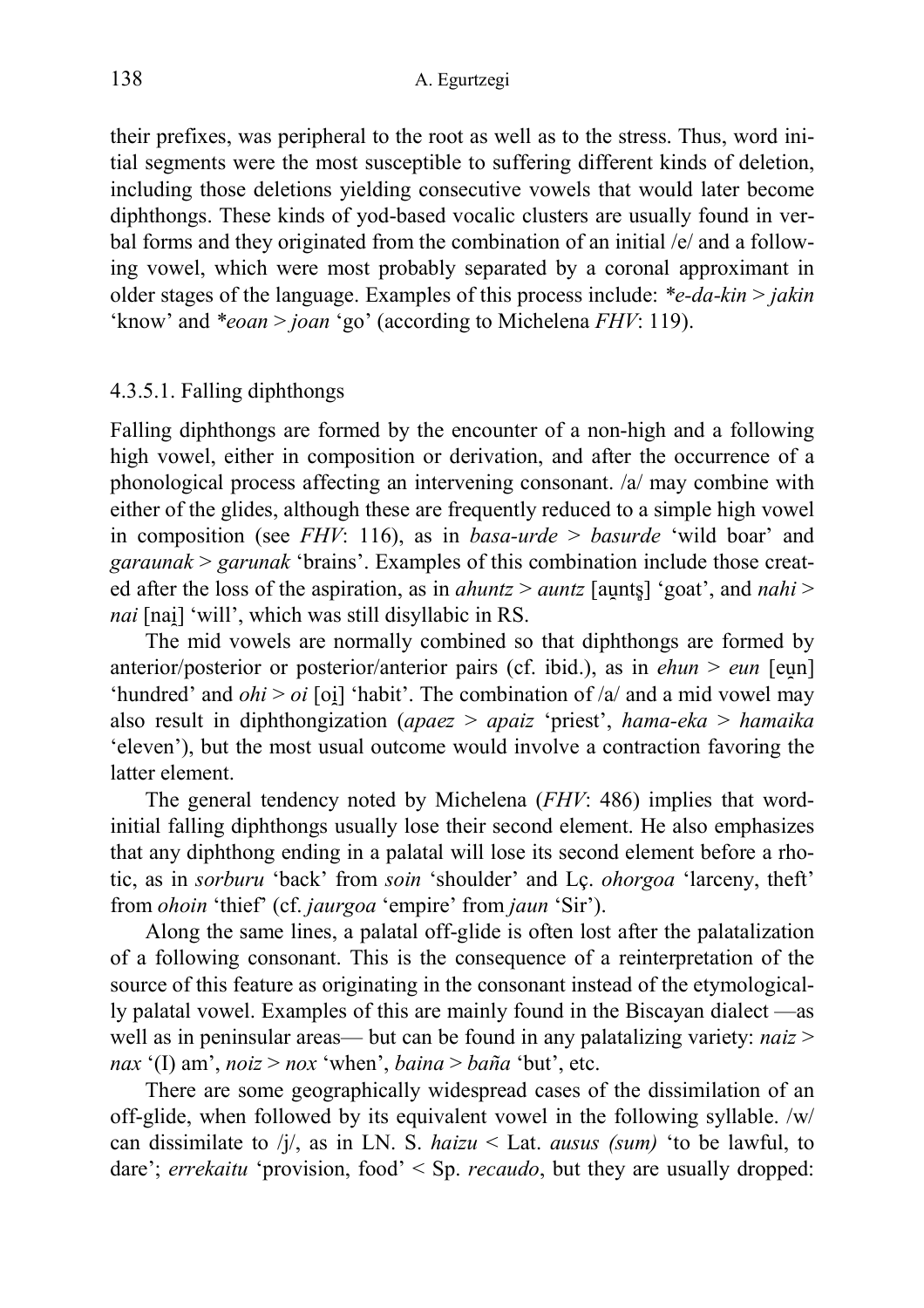*auntzume* > B. G. *antzume* 'kid (goat)'; *itaundu* > B. *itandu* 'to ask'; *jaiki*, *jeiki* > *jaki*, *jeki* 'stand up'; *-gaitik* > *-gatik* 'because of, due to'.

Syncope has spontaneously affected /au/, simplifying the diphthong after the loss of the off-glide. The frequency of this process increases with the length of the word, and is particularly usual in initial position and among verbal forms: *aulki* > *alki* 'chair', *laurogei* > *larogei* 'eighty', as well as in Lat. *aud tum* > *aditu* 'listened, understood', provided that the etymology is correct. Other simplifications are rare, at least in initial position (cf. *FHV*: 491).

/ai/ is relatively stable, although the low vowel can sometimes be assimilated to /e/, even resulting in its loss (cf. infra for /ei/ > /i/): *gai* > *gei* 'matter', *jaiki* > *jeiki* 'wake up', *egitai* > *igitei* > *igiti* 'sickle'. In Souletin and Roncalese, an older *\*au* has regularly become /ai/, except when followed by /r/, /r/, /s/ or /ts/: *gau* > *gai* 'night', *gauza* > *gaiza* 'thing', *laudatu* > *laidatü* 'to laud'.

/eu/ is much more unstable than /au/, and different processes have affected it so that nowadays it is rare. It has been simplified by the loss of either of its elements —usually /e/, as in *heuragi* > *ugari* 'abundant' and G. B. *euli* > HN. LN. L. *uli* 'fly' (but cf. also the diminutive *eltxo* 'mosquito')— or dismantled by means of excrescence, as in *leun* > *legun* 'soft' and *neurri* > *negurri* 'measure'.

The stability of /ei/ is largely dependent on its position within the word. In initial position, apheresis has regularly occurred, with the initial /ei-/ being practically absent from modern Basque: *\*eizan* > *izan* 'to be', *eihar* > *ihar* 'dry', although in the latter the semivowel may also be epenthetic (cf. Lakarra 2009c).<sup>25</sup>

/oi/ is usually maintained, although it sometimes alternates with the rarer /wi/  $\langle \langle \rangle$ ui/), as in the collective suffix *-doi*, *-dui*, *-di* from toponymy. This diphthong sometimes comes from /ei/, as in *hogei* > LN. L. *hogoi* 'twenty' or Aesc. *oreitu* > *oroitu* 'remember'.

#### 4.3.5.2. Rising diphthongs

 $\overline{a}$ 

Rising diphthongs develop in almost the same circumstances as their falling counterparts, but these are particularly habitual in the nominal forms of certain verbs. In these cases, as mentioned above, an initial *\*eðV-* becomes *jV-* after the loss of the intervening consonant. Such forms are usually followed by /a/ due to the high frequency of an older *\*e-da-*, <sup>26</sup> as in *jakin* 'know', *jausi* 'to fall', *jaun* 'sir', etc. It is also frequent before /o/ (*jo* 'hit', *josi* 'sew', *joan* 'go') and much rarer before /i/ (*jin* 'come'). The examples of /je-/ are much more modern, and

<sup>25</sup> On the other hand, in medial and final position, /ei/ is more stable, although it can also be dropped there.

<sup>26</sup> On this second morpheme, see Lakarra (2006a, 2006c).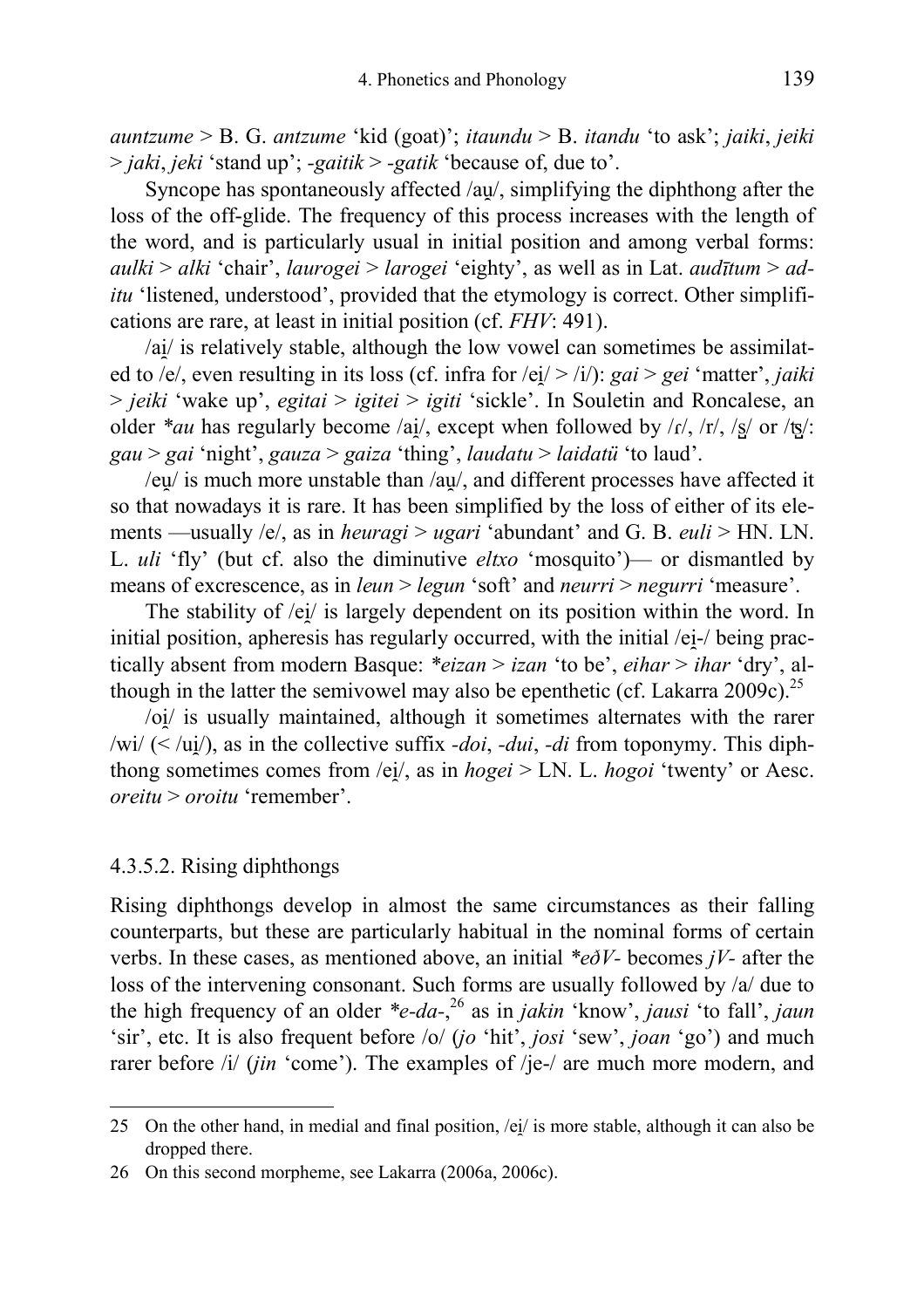they continue —perhaps in their entirety— from an older  $*ea \rightarrow *ja$ -, given that an etymological *\*e-e-* may have yielded *e-*. Examples of this include: *jasan* > *jesan* 'borrow', *jaitsi* > *jeitsi* 'go down' or *jasarri* > *jesarri* 'sit down'. This initial yod is absent before /u/, maybe as a result of the formation of the falling diphthong from *\*eu-* sequences, instead of the raising diphthongs seen in the former vowel combinations (i.e.,  $*eu - > eu -$  and not  $> *iu$ -). We can reconstruct an example of this: *\*e-dun-tz-i* > *eutsi* 'hold'.<sup>27</sup>

Rising diphthongs involving /w/ have usually been simplified, yielding different results: /wa/ has been replaced by /o/ (especially after a velar stop), as in *kodaña* (cf. Sp. *guadaña*) 'scythe' and *gorde* (cf. Sp. *guardar*) 'save', and /we/ has been syncopated to /e/, as in Sp. *ruego* > *erregu* 'request' and perhaps in *lueco* > *leku* 'place' (*FHV*: 167-168).

# **4.4. Consonantism**

#### *4.4.1. Sonorants*

#### 4.4.1.1. Rhotics

 $\overline{a}$ 

Most modern Basque dialects oppose an apical tap to a trill, also apical. Nevertheless, the opposition among rhotics is only appreciable between vowels, given that it is absent from initial position and has been neutralized to the trill in final (in every dialect except Roncalese) and in pre-consonantal position.

In the native lexicon, rhotics do not occur in initial position, and a prothetic vowel is systematically added in loanword adaptations. This vowel may be either /e/ or /a/ (see  $84.3.4.4$  on vowel addition).

A straightforward consequence of this may be the removal of the onset rhotic from the oldest stages of the language that we are currently able to reconstruct, i.e. we can hypothesize that a monosyllabic Basque root had only wordfinal —maybe non-contrasting— rhotics. Later, alveolar taps would result from the intervocalic /l/ in a regular manner (cf. §4.4.1.2), while coda rhotics would slowly evolve towards the trill, creating an intervocalic opposition after the loss of the consonant which followed the coda trill, and its subsequent resyllabification. Pre-consonantal rhotics have systematically yielded a trill until very recent times, and it is possible that this was the case in Proto-Basque. Modern examples of these are found after a resyllabification caused by the loss of a following onset, as in the dissimilations or metatheses in the Biscayan names *Fernando* > *Ferrando* and *Gernika* > *Gerrinka* or *Zornotza* > *Zorrontza* (cf. Egurtzegi 2011),

<sup>27</sup> Cf. Lakarra (2006a) on the -(*n*)*tzi* > -*tsi* development proposed by himself.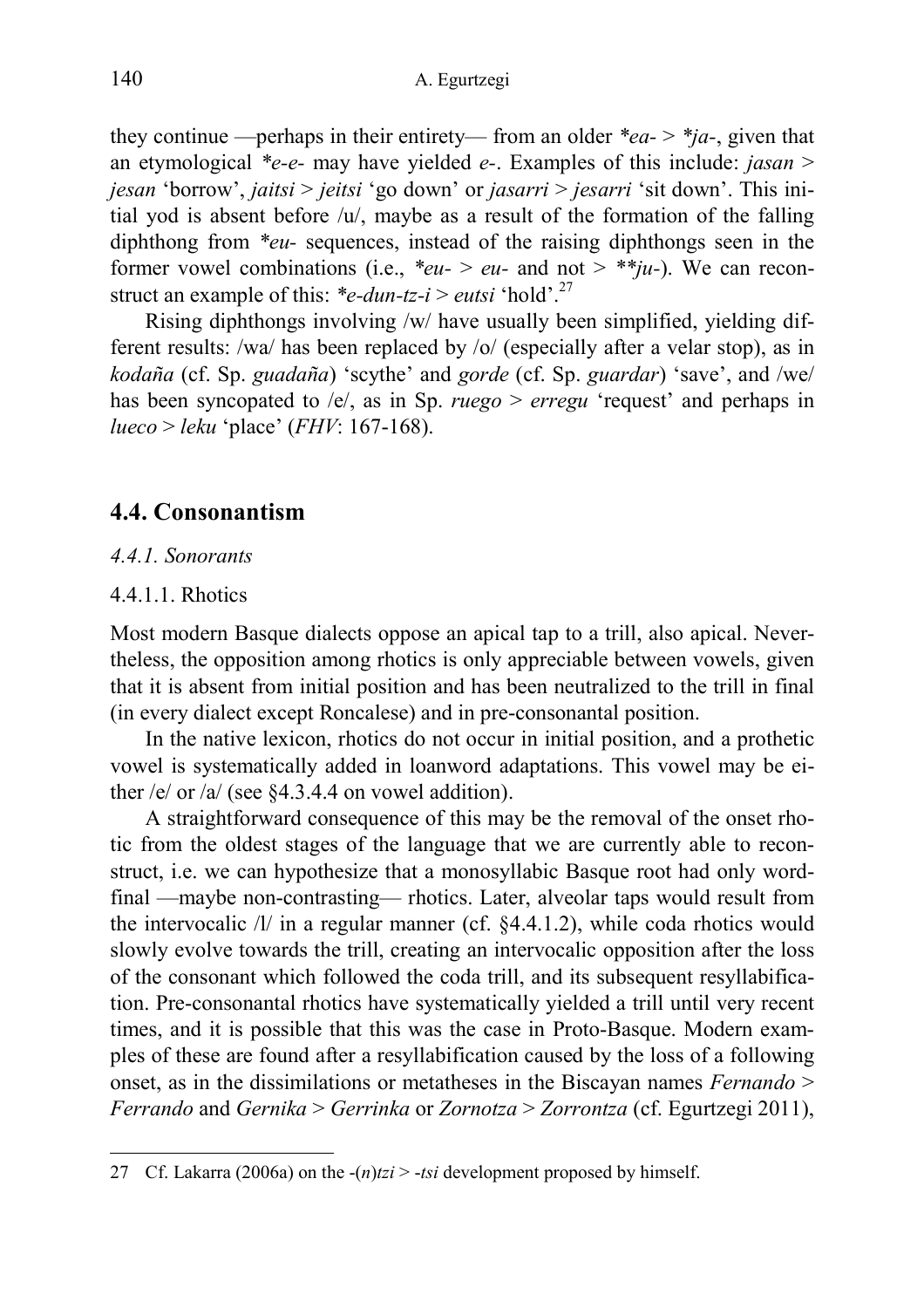and the loss of the aspiration on the Labourdin coast: *nerhabe* > *nerrabe* 'single man', *orhoitu* > *orroitu* 'remember' and *erhaztun* > *erraztun* 'ring' (cf. the unaspirated common forms *nerabe*, *oroitu* and *eraztun*).

When they represent the second element of an onset cluster, rhotics seem to be historically perceived as a tap. Given that Proto-Basque disallowed such tautosyllabic clusters, we find evidence for this assumption in the adaptation of Latin borrowings such as *libru(m)* > *liburu* 'book', *escribe(re)* > *izkiri(b)atu* 'write' or *fronte(m)* > *boronde* 'front' or *lucru(m)* > *lukuru* 'profit, gain'.

As stated above, the distinction between rhotics is not made in the coda, as most Basque varieties only produce a trill in this position. However, as may be inferred from historical evidence, this opposition was in fact effective before an aspiration, $^{28}$  although this can no longer be discerned since the aspirating dialects have lost their rhotic opposition due to independent reasons. However, it is most probable that this contrast was lost even before the rhotic neutralization.

As a consequence of its intervocalic tap loss, modern Souletin has only a single rhotic (*FHV*: 328-330). However, this is only the case for recent times, since the tap has been lost in the course of the last two centuries and has played a role in many phonological changes. The remaining rhotic is produced as an alveolar trill, although it has fewer vibrations than the common Basque trill (Hualde *GB*: 30-31).

Also in very recent times, in most of the varieties from Labourd and Low Navarre, the apical articulations have merged into a posterior realization. Nevertheless, Gavel reported that, in sporadic cases, some speakers have conserved an apical tap along with the uvular trill (1920: 239). The trill first became uvular, and then the tap began to be produced likewise, giving rise to their merger in most cases. The rest of the dialects<sup>29</sup> maintain both rhotic segments intervocalically, although / r/ tends to drop sporadically in many varieties (cf. *FHV*: 330).

The process of neutralization in final position seems to be complete nowadays, after the disappearance of Roncalese, the only dialect which discerned between the two apical rhotics word-finally (cf. Azkue 1931: 218-219). However, there is still a small group of words which possess an underlying word-final tap that surfaces in derivation: *nor* 'who', *zer* 'what' (alongside *inor* 'nobody' and *ezer* 'nothing'), *(h)ur* 'water', *zur* 'wood' and *hor* 'dog'.<sup>30</sup> The non-fronted high rounded vowels in Souletin *hau* 'this', *hiru* 'three' and *lau* 'four' denote that the

<sup>28</sup> Hualde only mentions the example of Souletin as possessing a contrast before the aspiration, but Leiçarraga also shows a systematic differentiation between rhotics in this position. He writes *urrhets* 'step', *bur-hezur* 'skull', etc.

<sup>29</sup> Those located in Spanish territory.

<sup>30</sup> A couple of recent loanwords increase the number of words in this group: *paper* 'paper' and *plater* 'dish'.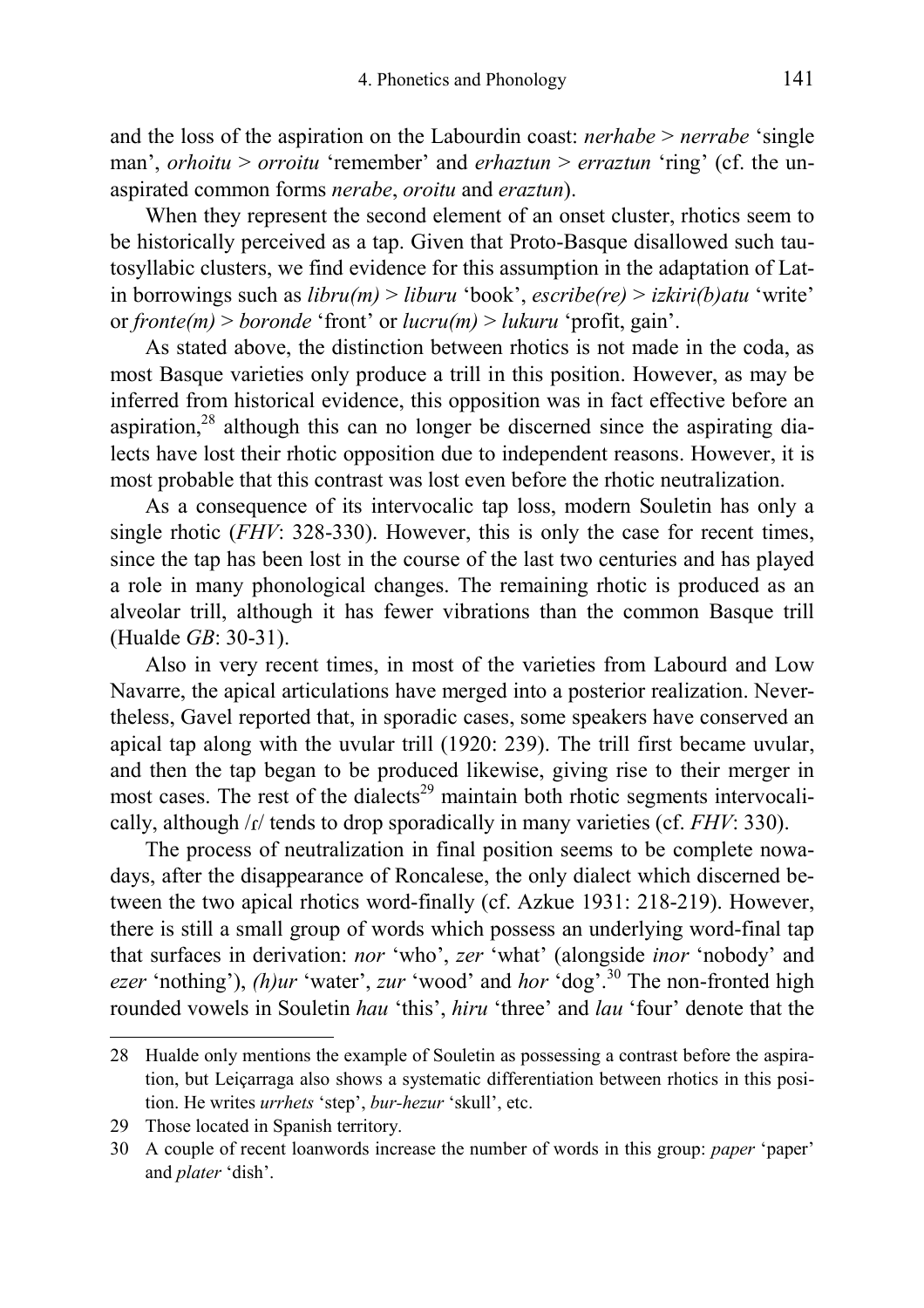final *\*-r* reconstructed for those forms (cf. the older *haur*, *hirur*, *laur*) was in fact a tap.<sup>31</sup> Some of these words, especially *(h)ura* 'the water', also have dialectal variants involving palatal realizations which are very different to both the etymological tap and the otherwise extended word-final trill. Such examples include the voiced affricate and approximant in [udza] and [uja] from the Guipuscoan varieties of Etxarri-Aranatz and Goierri, respectively (cf. *FHV*: 556).

There are some instances of compounds in which an etymological final tap is found as an aspiration in the first member of the compounded form. This process seems to develop in old monosyllabic words, such as *hur* 'water', *zur* 'wood' and *hor* 'dog': *uhalde* 'shore, riverside', *uharte* 'island', *ühatx* 'torrent', *zuhaitz*, *zühaintze*, *zühañ* 'tree', *zuhandor* 'shrub, bush', *zübihotz* 'center of the oak', *ohara* 'dog in heat', *ohalano* 'mastiff', etc. This process seems to be common, and thus prior to dialectal developments such as the vowel fronting found in the Souletin variants above, which would not have occurred before a tap.

#### 4.4.1.2. Laterals

Common to all modern Basque dialects are the apico-alveolar and palatal $32$  laterals, but another one —usually transcribed as *\*L*, following the Michelenian tradition— is postulated for older stages of the language. Although the most widespread realization of  $\Lambda$ / is apical, Michelena (*FHV*: 311) reports the presence of velar productions in coda position in some Souletin territories, as well as isolated retroflex productions (*FHV*: 550).

During the Middle Ages —before the  $11<sup>th</sup>$  century, since this evolution was already completed in the first written documents— the alveolar lateral yielded  $/$ f intervocalically, much in the same way that  $/$ n $/$  had previously changed to  $/$ h $/$ (cf. §4.4.1.3.1 and §4.4.3.1.2). Although some exceptions can be found, this process occurred in a regular way: Lat. *angelu(s)* > *aingeru* 'angel', Lat. *gula* > *gura* 'hunger, desire', Lat. *voluntate(m)* > *borondate* 'will'. Most exceptions either correspond to recent borrowings or show dialectal variation (e.g. B. *solo* : comm. *soro* 'field, meadow' (cf. Lat. *solum*, Sp. *suelo*) and comm. *-(a)ra* : S. Sal. *-ala* 'to', although the latter could be derived from two suffixes: *\*-an-la* > *\*-alla* > *-ala*).

This process created an alternation between a name and its composed or derived forms, after the loss of the final vowel<sup>33</sup> had bled the phonological envi-

<sup>31</sup> See §4.3.3 on the Souletin /y/.

<sup>32</sup> On the development and hypocoristic usage of  $/N$ , see  $84.4.4.1$ .

<sup>33</sup> Which is systematic for trisyllabic words in composition, cf. §4.3.4.5.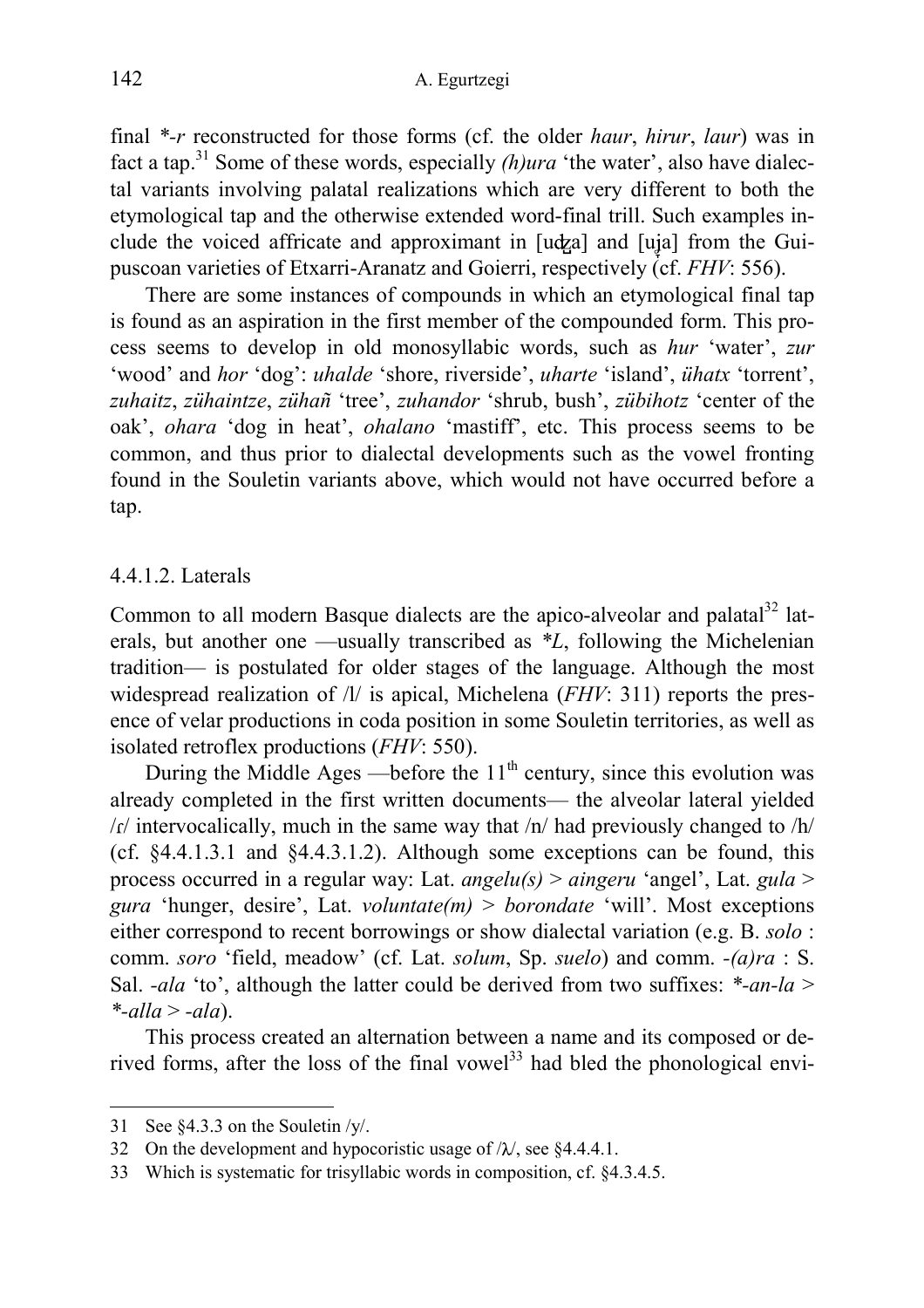ronment when followed by an initial consonant in the second member of the compound: *euskara* 'Basque' > *euskaldun* 'Basque speaker', *erdara* 'foreign language' > *erdaldun* 'foreign speaker', etc.

The fortis *\*L*, a segment reconstructed by Michelena for Proto-Basque, parallels the rest of the sonorant fortes *R* and *N* (cf. §4.4.1.1 and §4.4.1.3) respectively. The primary reasons for the reconstruction of this segment stem from the high frequency of the modern intervocalic /l/. Recall that *\*l* systematically evolved to  $/r/$  in this position, as well as the observation that Latin *-Vl.lV*- had regularly yielded Basque *-V.lV-* (cf. *ballaena* > *balea* 'whale', *cella* > *gela* 'room' and *castellum* > *gaztelu* 'castle'). Thus, Michelena proposes a lateral segment that would ultimately become the modern intervocalic /l/ for all the reconstructions which share the outcome of this development, present in Latin loanwords.

Although it remains uncertain as to whether this segment had a different realization<sup>34</sup> or was solely a longer production of the alveolar  $\frac{1}{i}$  (i.e. a geminate), what seems to be clear is that any  $\frac{1}{1}$  which was not found in an intervocalic position at the time of the  $*l > r$  change would remain the same after a late alteration of its etymological phonological context. Consequently, any lateral historically located before an aspiration appears as an  $/l$  in all modern dialects<sup>35</sup> (cf. *alhaba* > *alaba* 'daughter') as does any lateral which etymologically belonged to a cluster which may be absent today (cf. *\*erlana* > *\*erlaha* > *elae* > *elai* 'swallow  $(bird)$ <sup>36</sup>

This segment appears in the *Reja de San Millán* (*CSM*, 1025) as both *-lh*and *-ll-*, and, according to Michelena (*FHV*: 321), this seems to be related to the restrictions applied to the aspiration within the boundaries of the word, i.e. /Vl.hV/ occurs between the initial and second syllables and /Vl.lV/ elsewhere. It is also emphasized by Michelena that in order to justify the high number of modern word-final laterals, the lateral segments may have been limited to *\*L* word-finally, since they never become taps before the definite article (e.g. *Kessalla* > *gezal* 'salted water' and *Zaballa* > *zabal* 'broad', cf. *FHV*: 322).

However, there may be another explanation for this phenomenon, since the definite article, which is reconstructed as *\*-(h)a(r)* and present as *-ha* in San Millán (cf. Manterola 2006: 674), together with the distribution of the /lh/ and /ll/ within the frame of the word mentioned above, lead us to think that heterosyllabic *-l.h-* clusters may have yielded *-l.l-* (which would later simplify to *-.l-*)

<sup>34</sup> Michelena (*FHV*: 320-321) suggests that *\*L* was a segment —and not a cluster— in the first centuries of the Middle Ages.

<sup>35</sup> *-lh-* in the aspirating dialects and *-l-* in the dialects that no longer possess it.

<sup>36</sup> See Ariztimuño & Egurtzegi (2011) on this etymology.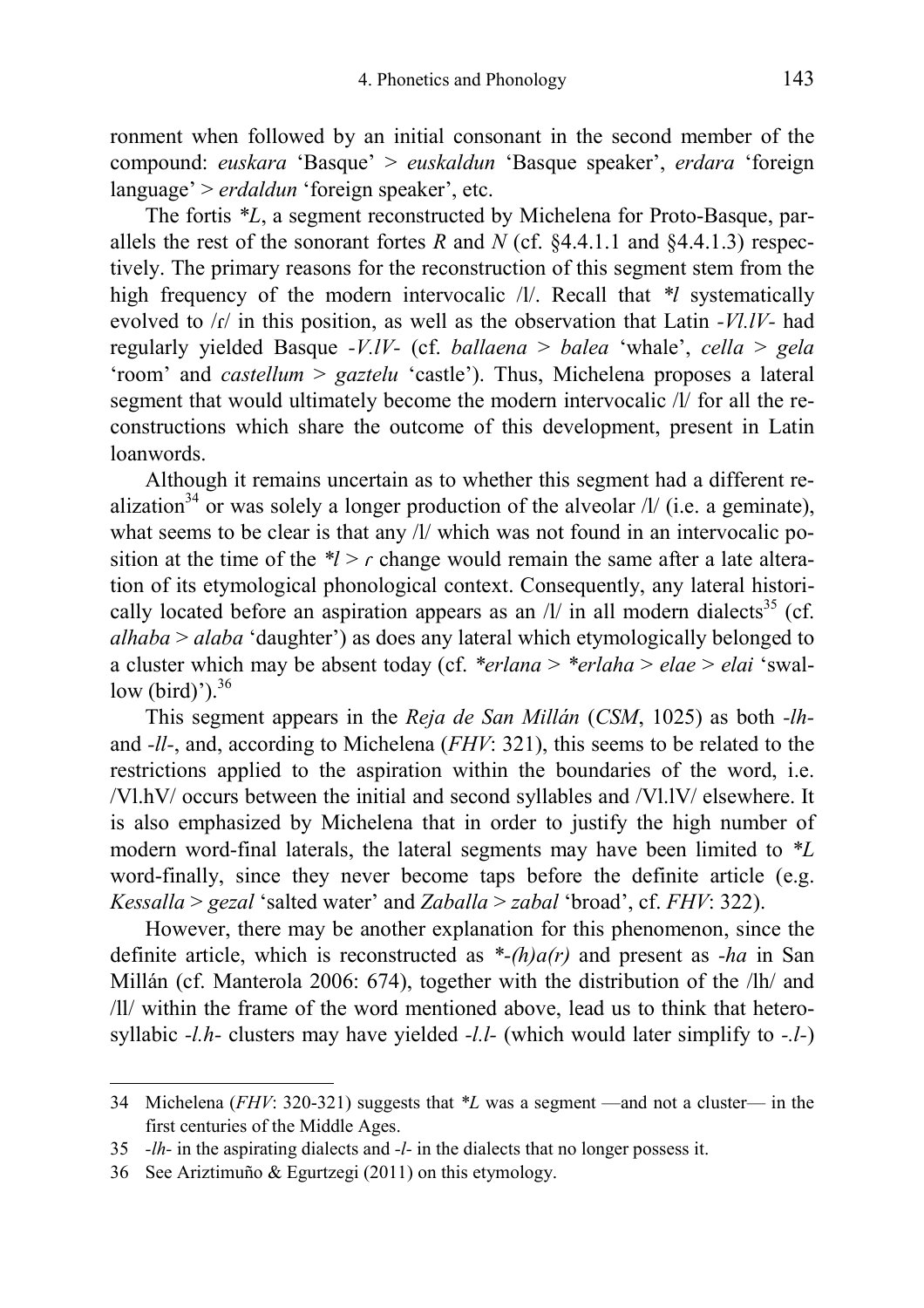after the loss of aspiration of the definite article. This explanation does not necessarily rely on the dropping of the aspiration after the second syllable (cf. §4.6.4), since the process of grammaticalization itself would explain the loss of the /h/. This explanation, in contrast to that of final or boundary lengthening, would not hinder reconstructions involving the  $\ell$ -l > change in suffixed verbal forms which add an *-i* to a root ending in a lateral, such as *\*e-dol-i* > *jori* 'abundant, plenty' or *\*e-lol-i* / *\*e-ra-dol-i* > *erori* 'fall' (cf. also the related reduplicated form *odol* 'blood', apud Lakarra 2011b).

There are some word-initial laterals that came from an older  $/d$ -/ in words such as Lat. *th ca* > Basq. *leka* 'pod', *\*doni* > modern *lohi* 'body', etc. This process may have been systematic in non-verbal words, given that most initial /d/s are found in auxiliary and synthetic verb forms, along with recent loanwords in modern Basque (cf. §4.4.2.1).

#### 4.4.1.3. Nasals

In modern Basque, an alveolar  $/n/$ , a bilabial  $/m/$  and a palatal nasal  $/n/$  contrast prevocalically, but only the alveolar and the palatal segments contrast wordfinally.

When in word-medial coda, nasals are systematically assimilated to the following consonant and are realized with the same place of articulation. Examples of this assimilation are: *enbor* [embor] 'trunk, log',<sup>37</sup> *handi* [handi] 'big', *onddo* [onto] 'fungus', *aingura* [aingura] 'anchor', *anfibio* [amfibio] 'amphibian', etc.

Along with the nasal stops, a nasalized glottal fricative  $\tilde{h}$  is also present in modern Souletin (see §4.4.3.1.2).

#### *4.4.1.3.1. /n/*

 $\overline{a}$ 

Although the modern language possesses three contrasting nasal obstruents in all of its varieties, historical and, to a greater extent, reconstructive evidence suggests that only the alveolar obstruent was present in the oldest stages we can reach. However, not every alveolar nasal has remained unchanged until today.

As a matter of fact, Proto-Basque /n/ was regularly affected by a rhinoglottophilia process (cf. Matisoff 1975, Igartua 2008) which altered it to the nasalized aspiration /h/ in intervocalic position, probably its most usual location (cf. *FHV*: 142-153, 215, 300-303; Igartua 2011 and §4.4.3.1.2). Since an older etymological /h/ was also present between vowels, both aspirations contrasted in this position, and perhaps even prevocalically to a lesser extent (cf. §4.4.5.3 on

<sup>37</sup> Which does not yield *\*\*emor*, cf. §4.4.1.3.2.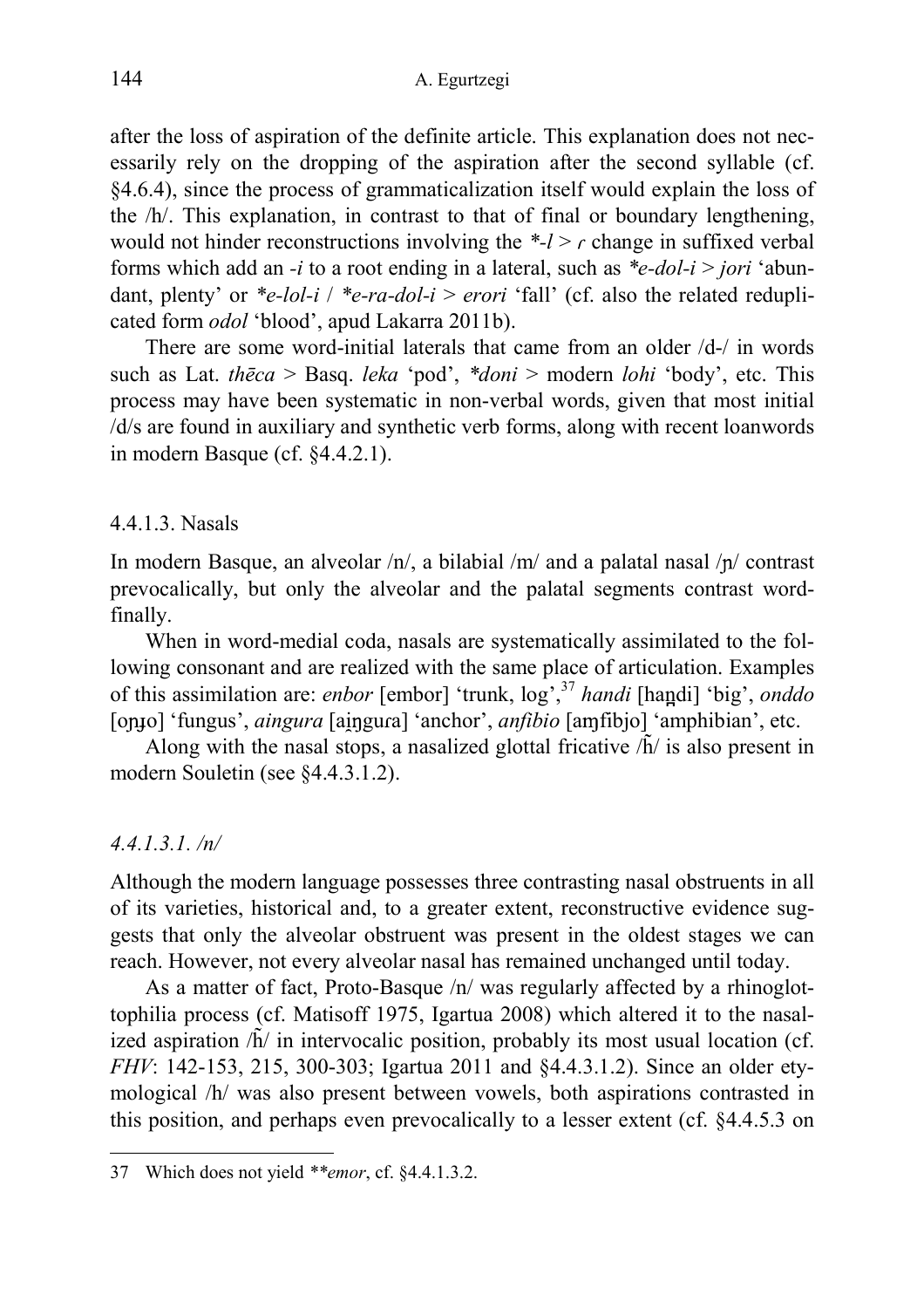consonantal metathesis). However,  $\langle \tilde{h} \rangle$  only remains in the Souletin dialect nowadays, since it has lost its nasalization —and thus merged with /h/— in the rest of the aspirating varieties.

After the complete loss of the aspiration in the western dialects, the nasalization was kept in the vowels etymologically surrounding the nasal segment for some centuries, so that it still appears in some Biscayan documents from the  $16<sup>th</sup>$ and  $17<sup>th</sup>$  centuries (cf. §4.3.2 on nasalized vowels). This nasalization was often reanalyzed as a syllable-final obstruent, which was subsequently restored after the diphthong:  $*$ *artzani* >  $*$ *artzahi* > *artzãi* > *artzain* 'shepherd', Lat. *lūcānica* > *\*lukahika* > *\*lukã ka* > *lukainka* 'spicy pork sausage', *\*arrani* > *\*arrahi* > *arrã* > *arrain* 'fish', Aquit. *seni-* > *sehi* > Old B. *s* > modern *sein* 'child'.

The reestablishment of the nasal stop is very common after an /i/, but a palatal nasal is reinstated instead of the etymological apico-alveolar: comm. *katea* : S. *kathiña* 'chain', Al. *erregia* : B. G. *erregiña* 'queen', L. *ihes* : B. *iñes*, etc.

An intervocalic  $/n/$  usually yields  $/p/$  when following an  $/i/$  or a yod, as described in more depth in §4.4.4.2. In many cases, the palatal off-glide merges with the following nasal, so that the etymological context which produced the change is regularly lost in some varieties and thus creates a contrast between the two nasal segments intervocalically.

Along the same lines, there are also some isolated examples of the restitution of an intervocalic /m/ after an /u/: L. LN. *zuhai* : HN. *zumai* 'forage'; L. LN. *zuhar* : HN. G. B. *zumar* 'elm'. An /n/ can also yield /m/ after an /u/, as in  $un(h)$ *il* > L. *umil* 'funnel'.

#### *4.4.1.3.2. The development of /m/*

Despite its modern high frequency, the Proto-Basque consonantal system lacked a labial nasal, as was made apparent by Michelena (*FHV*: 270) and accepted by Trask (*HB*), who also pointed out its lack of morphological value. The segment was later introduced by means of borrowing from Latin and Romance languages and also developed within the language itself.

Two different assimilatory processes which led to the nasalization of a labial (oral) stop are reconstructed with different chronologies. Common to all of the dialects is the transformation of a nasal and a labial stop sequence into a labial nasal:  $n\pi$  [mb] >  $\pi$  /mm/ (> *m*). This development would have occurred in the first centuries of our era, since *Sembe-* (cf. modern *seme* 'son'), *Ombeco* and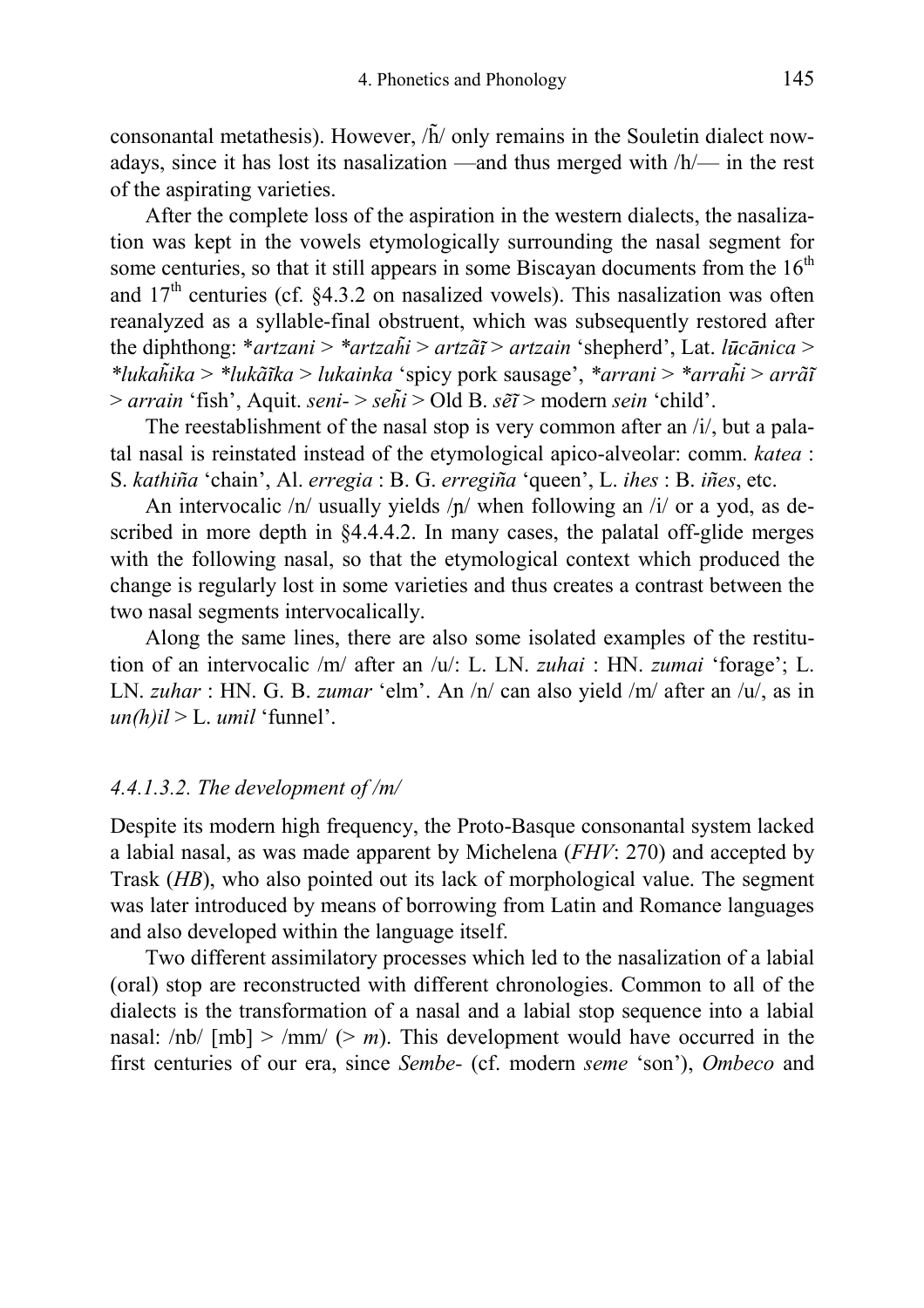*Ombexonis* (usually linked to *ume* 'child'), attested in Aquitanian, do not show the assimilation of the labial stop.<sup>38</sup>

The second process of assimilation, the similarly widespread regressive assimilation of nasality, has been productive within the modern dialects themselves. In this latter process, a non-local assimilatory nasalization of /b/ occurs when followed by a nasal obstruent (cf. §4.4.5.1), as in *bendekatu* > *mendekatu* (cf. Lat. *uindic re*) 'avenge', *bagiña* > *magi(ñ)a* (cf. Lat. *u g na*) 'scabbard, sheath' or *Mendekoste* (< Sp. *Pentecostés*) 'Pentecost'. Although we can extend its productivity to some centuries onwards, the latter assimilation also occurred before the rhinoglottophilia process had apparently ended. This is shown by the chronology necessary in multiple standard reconstructions such as *\*bene* > *\*mene* > *mehe* 'thin' or *\*bini* > *\*mini* > *mihi* 'tongue', although the assimilation of nasality may also have originated from a nasalized aspiration.

There are nevertheless some phonological contexts which block the assimilation of nasality (cf. Egurtzegi 2011, §4.4.5.1), which would probably involve the presence of an intervening segment such as a coda /r/ between the /b/ and the following /n/. This is exemplified by the form *tramena* 'tavern', which shows an assimilation, in contrast with other variants such as *taberna*, *taferna*, etc., from which it is consistently absent. The apparent lack of  $*mVrn$  sequences backs this hypothesis. The biggest problem for identifying the aforementioned contexts lies in the large number of examples in which a voiced labial stop has become nasal even when it was not followed by a nasalized environment. Examples of this /b/ - /m/ alternation are: *makulu* (< Lat. *bacculus*) 'walking stick', *makar* < *bekar* 'sleep, rheum' and *maru* ( $\lt$  \**balu*  $\lt$  Lat. *pālus*) 'pole, post'.

As a consequence of its marginal status in older stages of the language, /m/ has had an expressive value similar to that of the palatal segments (cf. §4.4.4.1), and it appears in the second component of reduplicated forms such as *zaldikomaldiko* 'carousel', *zirimiri* 'drizzle' and *xistmist* (> *tximist*) '(lightning) bolt'.

#### *4.4.2. Stops*

 $\overline{a}$ 

All modern Basque dialects have at least two series of stops (voiced and voiceless, alongside aspirated voiceless stops in the eastern varieties) which are produced at four different points of articulation: labial, dental, palatal and velar. Palatal stops are less frequent than the others and often serve a very specific affective purpose (cf. §4.4.4.1).

<sup>38</sup> Unlike other Aquitanian forms such as *Ummesahar* (cf. also modern *ume* 'child') from Lerga, but this form also shows the expected vocalism, in contrast to *Ombeco* and *Ombexonis* mentioned above.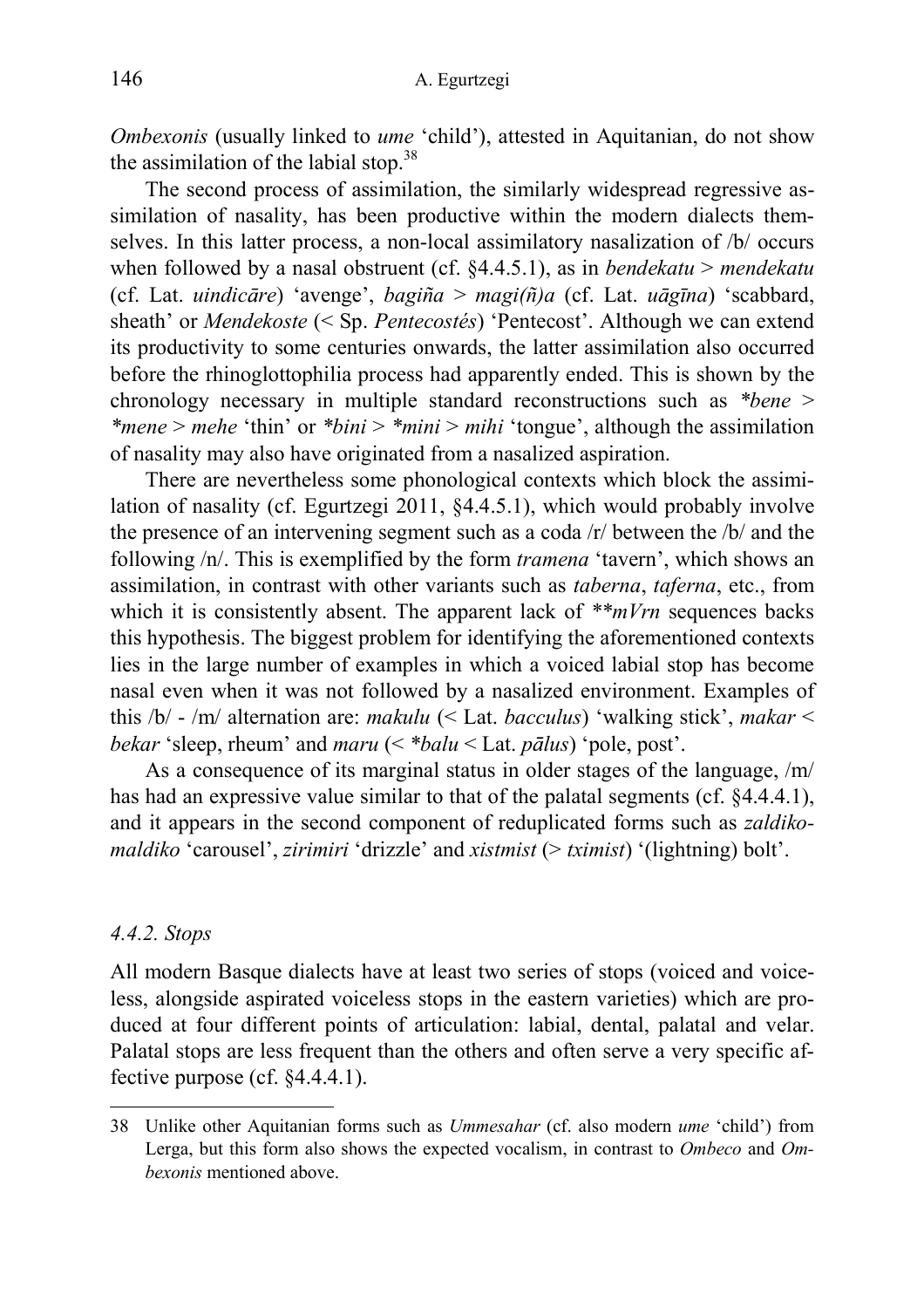Within the modern dialects, stops are mainly found in onset position, since they are limited to the borrowed vocabulary in preconsonantal position, and only /-t/ and /-k/ are (very infrequently) found word-finally. These word-final stops are the result of apocope followed by a final devoicing (cf. §4.4.2.2), and there is no reason to think that stops could have appeared in coda position in older times.

#### 4.4.2.1. Voiced stop series

Basque voiced stops can be produced either as stops or as approximants. Stops are produced phrase-initially and in certain postconsonantal positions. This is systematic for any voiced stop located after a pause as well as after a nasal and, in the case of /d/, it is also realized as a stop after /l/. In those contexts in which the spirantization of the voiced stop does not occur, the place of articulation of the preceding segment is assimilated to that of the stop (cf. §4.4.1.3): *enbor* [embor] 'trunk,  $log'$ , *handi* [handi] 'big', *iñddar* [intar] 'strength', *aingura* [aingura] 'anchor', *alde* [alde] 'side'. Approximants are found between two vowels, as well as between a heterosyllabic continuant consonant (/l/ —with the previously mentioned exception of  $[1, d]$ —, /r/, /s/ and /s/) and a following vowel): *arreba* [are $\beta$ a] 'sister (of a boy)', *adostu* [a $\delta$ ostu] 'agree', *lagun* [layun] 'friend', *albo* [al $\beta$ a] 'side', *elgar* [elyar] 'each other', *arbaso* [ar $\beta$ aso] 'ancestor', *ardo* [arðo] 'wine', *argi* [aryi] 'light', *ezberdin* [ezßerdin] 'different', *ezdeus* [ezðeus] 'nothing', *desgogo* [dezvovo] 'reluctance', etc. Note that, as in Spanish, fricatives are voiced before a voiced consonant in modern compounds (cf. §4.4.3.3.2). However, stops have been regularly devoiced after sibilants in the native vocabulary as well as in old borrowings and compounds, so that contextually voiced sibilants are rare before stops.

This process of spirantization has sometimes even yielded the complete loss of the etymological voiced stop, although this has only occurred in intervocalic position and not after a continuant. Given that intervocalic approximant loss is found in onomastics dating from at least the  $12<sup>th</sup>$  century, the spirantization of intervocalic voiced stops must have been even older. Old examples of this loss are usual in compound surnames such as: *Soracoiz* (< *sora-bakoitz*), *Sorauren* (< *sora-guren*), *Echarri*, *Echerri* (< *etxa-barri* / *-berri*), etc.

Instead of yielding deletion, some instances of intervocalic /d/ (more accurately, [ð]) have become taps in many Biscayan, Guipuscoan and High Navarrese areas. This process may appear to be almost systematic in some dialects, but [ $\delta$ ] has not merged with / $\epsilon$ / anywhere (apud *FHV*: 228): *edo* > *ero* 'or', *edan* > *eran* 'drink', *odoi* > *oroi* 'cloud', *etorri re* (< comm. *etorri da*) 'has come', etc. As a matter of fact, this process has sometimes produced ultra-corrections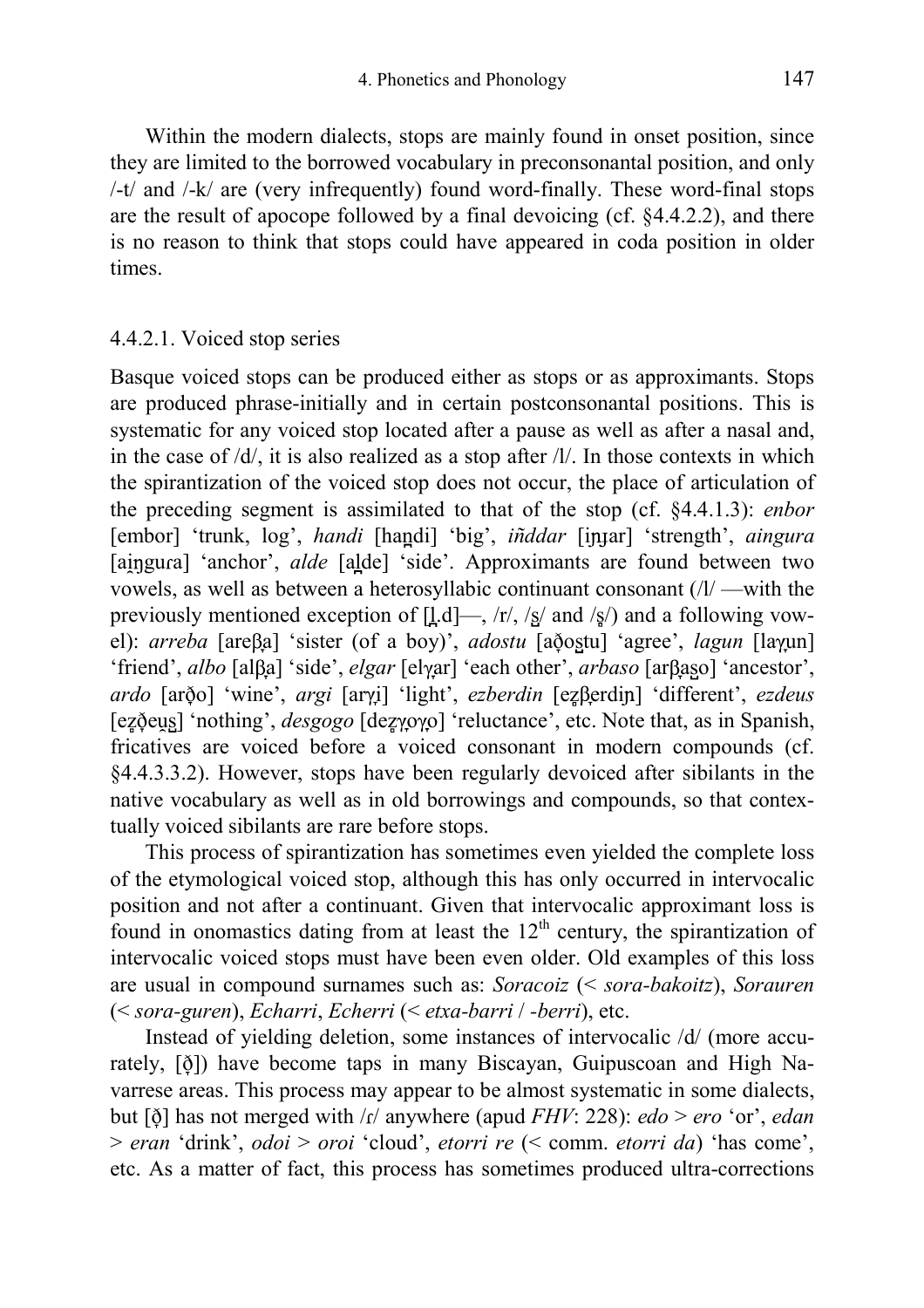such as *idu* (< *hiru*) 'three', *aidean* (< *airean*) 'in the air' and *usadioa* (< *usarioa*) 'the usage', *amodio* (< *amorio*) 'love'.

Although present in a certain number of loanwords, word-initial /d-/ is almost entirely absent from the native vocabulary; the only exception being represented by the auxiliary verbal system, where initial /d-/ is very common, contrasting with its scarce presence in lexical items. Alongside these common auxiliaries, some verbal forms in the subjunctive and conditional (*ledin*, *letorke*, *lioke*, etc.) have an initial *l-* which seems to correspond to the initial *d-* widely present in the indicative (*da* 'is', *dira* 'are', *dut* 'I have', etc.). As noted by Michelena (*FHV*: 257), some Latin and Romance borrowings also show an initial lateral instead of the expected voiced dental stop: *leka* (< *\*deka* < Lat. *th ca*) 'pod', *lanjer* (< Fr. *danger*) 'danger', *libersio* (cf. Sp. *diversión*) 'diversion', etc. These correspondences lead us to conclude that the initial /d-/ regularly became an alveolar lateral at some time within the Proto-Basque period, thus predating the development of the dialects. The maintenance of the initial /d-/ in the indicative may be a trace pointing towards the suspicion that such forms were preceded by more phonological material when that particular change happened.

Also word-initially, /b-/ has been lost before a back vowel. This process is almost systematic before /o/ —with *bost* 'five' being one of the few exceptions— and it is also usual before /u/: *otu* (< Lat. *uotum*) 'request', *okela* (< Lat. *buccella*) 'piece, bit, mod. meat', *buztarina* > *uztarina* (< Lat. *postilena*) 'cushion to take baggage on the rump of a horse', etc.

#### 4.4.2.2. Voiceless stop series

Although the modern language shows no difference between the number of voiced and voiceless stops, older stages of the language lack the labial voiceless stop that would have been the counterpart of /b/, as was made apparent by Michelena (*FHV*: 261).

As a matter of fact, the labial voiceless stop /p/, which nowadays is as common as any other stop in the inventory, becomes more and more scarce the further we go back in time. The general absence of  $/p/$  in patrimonial words —since most words containing /p/ may be analyzed either as loaned vocabulary or compounds— along with its widespread phono-symbolic use, make it very difficult to accept its presence in older stages of the language.

As mentioned above, the modern language has voiceless stops not only in onsets —both in initial and medial position— but also in some codas in wordfinal position. Some centuries ago, not only were the voiceless stops fewer than they are now in the modern dialects, but they were also more constrained as to the positions in which they could appear.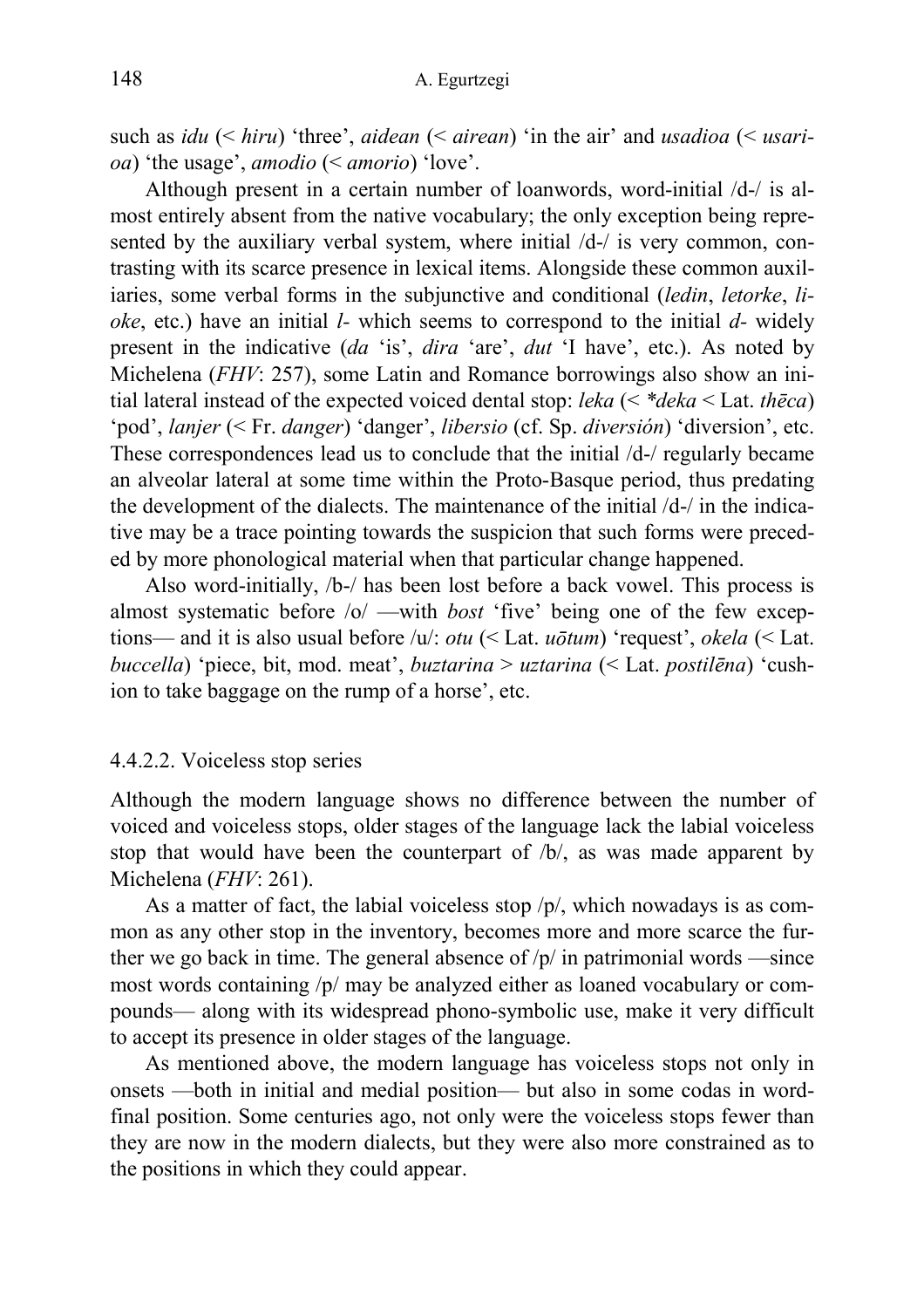Voiceless stops were completely absent from the word-initial position, as evidenced by the adaptation of loanwords from Latin and Romance, in which the initial stops were systematically neutralized to voiced, as shown by the following examples: Lat. *p* $\bar{a}$ *cem* > *bake* 'peace', Lat. *pecc* $\bar{a}$ *tum* > *bekatu* 'sin', Lat. *parcere* > *barkatu* 'forgive', Lat. *tempora* > *denbora* 'time', Sp. *torre* > *dorre* 'tower', Sp. *castaña* > *gaztaña* 'chestnut', Lat. *catēna* > *gatea* 'chain', etc. The instances of initial voiceless stops are either modern borrowings or result from a later assimilation, as in the evolution of the word *katea* < *gatea* < *\*gatena* < Lat. *catēna* 'chain' (see §4.4.5.1).

It is also worth mentioning that no intervocalic voicing comparable to that of peninsular Romance languages developed within Basque, so that all intervocalic voiceless stops borrowed from Latin remained voiceless. However, another neutralization can be observed in the adaptation of Latin and Romance word-medial stop clusters and geminates, which were systematically borrowed as voiceless stops. This occurred not only with the voiceless clusters, but also with the etymologically voiced clusters: Lat. *abbas* > *apaiz* 'priest', Old Sp. *cobdiçia* > *gutizia* 'desire, whim', Lat. *sabbatum* > *zapatu* 'Saturday', Lat. *ad uallem* > *apal* 'downward, humble', Lat. *captivum* > *gatibu* 'captive, prisoner', etc. A possible approximant production of the intervocalic voiced stops from early times (see §4.4.2.1 above) may have conditioned the perception of foreign medial stop clusters as stops rather than approximants, which may have been the only other available option. The heterorganic stop clusters (both voiced and voiceless) have been regularly adapted as taking the place of articulation of the second segment. This is probably a consequence of stop place cues being better perceived in prevocalic than in postvocalic position (Ohala 1993).

Coda stops, which are even today restricted to a reduced number of morphemes, are the result of an apocope and the devoicing of the final voiced stop, and have been introduced into the language in recent times (cf. Artiagoitia 1993). Examples of these are the development of the morpheme *-k* (< *-ga*, still present in toponymy), currently used as ergative marker (cf. Lakarra 2006b) as well as for pluralizing in nominal morphology, and the morpheme *-t* used for the first person in verbal morphology (< *-da*, cf. *dut* 'I have' versus *dudan* 'that I have'). Michelena mentions that Oihenart wrote *dud* for the modern *dut* 'I have' in *Notitia utriusque Vasconiae, tum ibericae, tum aquitaniae*, in 1638 (*FHV*: 236).

The voicing opposition was also partially neutralized after /l/ or nasals, but it favored the voiced series in this context. However, both of the easternmost dialects, Roncalese and Souletin, have kept the distinction: Lat. *tempora* > *denbora* (but R. *tenpra*) 'time', comm. *igande* (but R. S. *igante*) 'Sunday', comm. *sendo* (but R. S. *sent(h)o*) 'strong', etc. Another neutralization occurred after fricative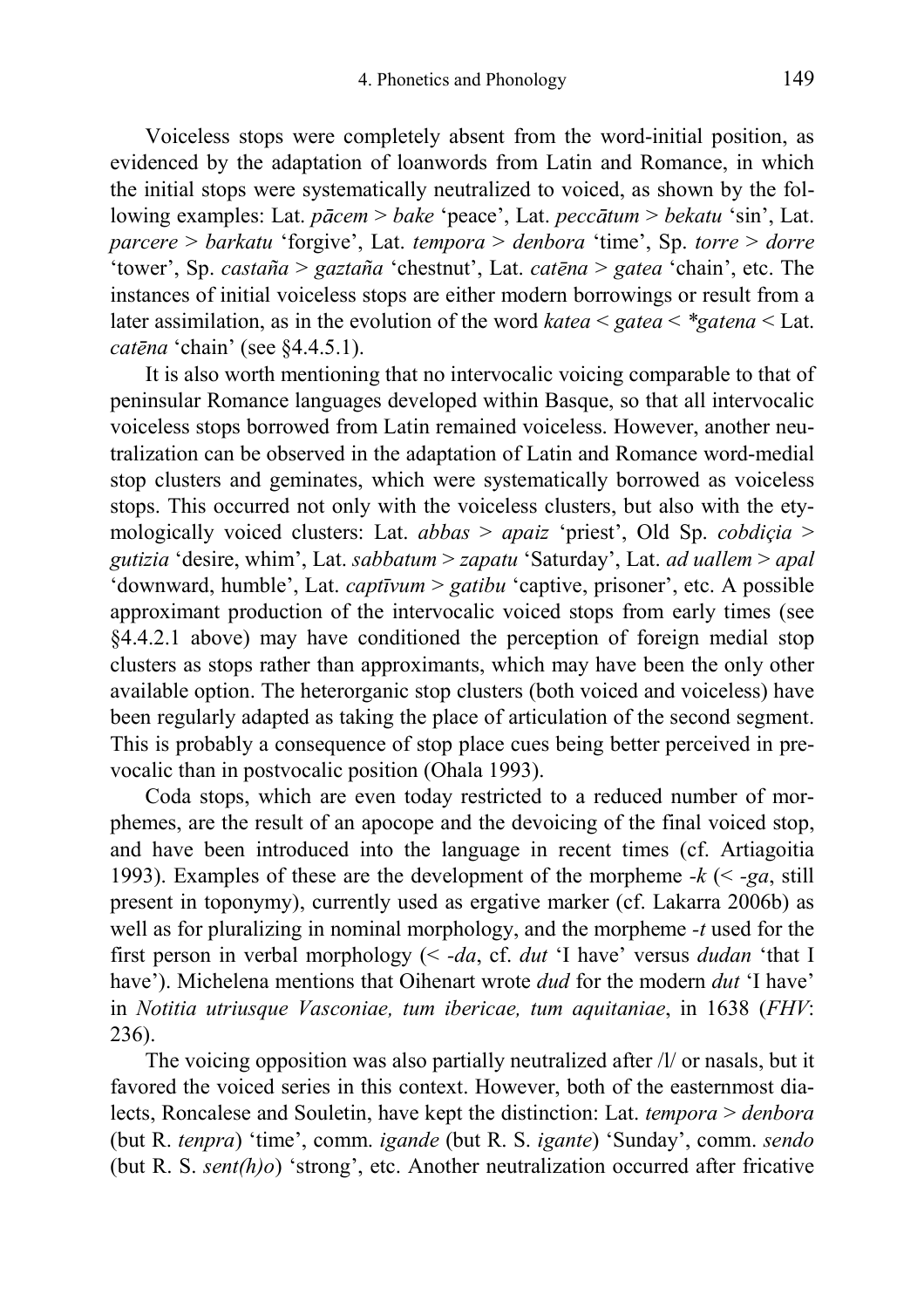sibilants, where voiced stops became voiceless, as in *ez du* > *eztu* 'has not', *ez da* > *ezta* 'is not', *deskana* (< Sp. *desgana*) 'faint', etc. This process was probably systematic at some point and is traceable to at least the Middle Ages, as shown by place names such as *Erdozpea* (cf. *behea*) from 1143 and *Çuastuy* (cf. *-dui*) from 1284.

#### 4.4.2.3. Aspirated voiceless stop series

Alongside the voiced and voiceless stop series, modern eastern dialects also possess a series of aspirated voiceless stops composed of  $/p^h/$ ,  $/t^h/$ ,  $/k^h/$  and the not so usual palatal  $\langle c^h \rangle^{39}$  This series does not seem to have an autonomous status in older stages of the language, since the aspirated stops mainly behave as allophones of the voiceless series, whose presence was probably conditioned by prosodic prominence. An evidence of their secondary status is the development of such segments in the place of etymological voiceless stops in Latin and Romance loanwords, such as S. *phena* (cf. Lat. *poena*, Sp. *pena*) 'sorrow', S. *merkhatü* (cf. Lat. *merc tus*, Sp. *mercado*) 'market' and S. *apho* (cf. Sp. *sapo*) 'toad'.

As a consequence of their prosodically conditioned allophonic status, their possible contexts are mostly limited to the onset of the first two syllables (cf. Michelena 1988 [1951a]), following the restrictions also met by aspiration (see §4.4.3.1.1 and §4.6.4). Further constraints applied to an aspirated stop are that it cannot appear in words containing an aspiration, and that it may only appear once per word, albeit this latter restriction is similar to the one applied to aspiration. When a word —especially a loanword— contains two different voiceless stops subject to becoming aspirated (i.e. in the onsets of the first two syllables), it is regularly the first syllable which is produced as the aspirated one, if any.<sup>40</sup> Examples of this restriction include *khorpitz* (< Lat. *corpus*) 'body', *phiper* 'pepper', *khatiña* (< Lat. *catēna*) 'chain' and examples like *tenta* 'tempt' with no aspiration, but structures like \*\*TVT<sup>h</sup>V and \*\*T<sup>h</sup>VT<sup>h</sup>V —as well as \*\*hVT<sup>h</sup>V and  $*$ <sup>+\*Th</sup>VhV— are unattested.

Nevertheless, in the Souletin dialect, there are some words in which a stop may be produced with aspiration even after the second syllable, if it still precedes the stress —usually located in the penultimate syllable, but not necessarily

<sup>39</sup> See §4.4.4.1 on palatal segments and their special status within the language.

<sup>40</sup> This contrasts with aspiration, since /h/ is regularly kept on the second syllable instead of the first, which is usually dissimilated in words etymologically containing two aspirations (cf. §4.4.3.1.1).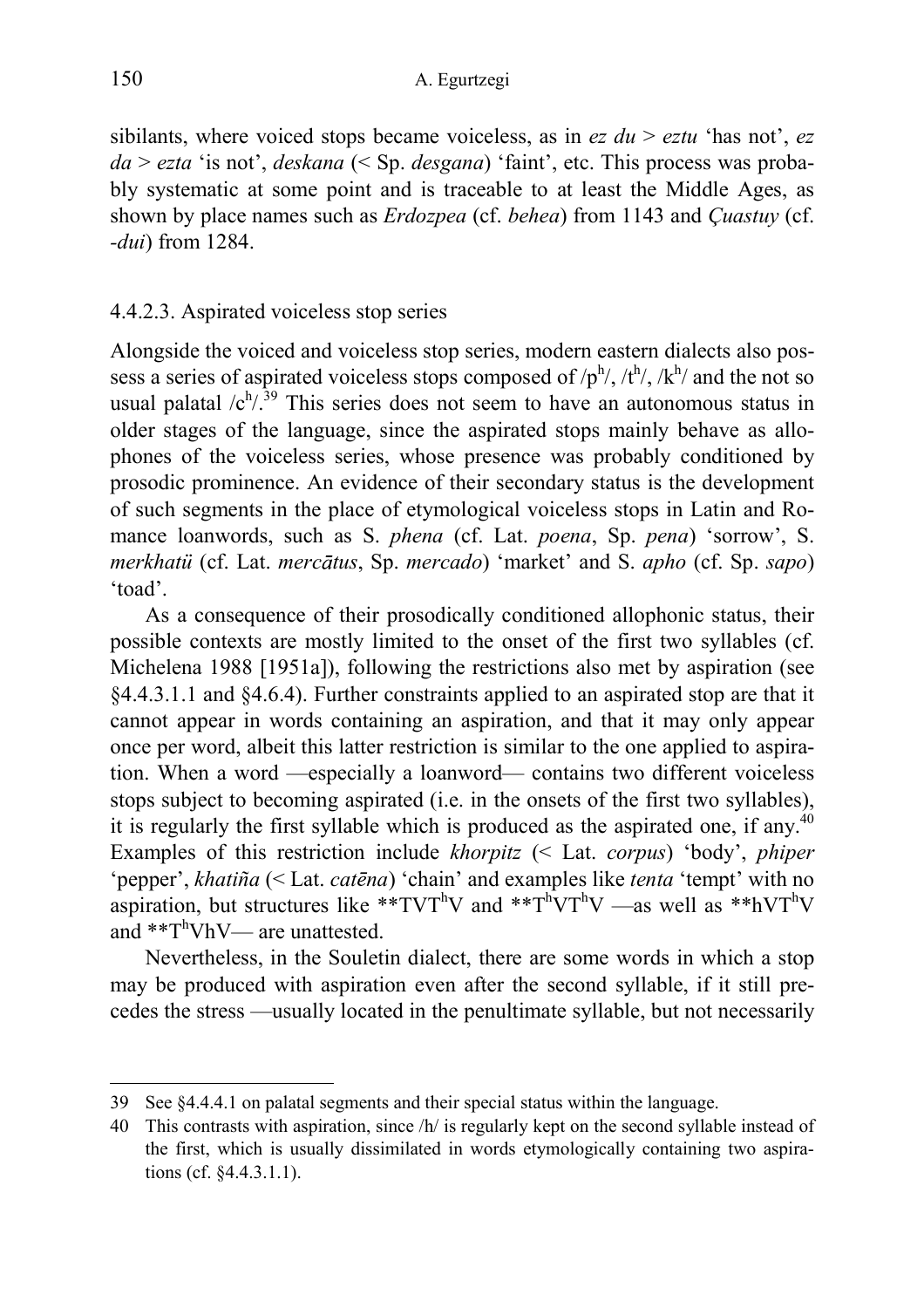(cf. §4.6.3)— as in *boronthate* 'will', *ba(r)anthalla* 'february', *arrathū* [ara't<sup>h</sup>ū] 'mouse', etc.

#### *4.4.3. Fricatives*

 $\overline{a}$ 

#### 4.4.3.1. Different kinds of aspiration

#### *4.4.3.1.1. Voiceless glottal fricative /h/*

Although nowadays it is only present in eastern dialects, some centuries ago aspiration was common to all Basque varieties. Michelena (*FHV*: 203) describes it as being voiceless in word-initial position but usually voiced between two vowels, and nasal between two nasalized vowels.

According to Michelena, its loss could have begun in Navarre in the  $11<sup>th</sup>$ century, but it was still present in Alava and La Rioja until at least the  $13<sup>th</sup>$  century ( $FHV$ : 205). It is already absent in the Biscayan texts from the  $16<sup>th</sup>$  century. Its presence was diminishing in modern Labourdin and was already lost in its coastal variety, $^{41}$  at least from the 19<sup>th</sup> century, according to Bonaparte's (1991) [1869]) descriptions. Its frequency is higher in Low Navarrese and at its highest in Souletin.

The aspiration seems to be limited to the (prevocalic) onset position (but see §4.4.1.1 about a hypothesized coda /h/), and it is absent from any kind of tautosyllabic cluster. It can appear in the following contexts: in initial position, between two vowels (or a diphthong and a vowel) and between a heterosyllabic sonorant  $(\frac{h}{h}, \frac{h}{h}, \frac{h}{h}, \frac{h}{h})$  or  $\lambda$ , but never  $\lambda$  or a sibilant) and a vowel: *harri* 'stone', *haur* 'child', *ahizpa* 'sister (of a woman)', *oihan* 'forest', *senhar* 'groom', *üñhürri* 'ant', *elhe* 'word', *illhargi* 'moon', *erhi* 'finger', *urrhets* 'step', etc. Although the rhotics were neutralized in coda position, their contrast was preserved before an aspiration (apud *FHV*: 203). This was the case in Souletin until very recent times, when the opposition between rhotics was systematically lost in all environments after the loss of the alveolar tap (cf. §4.4.1.1).

A further limitation as to the location of the aspiration implies that it is restricted to the first two syllables of the word. As Michelena (1988 [1951b], 1988 [1957/58]) proposed, this may be due to a demarcative stress pattern, according to which every word was stressed in the second syllable from the left, hence the aspiration was limited to pre-stressed position (cf. §4.6.4). This constraint may have biased the metathesis of several secondary aspirations that fell from the

<sup>41</sup> Although it was systematically used in written documents from the  $17<sup>th</sup>$  century (see *FHV*: 204).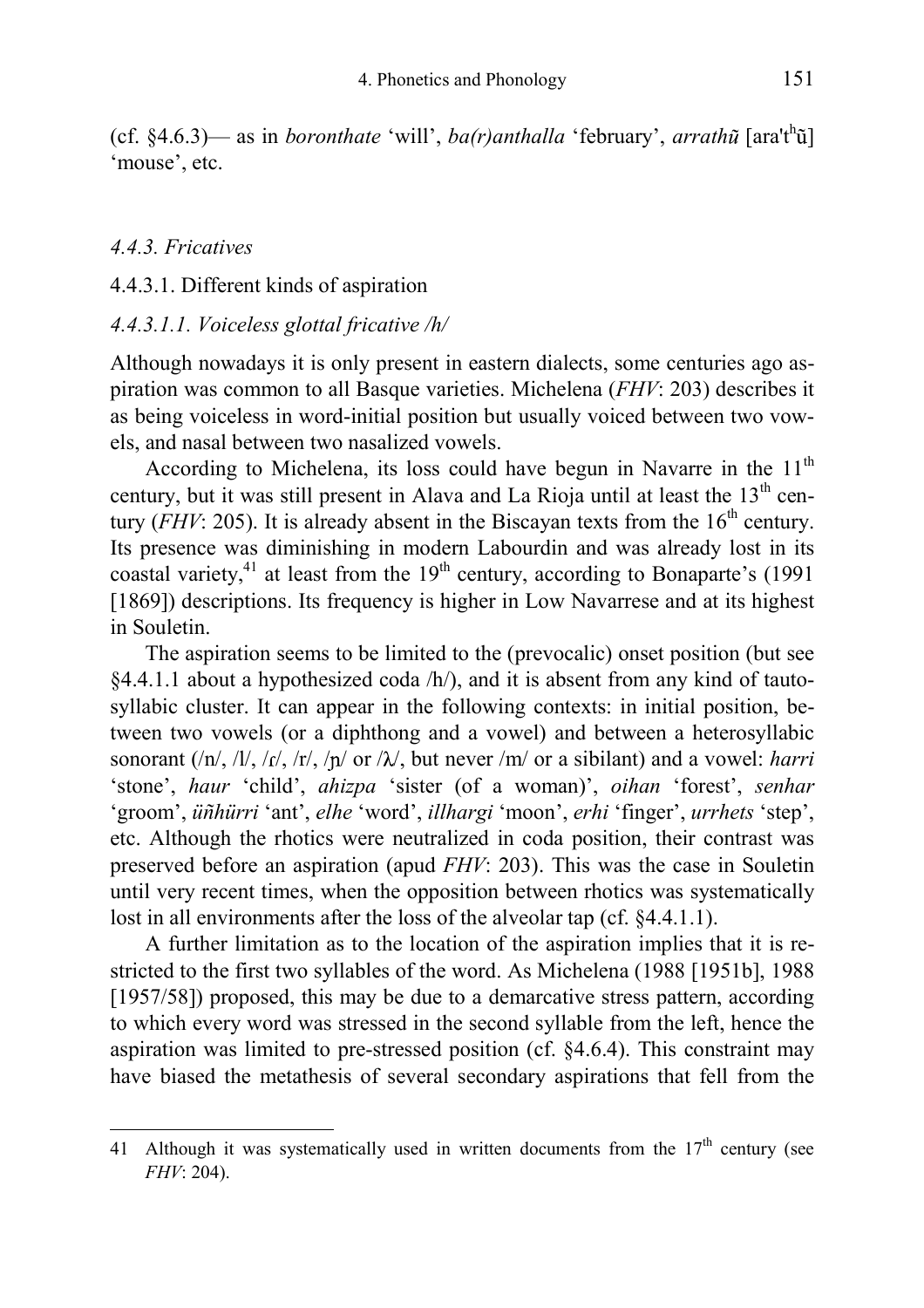third syllable onwards (cf.  $\S 4.4.5.3$ ), such as Lat. *arena* > \**areha* > modern *harea* 'arena' and Lat. *le nem* > *\*leohe* > modern *lehoi* 'lion'.

There is yet another restriction which affects the aspiration in the modern dialects, although it was not present in medieval times: no Basque word contains two aspirations or two aspirated segments (since aspirated stops are also constrained by this restriction, cf. §4.4.2.3). Words etymologically containing two aspirations have been simplified following a development similar to Grassmann's Law of Greek and Indo-Iranian, i.e. an anticipative dissimilatory loss has affected every aspiration followed by another within the boundaries of the word (see §4.4.5.2).

A reduced number of word-initial aspirations were also introduced along with loanwords which had /f-/ in their Latin forms, such as *horma* (cf. Lat. *forma*) 'wall', *haro* (cf. Lat. *pharum*, Sp. *faro*) 'lighthouse', *haxe* (cf. Lat. *fascem*) 'beam, bundle' and *holla* (cf. Lat. *foliam*) 'leaf, sheet' (see §4.4.3.2). However, this development may have occurred before the words were borrowed, and thus within the Romance languages themselves.

There are also some instances of /h/ that appear in composition, which are derived from a former final tap in the first member of the compound in words, such as *uharte* 'island', *uhalde* 'shore, riverside' and *zuhandor* 'shrub, bush' (see §4.4.1.1 on these).

# *4.4.3.1.2. Nasalized / /*

Alongside the etymological /h/, we also find a secondary aspiration which derived intervocalically from an older alveolar nasal stop /n/ (cf. *FHV*: 300-303, Igartua 2011 and  $(4.4.1.3.1)$ . This aspiration  $\tilde{h}$  was historically nasalized and probably also voiced (hence it could be transcribed as  $\langle \hat{h} \rangle$ ), and this is still the case for the Souletin dialect. It has seemingly merged with the other glottal fricative in the remaining aspirating dialects, although a description of its voicing is yet to be produced.

As a consequence of its origin, the modern context of the  $\langle \hat{h} \rangle$  is limited to the intervocalic position, where it contrasts with the non-nasalized aspiration /h/ in the Souletin dialect. It was most probably common to all dialects during a medieval stage of the language, since the loss of the intervocalic /n/ is regular in all of the varieties which no longer preserve the aspiration today.

Examples of this development are especially explicit in Latin borrowings such as Lat. *hon re* > L. *ohore*, S. *uhure* 'honor', Lat. *anatem* > S. *ahate* 'duck' and S. *ahabe* (cf. Sp. *anavia*) 'blueberry'. This aspiration was also lost (§4.4.3.1.1) or metathesized when located after the second syllable, as shown by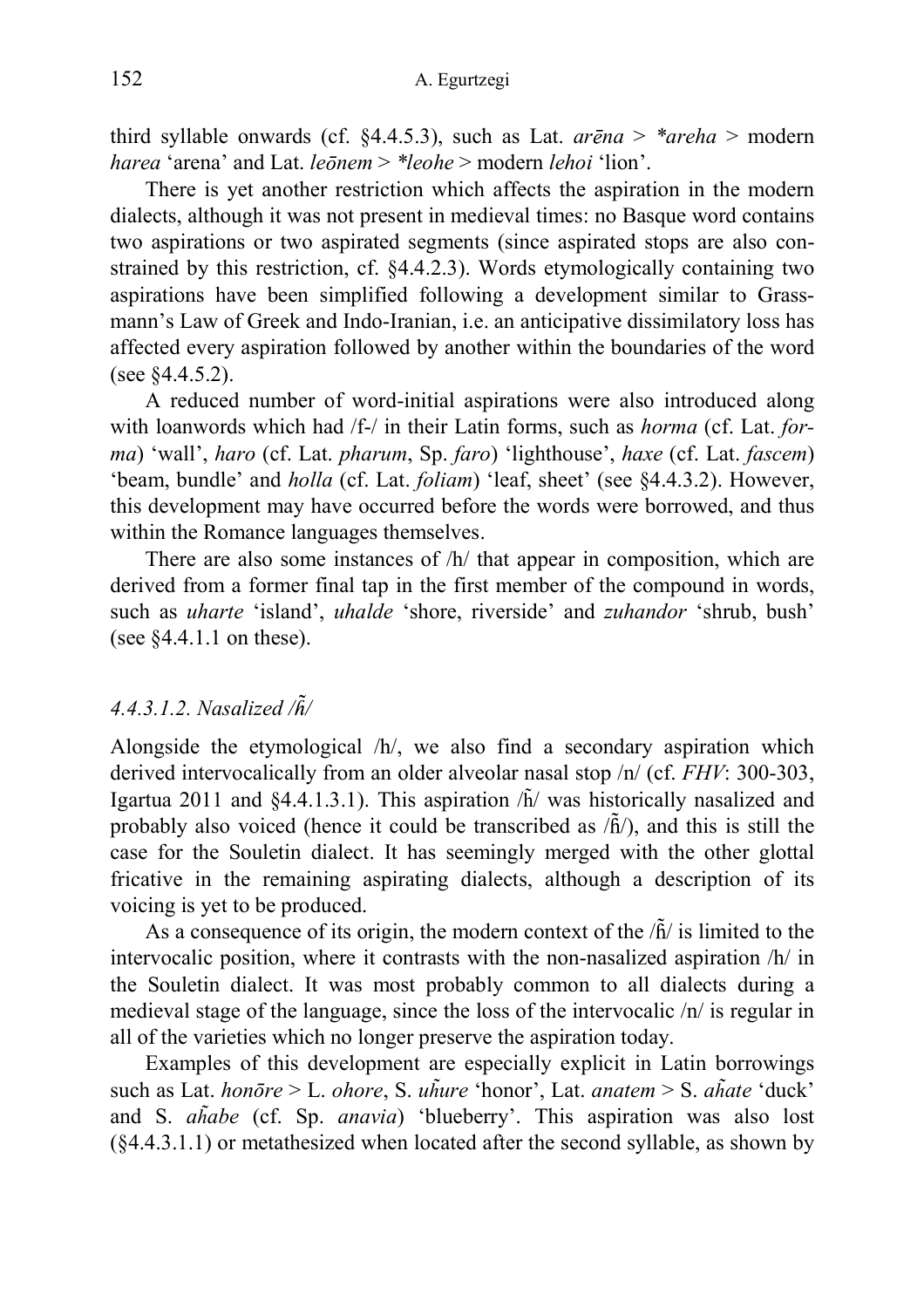Lat. *cor na* > *k(h)oroa* 'crown', Lat. *capit ne(m)* > Old B. *kapitã* > modern *kapitain* 'captain', Lat. *ar na* > *(h)area*, R. *ãria* 'sand'.

### 4.4.3.2. The emergence of the labio-dental fricative /f/

Although /f/ is mainly labio-dental in the modern Basque dialects, Hualde reports some bilabial realizations (*GB*: 15). The labial fricative is proposed to be absent in the proto-language (*FHV*: 262), and the fact that /f/ is mostly found in borrowings provides evidence to suggest that this segment is of recent introduction.

Alongside its limited presence in native vocabulary, /f/ seems to vary to a great extent with other labial segments, generally /p/ or /b/, which could later become a nasal /m/. For the sake of argument, in Guipuscoan, /p/ is the usual outcome of /f/ in borrowings such as *paltsu* (< Lat. *falsum*) 'false', *peria* (< Lat. *f ria*) 'fair' or *inpernu* (< Lat. *infernum*) 'hell'. The development also works in reverse, with etymological voiceless labial stops becoming voiceless labial fricatives in examples such as *frogatu* (< Lat. *probatum*) 'proved, to prove', S. *foltsü* (cf. Lat. *pulsum*) 'pulse' or common *prakak* > B. *frakak* 'trousers'.

The Romance bilabial voiced fricative  $\langle v \rangle / \beta^{2}$  is usually adapted to /b/, which is also produced as  $[\beta]$  between vowels. Nevertheless, some words have the voiceless fricative /f/ instead of the expected voiced stop in initial position: LN. *ferde* (cf. Sp. *verde*) 'green', HN. *fau(n)* (cf. Sp. *vano*) 'vain', etc.

As well as labials, the Latin /f/ can also result in a Basque aspiration, albeit this may have been after Romance (Gascon or Spanish) mediation. In such borrowings, some dialects show a labial while others display an aspiration (in eastern dialects) or zero (in western dialects).<sup>43</sup> Examples of this alternation are: L. *haro* (cf. Sp. *faro*) 'lighthouse', *haxe* (cf. Lat. *fascem*) 'beam, bundle', *holla* (cf. Lat. *foliam*) 'leaf, sheet' in the eastern dialects; and in the western dialects, *piku(o)*, *biko*, *fiku(o)* : B. *iko*, HN. *igu* (cf. Lat. *f cum*) 'fig' and *biru*, *piru*, *firu* : B. *iru* (cf. Lat. *filum*) 'thread'.

Hualde has proposed that the word-medial /-f-/ arose within the native vocabulary from the combination of a labial —which could be a wau or an approximant  $[\beta]$ — and an aspiration (Hualde 1997a: 422-423). More specifically, Hualde suggests that *auhari* 'dinner' and *auher* 'lazy, idle' are the oldest variants in their dialectal cognate groups —cf. *afari*, *abari*, *apari*, *aufari*, *auhari*, *aihari*, *aigari*, etc., for the former; and *alfer*, *alper*, *aufer*, *aulfer*, *aurer*, *aulger*, *auher*, etc. for the latter— and that their medial clusters (i.e.  $-\beta h$ - or  $-wh$ -) would

<sup>42</sup> See Penny (2006: 118-119).

<sup>43</sup> Remember that /h/ was lost in western varieties (cf. §4.4.3.1.1).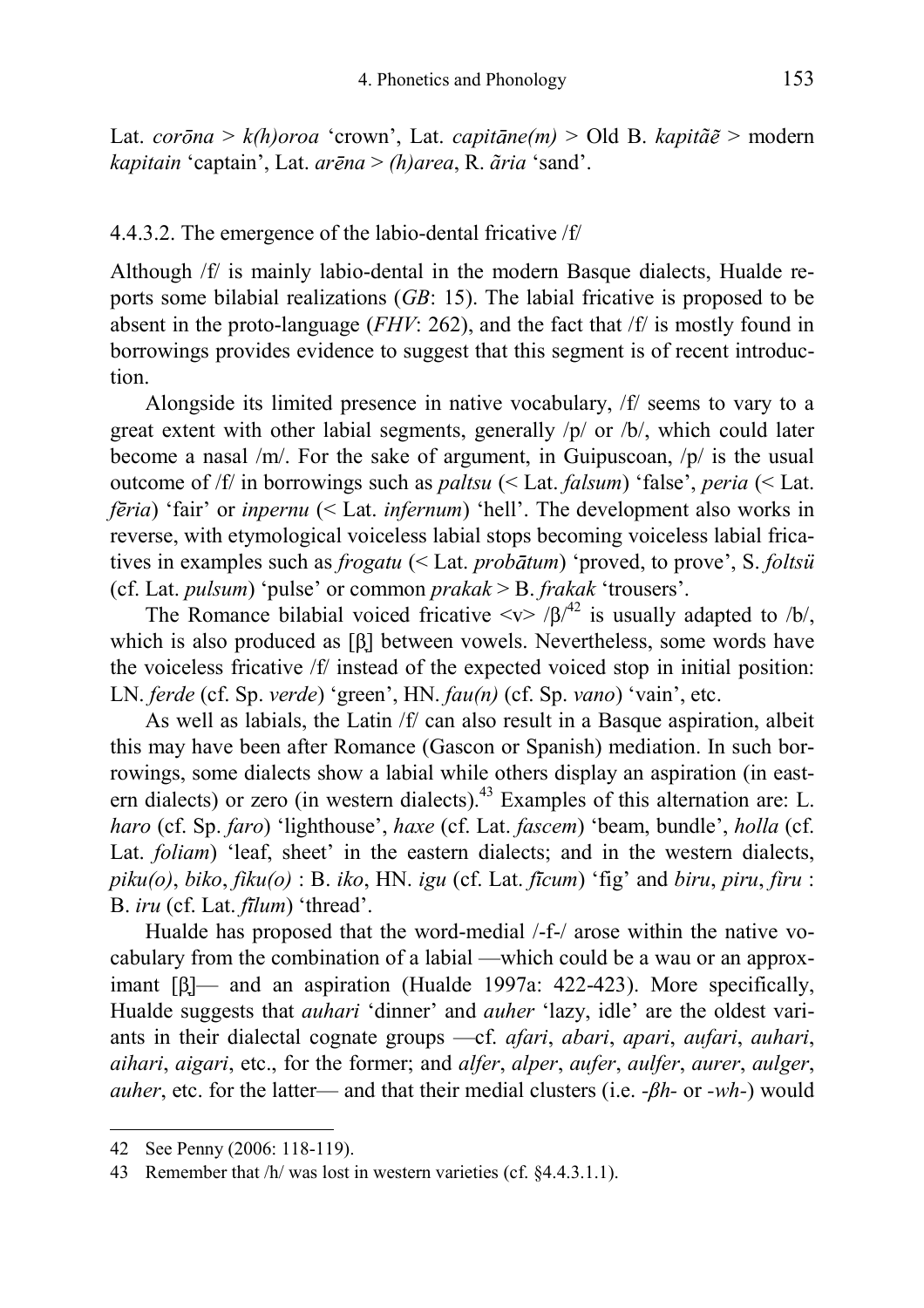yield /f/ in some dialects (cf. *afari*) and /b/ (as in *abari*) wherever the aspiration was already lost (cf. §4.4.3.1.1). While his hypothesis seems rather plausible, the proposal of an assimilation may be preferable to that of coalescence, since this would account for the variants which kept the /w/ (cf. *aufari* and *aulfer*). Moreover, if the /l/ in *alfer* is etymological —which would appropriately relate the forms *abari* and *aurer* as results of an early loss of the aspiration— it could also permit the presence of an intervening segment such as that of *\*aulher* > *aulfer*, *alfer*.

## 4.4.3.3. Sibilants

### *4.4.3.3.1. Voiceless fricative and affricate sibilants*

Until recent times, all Basque varieties have opposed a series of apico-alveolar voiceless sibilants to a lamino-alveolar series. These series consist of a fricative  $(|s| \text{ or } |s|)$  and an affricate sibilant  $(|s| \text{ or } |s|)$ , which contrast in certain positions —e.g. intervocalically— but are (almost) absent from others. A series of the prepalatal sibilants  $/f$  and  $/f$  is also present in all dialects, and, although they have historically been used as a device to develop affective variants (cf. §4.4.4.1), they are common in all modern dialects.

In most dialects,  $\frac{1}{s}$  and  $\frac{1}{s}$  are absent from word-initial position, where only their fricative counterparts occur. They only appear in a few expressive words such as *tzar* 'evil' and *tzakur* 'big dog' and only in certain varieties (Hualde *GB*: 22). The distribution of the more modern prepalatal sibilants is the opposite, with only the initial  $\frac{f(t)}{f}$  present in most dialects, although both  $\frac{f}{f}$  and  $\frac{f(t)}{f}$  occur in Souletin and only the fricative occurs in Labourdin.

Word-medially, all of the sibilants contrast intervocalically, while only affricates appear after a nasal or a liquid in prevocalic position, and only fricatives appear after a stop or before a consonant: *hotz* 'cold' but *hoztu* 'cool, chill' or *beltz* 'black' but *belztu* 'blacken'. However, the stop/sibilant clusters are very modern and are usually found in very recent borrowings such as *akzio* 'deed' or *seksu* 'sex'. The absence of fricatives after liquids or nasals is a consequence of the affrication of sibilants in this context and the subsequent contextual neutralization of the opposition it produced. This is appreciable in the modern Basque forms of Romance borrowings such as *pultso* (cf. Sp. *pulso*) 'pulse', *bertso* (cf. Sp. *verso*) 'verse, line' and *kontzientzia* (cf. Sp. *conciencia*) 'conscience'. This development was not thoroughly completed after rhotics, but it is systematic after both nasals and laterals.

In word-final position, affricates are much more frequent than fricatives, which although still present, are significantly reduced in number. This is the re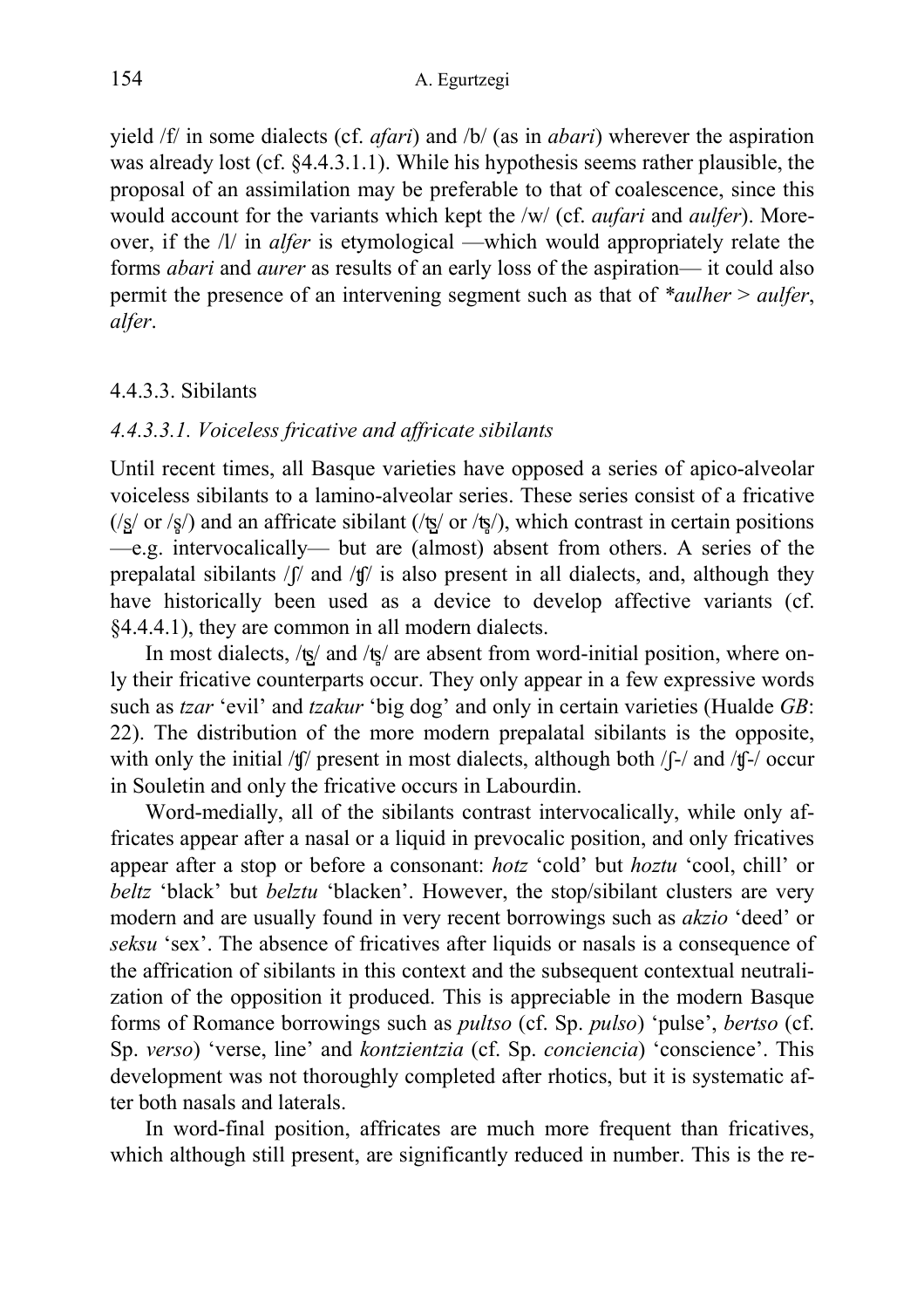sult of an unfinished affrication process —similar to that which occurred after liquids and nasals— which has affected most final sibilants but which has not become systematic. In any case, the Latin final /-s/ has regularly affricated when adapted to Basque: Lat. *fortis* > *bortitz* 'strong', Lat. *corpus* > *gorputz* 'body', Lat. *opus* > *oputz* 'physical effort', etc.<sup>44</sup>

Insofar as loanword adaptation is concerned, the Latin /s/ has regularly been borrowed as the lamino-alveolar sibilant /s/: *sigillum* > *zigilu* '(postage) stamp', *sellam* > *zela* 'saddle', *paradisum* > *baradizu* 'paradise', *spatam* > *ezpata* 'sword'. Only more recent borrowings such as *musika* 'music' or *soinu* 'sound' have an apical corresponding to the Romance alveolar sibilant, and only in the western dialects that are in contact with Spanish, since French sibilants are still borrowed with /s/ (cf. Fr. *autobus* > *otobuz* 'bus'). In modern borrowings, the Spanish interdental fricative  $\theta$  is regularly adapted to the lamino-alveolar fricative, which may also be affricate in a limited number of examples: Sp. *plaza*  $[pla \theta a] > plaza$  [plaşa] 'square', *hacienda* [a $\theta$ jenda] > *hazienda* [asjenda] 'Treasury, public funds', *pozo* > *putzu* 'well'.

In the modern Biscayan dialect, as well as in some Guipuscoan varieties, the two alveolar series of sibilants have merged so that every fricative is produced as an apical and every affricate as a laminal sibilant. This process was already complete in western Biscayan texts from the  $17<sup>th</sup>$  century<sup>45</sup> onwards, and has gradually expanded westwards into Guipuscoa, first spreading through larger towns and later through the villages, so that it was already completed in Donostia-San Sebastián by the first half of the 18<sup>th</sup> century. In other dialects, sibilant fricatives have been biased towards the apical in certain contexts, although not exhaustively. Such contexts include preconsonantal and final positions (cf. *FHV*: 282).

# *4.4.3.3.2. Voiced alveolar sibilants*

 $\overline{a}$ 

As in Spanish, voiced sibilants are only allophones of their voiceless counterparts in most Basque dialects, and they are produced when followed by a voiced consonant, as in *asmatu* [azmatu] 'invent, guess correctly', *esnatu* [eznatu] 'wake up' and *ezdeus* [ezðeus] 'nothing'. However, modern Souletin and some Low Navarrese areas possess voiced alveolar sibilants  $(|z|, |z|)$  and  $|dz|$  as phonemes, although they mainly appear in recent borrowings or as shandi effects: S. *arraz* [arazū] 'reason', *plazent* [plazent] 'pleasant', *etsenplu* [edzemply] 'example' and *deüs ere* > *deüse* [deyze] 'something, nothing (when negated)'.

<sup>44</sup> There are, however, rare exceptions, as shown by Lat. *magis* > *maiz* 'often'.

<sup>45</sup> Michelena mentions Micoleta and *Viva Jesus* (*FHV*: 282).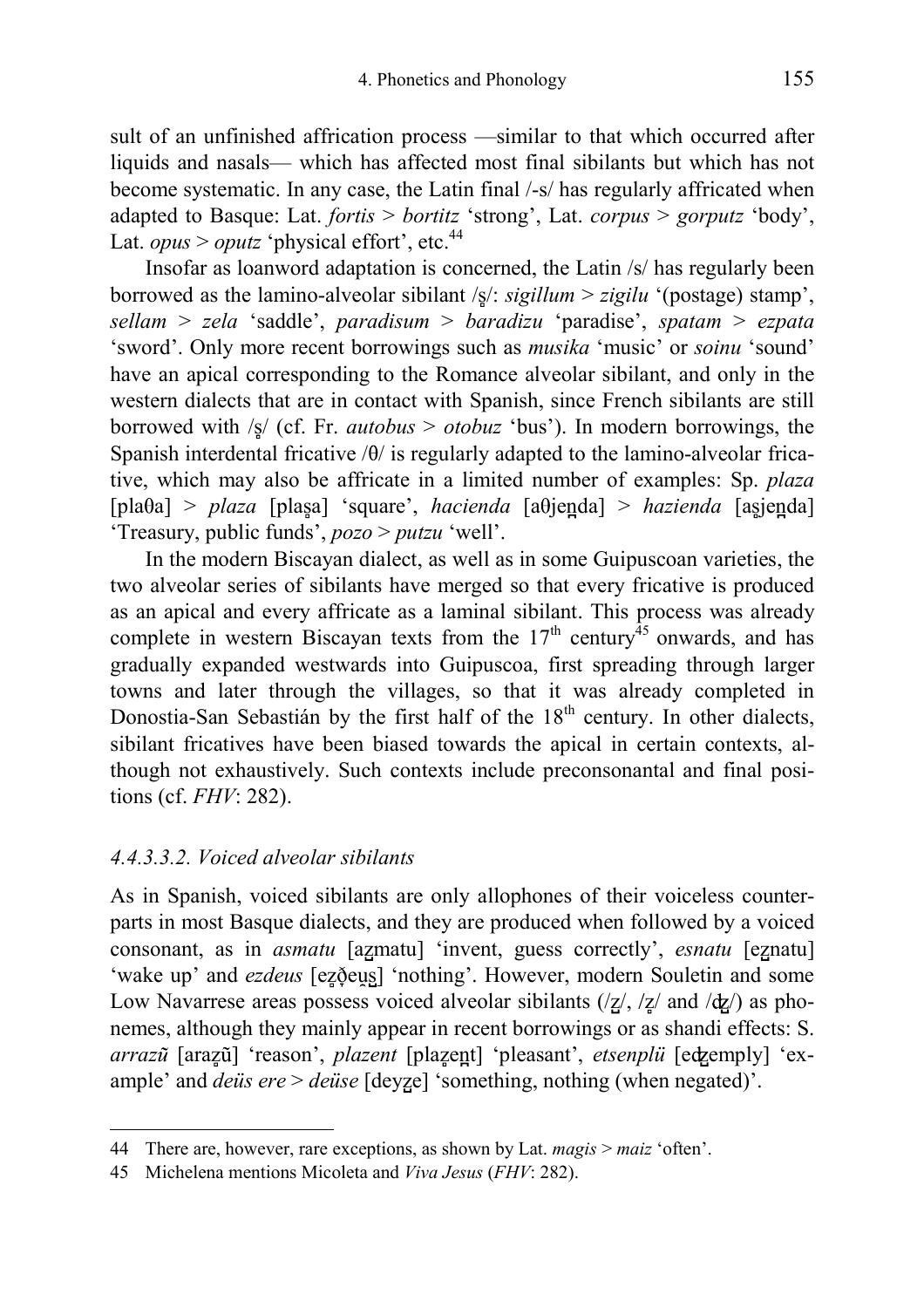# *4.4.4. Palatal series*

# 4.4.4.1. Palatal segments and their usage

An old series of palatal segments which is found in all of the modern dialects, contrasts with the non-palatalized consonants. It can be traced back to older stages of the language, but its use was probably marginal and banned from the standard inventory. They were almost certainly restricted to the creation of hypocoristic or affective variants, which were formed without derivative additions; as well as being present in the borrowed lexicon, e.g. *zikoña* 'stork' from Romance (cf. Lat. *ciconia*). However, these segments have not themselves proven to be productive insofar as historical reconstruction is concerned, and most authors have systematically worked from their non-palatalized equivalents. The series of palatal segments is usually formed by  $/n/$ ,  $/N$ ,  $\int$ ,  $\int$ ,  $\int$ ,  $\int$ ,  $\int$ ,  $\int$ ,  $\int$ ,  $\int$ ,  $\int$ ,  $\int$ ,  $\int$ ,  $\int$ ,  $\int$ ,  $\int$ ,  $\int$ ,  $\int$ ,  $\int$ ,  $\int$ ,  $\int$ ,  $\int$ ,  $\int$ ,  $\int$ ,  $\int$ ,  $\int$ ,  $\int$ ,  $\int$ ,  $\int$ , with the segments derived from /j/, which are dialectally divergent.

Although palatals were usually used as a morphological device, they could also arise from assimilation due to their phonological context, or even become incorporated through Romance borrowings. In such cases, they would have resulted from contact with a preceding palatal segment, thus being practically absent from word-initial position. Nevertheless, note that hypocoristic palatalization can occur in any given context, which means that affective variants are the only words with an initial palatal in all of the dialects in which the yod has become a non-palatal segment.<sup>46</sup>

Given that the creation of palatal from non-palatal segments in words with affective functions was undoubtedly sporadic, this section will focus on the palatalizations linked to phonological reasons.

## 4.4.4.2. Assimilations

Assimilation to a previous palatal segment (an /i/, a palatal off-glide or even a fronted consonant in very specific contexts) is regular in many varieties of Basque. There are a handful of segments which may undergo this kind of palatalization.

The sonorants are the consonants whose palatalization is most dialectally widespread.  $/p /$  and  $N/$  appear regularly after a palatal segment in many Basque varieties: *iñor* 'nobody', *ora(i)ñ* 'now', *ba(i)ña* 'but', *illargi* 'moon' and *ille* 'hair'.  $/r/$  and  $/r/$  are also palatalized to  $/\lambda/$  in eastern dialects: *bero* > *bello* 'hot', *hori* > *holli* 'yellow', *hurran* > *hüllan* 'near'. This process mainly takes place after a palatal glide, but is also usual after a syllabic /i/. When an off-glide is in-

<sup>46</sup> See §4.3.4.3 on this.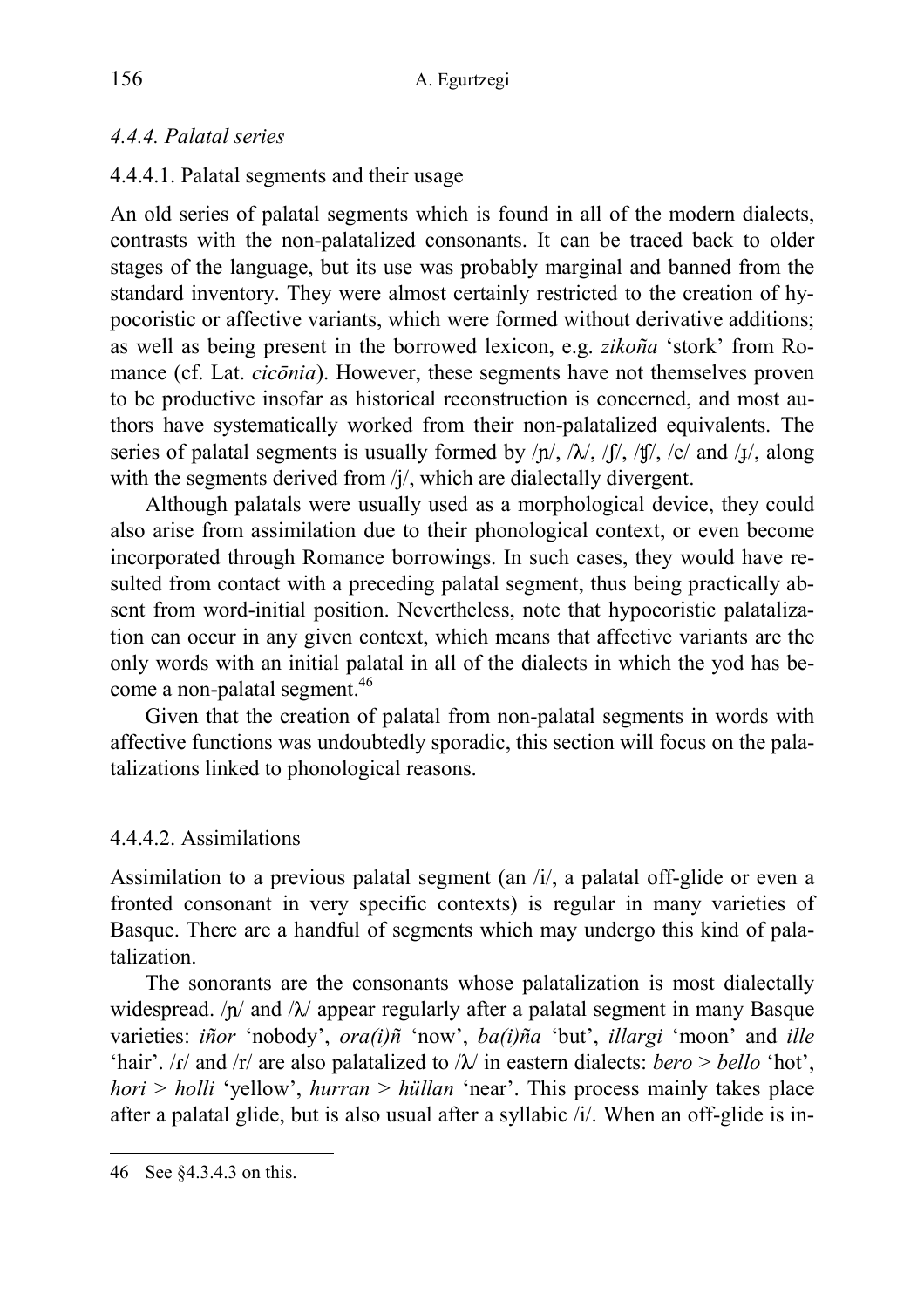volved, the assimilation may result in an apparent coalescence with the follow-

ing segment. Less frequent, but also usual, is the palatalization of sibilants. This does not result in a "standard" palatal but rather a palato-alveolar  $\beta$  or its affricate counterpart  $/\sqrt{t}$ . This is particularly common in Biscayan, and occurs most frequently with the etymologically laminal sibilant:<sup>47</sup> *(h)aize* > *axe* 'wind', *ixan* 'to be', *itsu* > *itxu* 'blind', *bakoitz* > *bakotx* 'each one', etc.

In some areas,<sup>48</sup> /t/ is palatalized to /c/ under the same circumstances (as in *aitta* 'father', *zaittut* 'I have (...) you' or *kitto* 'enough, even'), while in some Biscayan and Guipuscoan areas it has undergone further changes to /t<sup> $\hat{f}$ </sup> (*aitxa*, *zaitxut*, etc.).

The palatalization of  $\frac{d}{dx}$  to  $\frac{1}{y}$  (contextually spirantized to  $\begin{bmatrix} 1 \end{bmatrix}$  as in the rest of the voiced stop series) is not as extended as the aforementioned examples, but it is still present in some dialects. Guipuscoan and High Navarrese show examples of this: *fidatu* > *fiyatu* [fijatu] 'confident, trusting', *gidatu* > *giyatu* [gijatu] 'guided'. It even appears after a palatal nasal or lateral (as in *iñddar* [inter] 'strength' and *billddur* [bi $\lambda$ <sub>I</sub>ur] 'fear'). There are also some instances of palatalization of the voiced velar obstruent:  $igo > iyo$  [ijo] 'go up'. This segment can be produced both as a voiced palatal stop  $\frac{1}{4}$  and as a voiced palatal fricative  $\frac{1}{\sqrt{2}}$ , and it can even yield an affricate  $\frac{d\mathbf{x}}{dt}$  in some Biscayan areas.

Insofar as affective palatalizations are concerned, these stops —not only the dental, but also the labial or velars— are usually palatalized to the more habitual affricate  $/\frac{f}{f}$  instead of the less usual palatal stops, although the latter are also dialectally present.

## 4.4.4.3. Outcomes of *\*j-*

 $\overline{a}$ 

The Basque yod (cf. §4.3.5.2) has developed a wide range of dialectal variants, some being more extended than others. These changes, which involve (pre-)palatal or even velar outcomes, appear to be diverging results along the same lines of evolution. They are illustrated in Figure 4.1.

Although the first group appears to have maintained the oldest state, the third may be the most conservative dialect, at least if it reflects the segment that was common to all Basque dialects, which may have been a fricative  $/j$ , and whose evolution may have developed a wide range of fricatives, and even affricates.

<sup>47</sup> Nowadays merged with the apical in this particular dialect, cf. §4.4.3.3.1.

<sup>48</sup> Only in Spanish territory, according to Michelena (*FHV*: 185).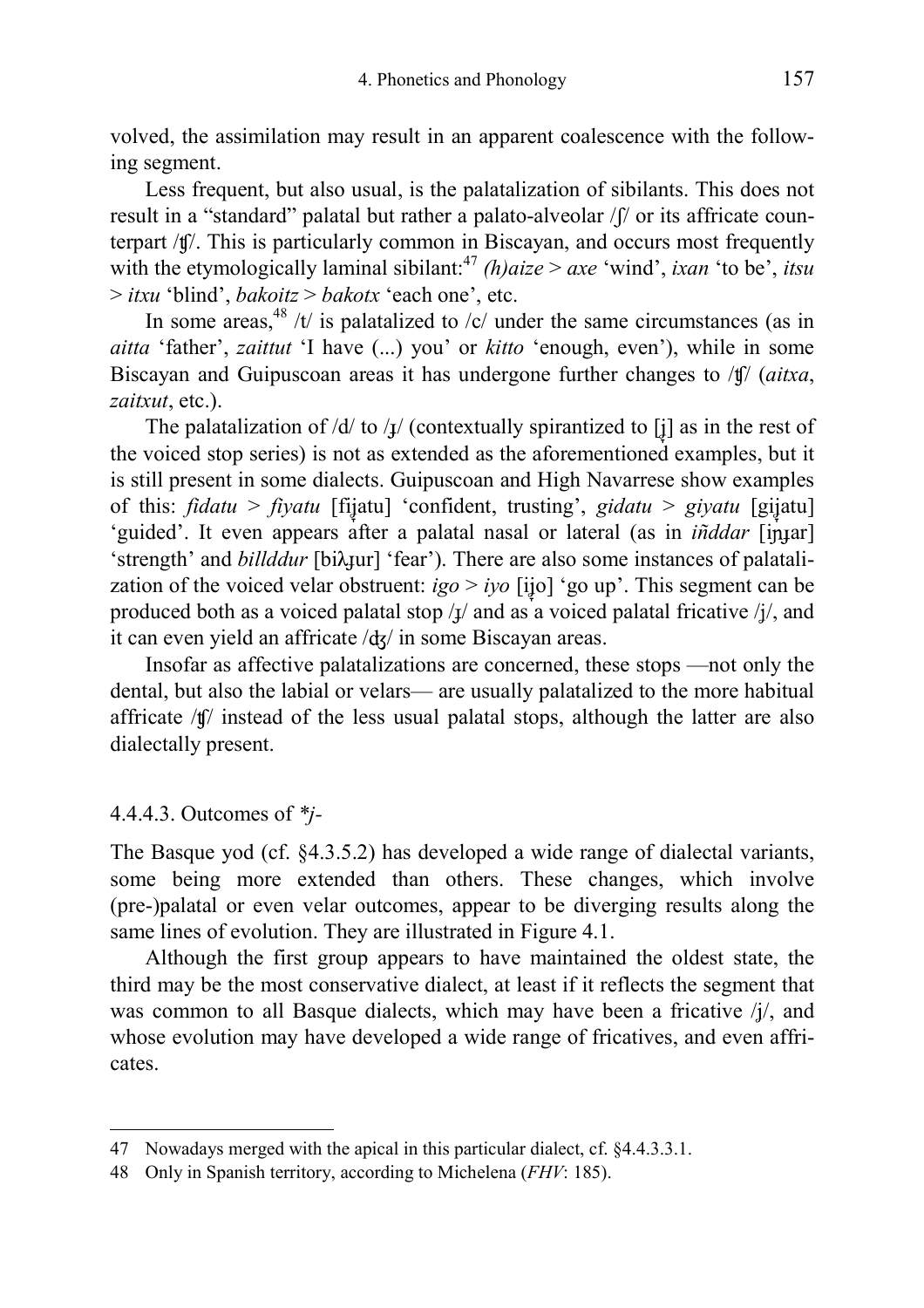| Segment                | Proposed<br>development | Approximate dialectal extension (apud <i>FHV</i> : 168-171) |
|------------------------|-------------------------|-------------------------------------------------------------|
| [j]                    | $i (> i > i)^{49}$      | North.-HN, most L. and some B. areas                        |
| $\lceil 3 \rceil$      | j > j > 3               | S, some northwestern B. areas                               |
| [j]                    | i > i                   | Some B., LN. and HN. areas                                  |
| $[1]$                  | $i > i > i^{50}$        | LN                                                          |
| [ $d_{\overline{5}}$ ] | i > j > j > d           | Northwestern B                                              |
| ſП                     | j > j > j > f           | Aesc, Sal, R, most South.-HN. areas                         |
| $\lceil x \rceil$      | j > j > j > j > x       | G, northwestern HN, eastern B                               |

*Figure 4.1. Dialectal evolutions of the yod* 

As Michelena (*FHV*: 170) points out, the parallel evolution of Romance palato-alveolar fricatives appears to be crucial for the dialectal distribution of the modern Basque fricatives, since only the varieties in contact with Spanish have developed voiceless fricatives from \**j*-.

# 4.4.4.4. Depalatalization

Depalatalization is common in Low Navarrese, Labourdin, and is even regular in the High Navarrese of Sakana. Where other varieties show  $/p/$  or  $/N$ , these dialects have a palatal off-glide in the previous syllable. This even occurs with the etymological palatals, as in *boteila*, *botila* 'bottle' from Sp. *botella* /boteλa/.

# *4.4.5. Some consonantal processes*

There are some processes which do not affect particular segments but rather specific phonological features, or even complex groups of features. Many of these deserve a special overview, but here we will focus on the analysis of three general kinds of processes: assimilations, dissimilations and metatheses.

# 4.4.5.1. Assimilation

 $\overline{a}$ 

Alongside the local assimilation of the palatality mentioned in §4.4.4.2, there are some other processes of local assimilation within the Basque language, although

<sup>49</sup> At least for the Biscayan area, a round-trip development is reconstructed by Hualde & Elordieta, G. & Elordieta, A. (1994: 8-9).

<sup>50</sup> Produced as an approximant in most contexts (§4.4.2.1).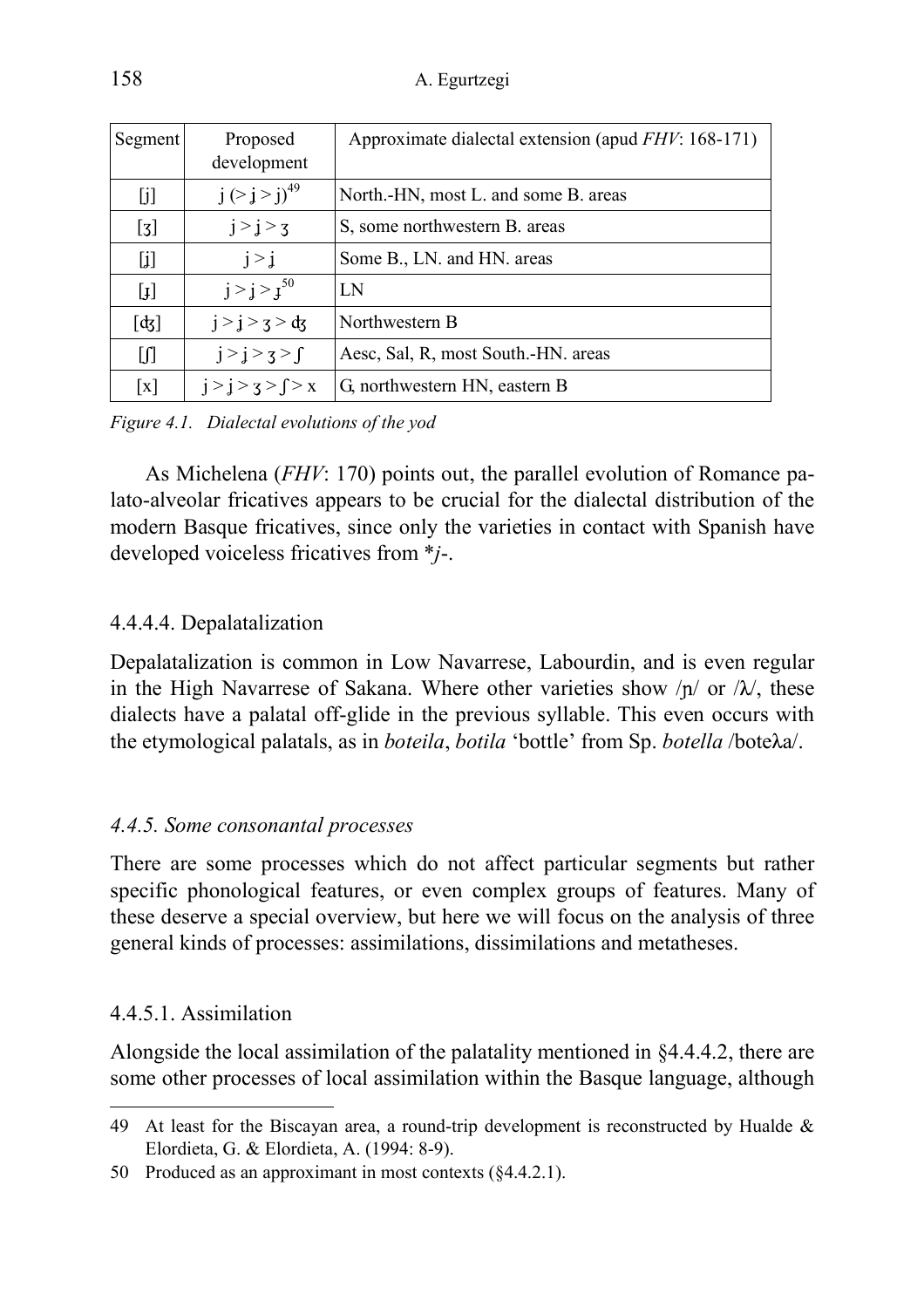they are by no means as widespread as the one produced by front high vowels. The most important among them is the local assimilation of labiality briefly mentioned in §4.4.1.3.1, which is also perseverative. In this process, a preceding /u/ labializes the following consonant, as in *un(h)il* > L. *umil* 'funnel' or \**zunai* > HN. *zumai* 'forage', etc.

There are three main processes of distant consonantal assimilation within the history of the language, namely an assimilation of the nasal feature (cf. §4.4.1.3.2), an assimilatory process that occurs among stops (cf. §4.4.2.2), and an assimilation affecting the place of articulation of sibilants.

The first process involves the nasalization of a stop (usually labial) when followed by a nasal obstruent, and has been very productive, to the extent of greatly increasing the frequency of the labial nasal, previously absent, in the language.<sup>51</sup> This assimilation is particularly productive when only a vowel separates the segments involved in the process, which do not necessarily need to be tautosyllabic, as in *heben* > *hemen* 'here', *bendekatu* > *mendekatu* (cf. Lat. *uindic re*) 'avenge', *menia* (< Lat. *uenia*) 'truce' and *bañu* (cf. Sp. *baño*) 'bath'. Along with these examples, there are also instances of such nasalization when there is a greater gap between the participating segments, as in *bagiña* > *ma* $gi(\tilde{n})a$  (cf. Lat.  $u\bar{a}g\bar{u}na$ ) 'scabbard, sheath' and *baemana* > *maemana* 'already given'. Nevertheless, there seem to be certain environments in which this assimilation is blocked, since sequences with an intervening coda rhotic, such as *bVr.n*, never become *\*\*mVr.n* (cf. Egurtzegi 2011, §4.4.1.3.2).

The second process involves the devoicing of a stop when followed by a voiceless stop in the next syllable. This process has been a very common mechanism for the development of initial voiceless stops in both the patrimonial and the old loaned vocabulary, since some stages of Proto-Basque lacked voiceless stops in word-initial position, and thus early Latin loanwords were not borrowed with word-initial voiceless stops (see §4.4.2.2). Examples of this process are *bihi gain* > \**bit-gain* > *bikain* > *pikain* 'best, first', *behi gorotz* > *\*bet-gorotz* > *pekorotz* 'cow dung', *\*gurd*(*i*)*-bil* > *gurpil* > *kurpil* 'wheel' *gal-te* > *kalte* 'harm, damage' (cf. *galdu* 'lose'), Lat. *p acem* > *bake* > *pake* 'peace', Lat. *catena* > *gat(h)ea* > *kat(h)ea* 'chain', *putre* (cf. Sp. *buitre*) 'vulture', etc.

The final type of assimilation can be inferred from the high frequency of Basque words involving two homorganic sibilants, as noted by Michelena (*FHV*: 283), who explained most exceptions by analogy (e.g. with suffixes like *-tze*). Examples of this homorganicity include: *isats* 'tail', *itsaso* 'sea', *itsatsi* 'stick, glue', *itsusi* 'ugly', *sustrai* 'root', *zazpi* 'seven', *zezen* 'bull', *zorrotz* 'sharp', *zortzi* 'eight', *izotz* 'ice', etc; and examples of place assimilations are

<sup>51</sup> Along with other processes and its presence in the borrowed vocabulary, see §4.4.1.3.2.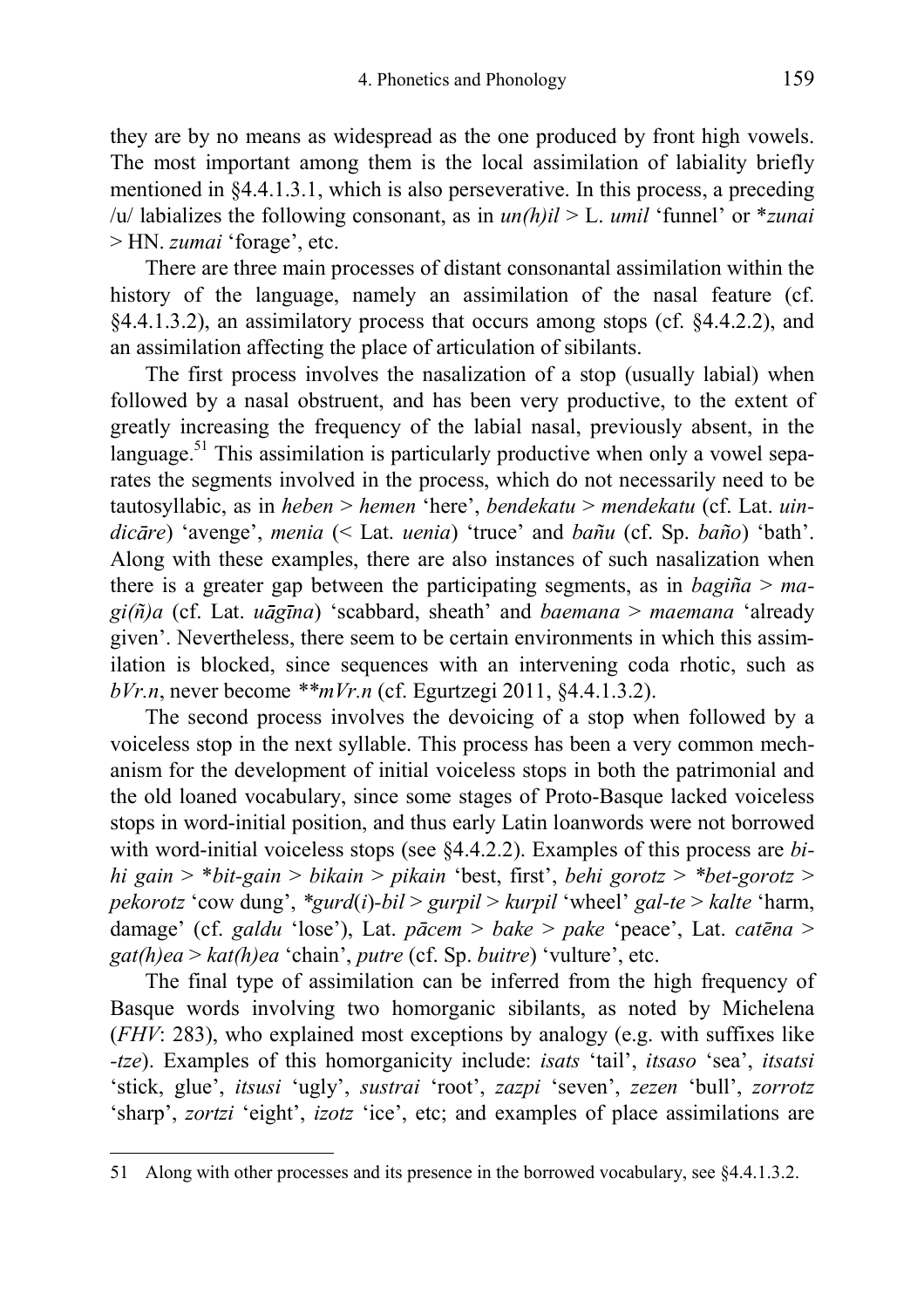*frantzes* > *frantses* 'French' (cf. *Frantzia* 'France'), *sazoi* > *sasoi* (cf. Sp. *sazón*) 'seasoning' and *zin(h)etsi* > *sin(h)etsi* 'believe', which was still written with an initial laminal by Dechepare in the  $16<sup>th</sup>$  century.

## 4.4.5.2. Dissimilation

Dissimilation occurs when a non-etymological reinterpretation results from an ambiguous sequence, including more than one segment with a particular phonological feature which contains an elongated phonetic cue (apud Ohala 1981 and 1993). It can affect either that particular feature (removing it from one of the segments which bears it) or the whole segment which possesses it (by removing the affected segment from the sequence). Segments affected by dissimilation include, among other phonological features, those bearing rhoticity, laterality, nasality, labiality and aspiration. However, the only systematic process of total dissimilation found in Basque takes place in a word which contains two aspirations.

In this process, usually known as Grassmann's Law in the Indo-European tradition, a sequence of two aspirations is systematically simplified by deleting the first of them. In Basque, it has affected both the oral /h/ and the nasalized aspiration  $/$  $\tilde{h}$ . Examples of this kind of dissimilation are mainly found in compounds such as *hil* + *hotz* > *ilhotz* 'corpse', *hil* + *herri* > *ilherri* 'graveyard', *hil* + *hargi* > *ilhargi* 'moon', etc.

We find further examples of dissimilations, which, as stated above, have only been sporadic. These include words such as *ardore* > *adore* 'fortitude, courage'; *\*artxeter* > *atxeter* (cf. Lat. *archiater*) 'physician'; *errierta* > *errieta* (cf. Sp. *reyerta*) 'quarrel', with the loss of a coda rhotic; *alkar*, *arkal* < *\*hark-har* 'mutually'; *berar* > *bedar*, *belar* 'grass'; *\*berarri* > *belarri* 'ear'; *hortzadar* > *holtzadar* 'rainbow', with loss of the rhoticity; *\*eskinantzak* > *eskidantzak* (< Bearn. *esquinances*) 'tonsils'; *\*izenonbreak* > *izelonbreak* 'name and surname'; *puldamentu* (< Sp. *fundamento*) 'foundation'; with loss of the nasality; *baberruma* > *baberruna* 'bean', for labiality, etc.

4.4.5.3. Metatheses: reciprocal metathesis, perceptual metathesis and repercussion

There are two different kinds of metathesis which have been very productive throughout the history of the language (cf. Egurtzegi 2011), although neither of them seems to have been systematic in any particular context.

The first, namely reciprocal metathesis, affects two articulatorily similar segments located in the same syllabic position (i.e. both either on syllable onsets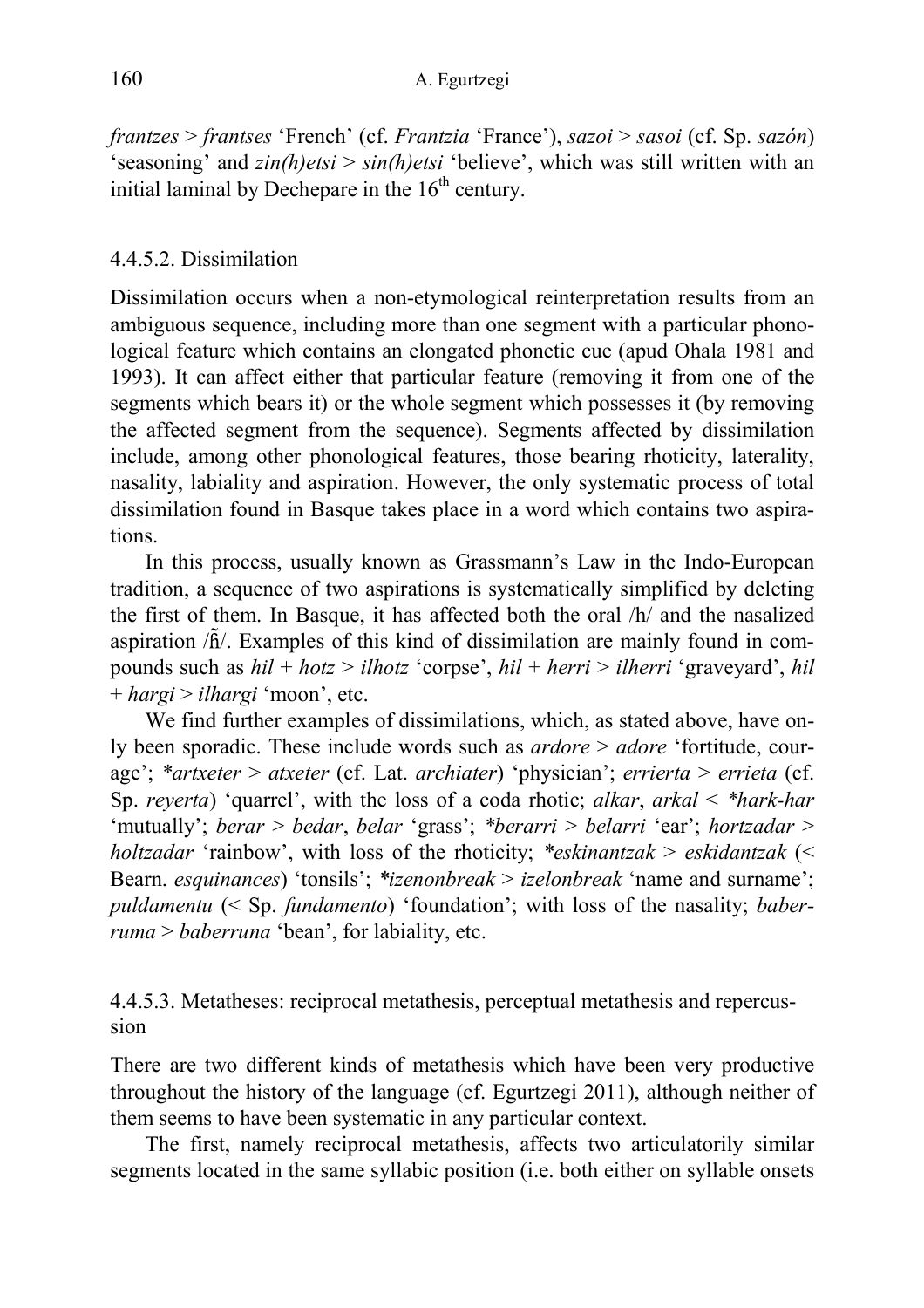or codas) in nearby syllables (usually consecutive). Some examples of these are the metathesis involving two coda liquids, as in *alper* : *arpel* 'lazy', *ergel* : *elger* 'stupid' and *sorbalda* : *solbarda* 'back (of the body)'; the metathesis of an onset rhotic and an onset approximant: *irago* : *igaro* 'go past', *irudi* : *iduri* 'image', *edarra* < *errada* (< Sp. *herrada*) 'wooden bucket' and *madarikatu* < *maradikatu* (< Lat. *maled cere*) 'damn, curse'; the metathesis between an onset nasal and an onset lateral: *belena* (cf. Fr. *venelle*, Old Navarrese *benela*) 'gap between two houses', *il(l)unabar* > *iñulabar* 'dusk', *labana < nabala* (cf. Sp. *navaja*) 'knife'; and the metathesis of two onset obstruents agreeing in continuancy: *bage* > *gabe* 'without', *bilgor* > *gilbor* 'belly, paunch', *bekatari* > *betakari* 'sinner', *eskapatu* > *espakatu* 'escape, get away', *bezatu* : *zebatu* 'gotten used to', *ezabatu* (< Lat. *effaci re*, cf. Occ. *esfaçar*) 'erase', *erakutsi* > *eratsuki* 'show' and *petxatu* (< Sp. *petacho*) 'patch'.

The second type of metathesis is directly related to dissimilation, as understood by Ohala (1981, 1993). As previously mentioned, features with elongated phonetic cues can create ambiguity in the string, which in some cases may be reinterpreted by the listener, thus yielding metathesis (Blevins & Garrett: 1998 and 2004), or even repercussion.

The features (and subsequent segments) susceptible to being metathesized are similar to those involved in dissimilation, and the instances of this process are also sporadic: *gurtze*, *kurtze* (< Lat. *crucem*) 'cross', *estrata* > *estarta* (< Lat. *str ta*) 'path, track' and *kruel* > *kurel* (< Sp. *cruel*) 'cruel', with metathesis of the rhoticity; *estalpe*, *estalbe* (cf. *establia*, < Sp. *establo*) 'stable' and *euli* > *ebli > elbi* 'fly' for laterality; and *harea* (< *\*are a* < Lat. *ar na*) 'sand', *heuskara* (< \**enuskara*) 'Basque' and *onherran* (< *\*honerran*) 'blessing' are examples of metathesis of the aspiration. Glides can also become relocated, as in *euskara* > *eskuara* 'Basque', *bakoitz > baikotz* 'each' and *hausin* > *hasuin* 'nettle'.

The case of repercussion (or copying of a segment) is similar to that of perceptual metathesis, but instead of reinterpreting the ambiguous consonant in a different location, the etymological position is maintained and a new segment is added in a different position. Examples of this process are: *altzairu* < *altzailu* < *\*atzailu* 'steel', *aitzina* > *aintzina* '(to the) front', *zentzu* > *zentzun* 'sense, consciousness'.

There are also some instances of feature metathesis, namely those of nasality and palatality: *holiñe* (< Sp. *hollín*) 'soot', *laño* (< Sp. *llano*) 'modest, affable', *señale* > *senalle* (< Sp. *señal*) 'signal', *\*artzani* > *artzãi* > *artzain* 'shepherd', *\*arrani* > *arrãi* > *arrain* 'fish', *\*lukanika* > *lukãika* > *lukainka* (cf. Vulgar Lat. *lucanica*) 'spicy pork sausage', Lat. *ar na* > *\*areã* > *ãrea* 'sand'.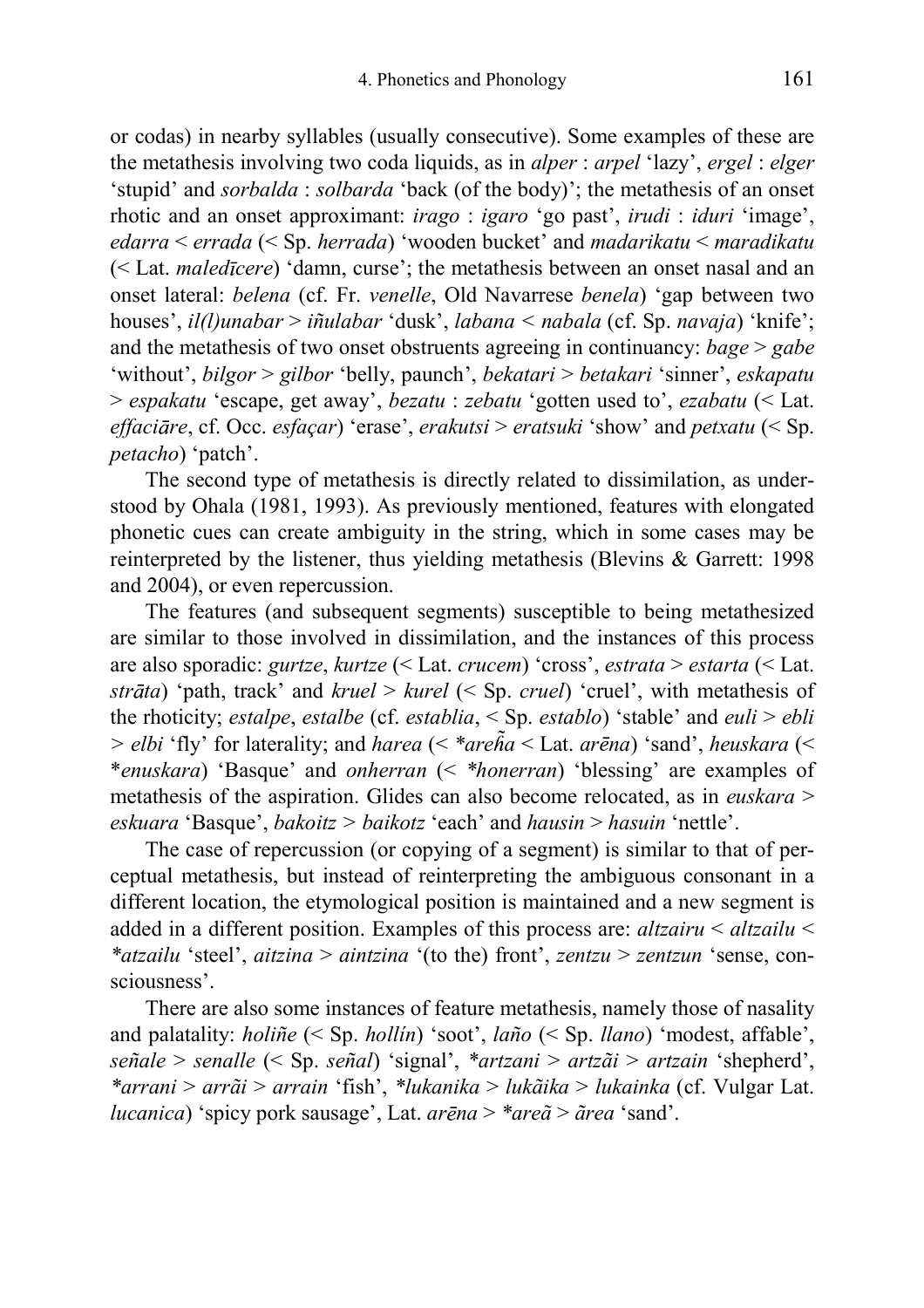# **4.5. Phonotactics**

Given that there was a time when the language only had monosyllabic CVC roots (Lakarra 1995, etc.), every cluster must necessarily be considered secondary, both for consonants and vowels. However, various clustering and simplification processes must have played an important role in developing the modern language, in which certain clusters, but not any possible combination, are found in each word position.

Nuclei are always vocalic, since Basque lacks syllabic consonants.

### *4.5.1. Word and syllable initial positions*

Not every segment was present word-initially in the Michelenian Proto-Basque. We reconstruct three voiced stops  $/b$ -/,  $/d$ -/ and  $/g$ -/, or, perhaps more precisely, a lenis stop series; /s-/, /s-/, /n-/ and /h/. This series of stops would later become voiced, as proposed by Martinet (1974 [1950]) and accepted by Michelena (*FHV*: 373-374). Initial /l-/ would later emerge instead of the coronal lenis stop /d-/ (as in  $leka < *deka <$  Lat. *theca* 'pod', cf.  $§4.4.2.1$ ), which was thereafter systematically lost from this position. Old Latin and Romance borrowings were, according to Martinet's theory, systematically adapted with initial voiced stops, given that Basque probably neutralized both series in favor of the voiced one word-initially, or even lacked a second series altogether in this position: *baradizu* < Lat. *parad sum* 'paradise', *gurutze* < Lat. *crucem* 'cross', *leun* < *\*deun* < Occ. *teun(e)* 'soft' (cf. however, the seemingly native *ke* 'smoke' and *kirats* 'stink').

Historically, there has never been any kind of cluster either in word initial or syllable-initial position until very recent times, when *muta cum liquida* types of clusters were not only allowed, but also produced. This is shown by examples such as the Romance loanwords *treku* < Sp. *terco* 'stubborn', *truku* < Sp. *turco* 'Turk' and *alpraketa* < Sp. *alpargata* 'espadrille', in which such clusters are produced by metathesis, or *andre* < *andere* 'lady', *eskla* < *ezkila* 'bell' and *mistrio* < Sp. *misterio* 'mystery', in which they are formed after a syncope.

In old borrowings, stop-liquid clusters were adapted by either of the following: anaptyxis, metathesis or deletion of the initial obstruent. Anaptyxis occurred mostly (although not exclusively) in clusters involving the rhotic, while deletion affected only obstruents which preceded a tautosyllabic lateral. We find instances of svarabhakti vowels, which are systematically copied from those following the cluster, in *liburu* < Lat. *librum* 'book', *gurutze* < Lat. *crucem* 'cross', *fereka* $tu$  < Lat. *fricare* 'caress, scrub',  $garau(n)$  < Lat. *granum* 'grain' and *lukuru* <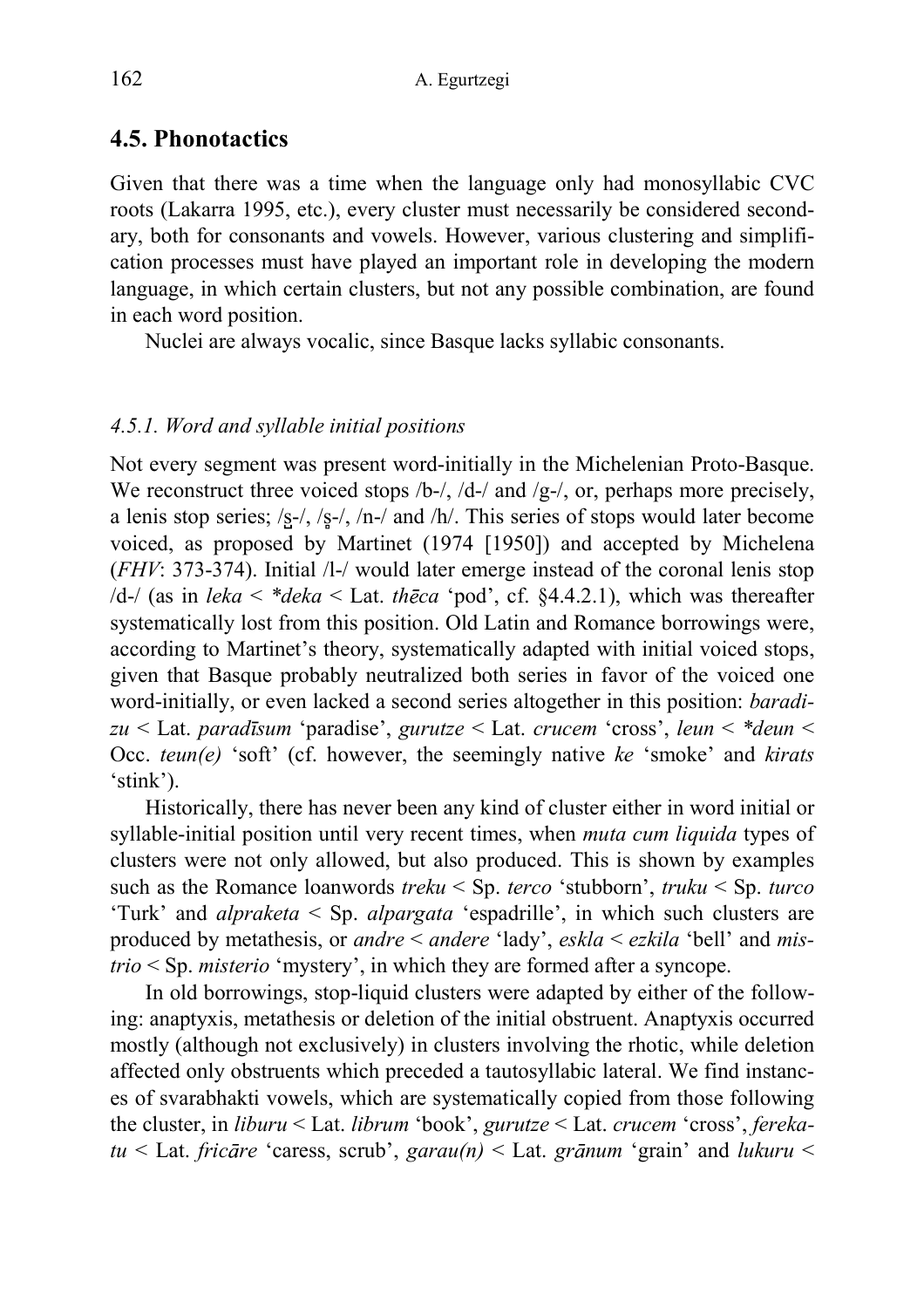Lat. *lucrum* 'interest, greed', and obstruent deletion in *laket* < Lat. *placet* 'like', *luma* < Lat. *pl ma* 'feather', *loria* < Lat. *gl ria* 'glory', *lore* < Lat. *fl rem* 'flower' and *eleiza* < Lat. *ecclesia* 'church'. Finally, metathesis could affect clusters with either the rhotic or the lateral, and seems to be more dialectal and much less systematic than the other processes described above: B. *kurtze* < Lat. *crucem* 'cross', Al. *kurel* < Sp. *cruel* 'cruel', *Gregorio* > *Gergorio* 'Gregory', *estalbe*, *estalpe* < Sp. *establo* 'stable, barn' (but cf. also Rom. *estalvi*) and HN. G. *kolka* < *kloka* (cf. Sp. *clueca* < *clocar*) 'broody hen'.

See also Lakarra (2010a) on initial position and on the reconstruction of the left edge of the word.

#### *4.5.2. Final position and coda tautosyllabic clusters*

Only certain segments occur word-finally: sibilants, /n/, /r/ and less frequently, /l/. There are some instances of final stops in morphemes which can be found in both the declination and conjugation of the modern language, such as the ergative  $-k$  and  $1<sup>st</sup>$  person singular  $k-t$ . However, these are secondarily formed from older voiced stop-vowel sequences (cf. *FHV*: 343 and Artiagoitia 1993, or §4.4.2.2), whose final stops lost voice after an apocope, as in *\*duda* > *dut* 'I have' or *\*niga* > *nik* 'I (erg.)' (cf. Lakarra 2006b). Certain modern dialects also contrast alveolar and palatal nasals and laterals in final position, but most do not. It is also possible that the Roncalese contrasted between rhotics word-finally (cf. Michelena 1988 [1953b], 1988 [1954a], Hualde *GB*: 34).

Final clusters, although probably secondary, are not rare in the modern language. These are formed by a sonorant /r/, /l/ or /n/, followed by a voiceless stop or an affricate, or a fricative sibilant followed by a voiceless stop. We find final clusters in *bost*, *bortz* 'five', *hartz* 'bear', *beltz* 'black', *ihintz*<sup>52</sup> 'dew', *bart* (< *barda*) 'last night', *galant* 'gallant'. Final stops and clusters are also usual in examples of phono-symbolism and onomatopoeia, as in *zart* 'smack', *urrup* 'slurp' and *zaunk* 'bark'.

#### *4.5.3. Heterosyllabic clusters and medial position*

 $\overline{a}$ 

The word-internal position is the only one in which most segments occur, since in the polysyllabic Michelenian Proto-Basque some segments, namely voiceless stops or taps, are only reconstructed between vowels.

<sup>52</sup> This final laminal affricate has been proposed by Lakarra to be a suffix (1998a, 2003, etc.).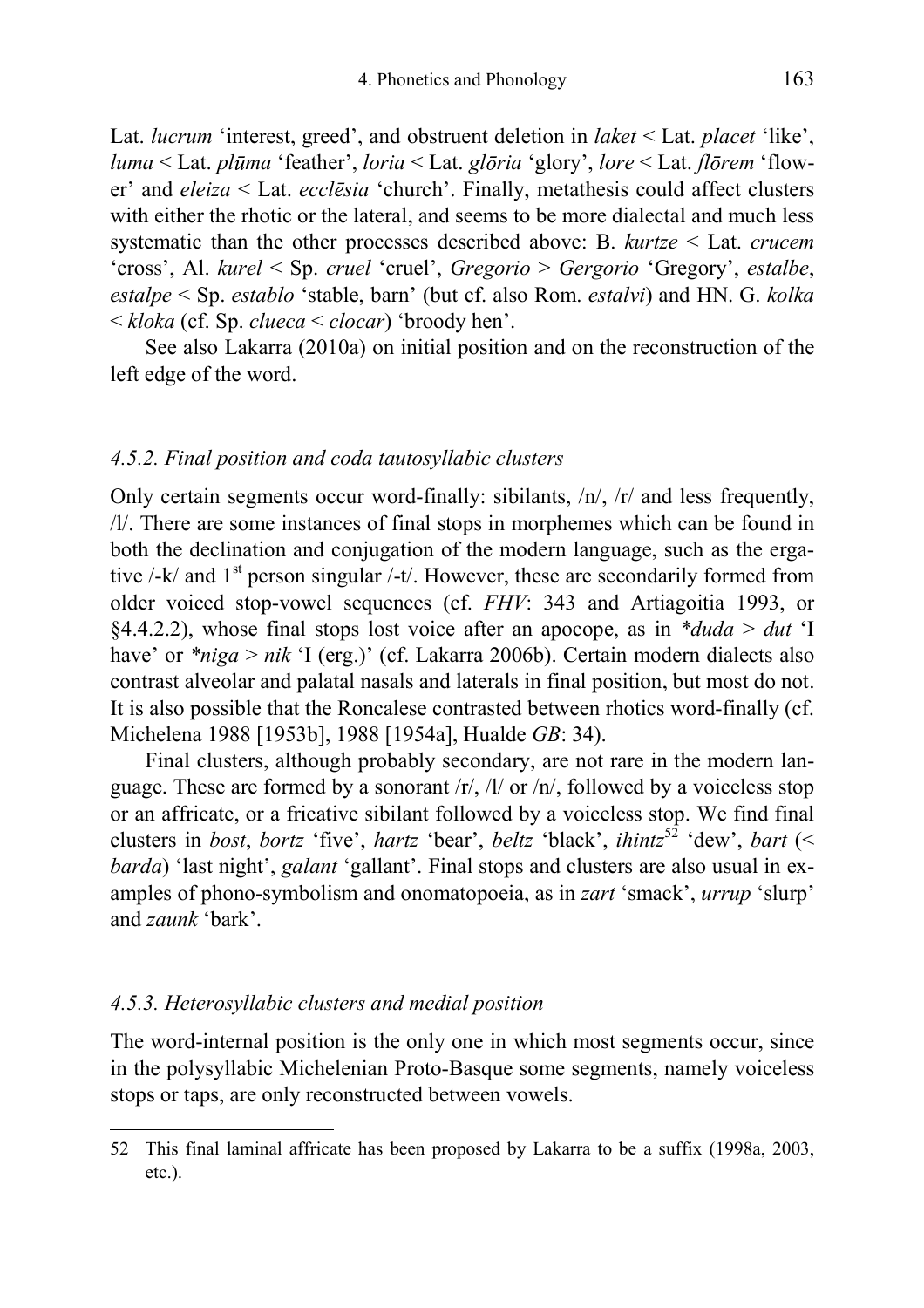Medial clusters conserved in the modern dialects are usually composed of either a fricative sibilant or a sonorant  $(|r|, |l|)$  or a nasal) and a stop; or a sonorant and an affricate. These include: *asto* 'donkey', *oskol* 'shell', *ezti* 'honey', *azpi* 'down(side)', *erdi* 'half', *arto* 'corn', *argal* 'thin', *alde* 'side', *kalte* 'damage', *handi* 'big', *hanka* 'leg', *hertsi* 'close', *artzain* 'shepherd', *altxatu* 'stand up', *altzairu* 'steel', *intxaur* 'walnut' and *antzina* 'formerly'. Less frequently, we find clusters which contain a rhotic and either a lateral or a nasal, as in *erle* 'bee', *arnasa* 'breath' and *armiarma* 'spider'. Clusters containing a sibilant and a nasal are rare but attested: *asmatu* 'guess', *esne* 'milk' and *esnatu* 'wake up'.

However, modern clusters have not necessarily remained unchanged and, as mentioned in §4.4.2, most stops have spontaneously become voiced after a lateral or a nasal.<sup>53</sup> Clusters formed by a sibilant and a stop necessarily involve a fricative sibilant and a voiceless stop, since stops were devoiced after sibilants.

Although the aforementioned clusters have remained conserved in the modern dialects, most consonantal groups have been simplified, sometimes (but not necessarily) in a systematic way.

For clusters of two stops, these have been consistently adapted to a single voiceless stop which shares its place of articulation with the etymologically prevocalic stop (see §4.4.2.2), as in the following compounds: *begi* 'eye': *\*bet-gain* > *bekain* and *\*bet-buru* > *bepuru* 'eyebrow', *\*bet-belar* > *bepelar* 'eyelash', etc. Michelena (*FHV*: 346) suggests that a nasal in the second syllable may have had the same effect in some words, but only offers a couple of examples: *oroipen* < *\*oroit-men* 'memory' and *zipotz* 'peg used to close a barrel', composed (as he himself proposed) of *zihi* 'wedge, little stick' (> *zit*-) and *motz* 'short'.

Clusters formed by a stop and a following prevocalic sibilant have usually yielded an affricate in composition: *artzain* < *\*ard(i)-zani* 'shepherd', *betzain* < *\*beh(i)-zani* 'cowherd', *betzain* < *\*beg(i)-zain* 'inner membrane of the eye', *otsein* < *\*og(i)-seni* 'servant', *betsein* < *\*beg(i)-seni* 'pupil' (apud *FHV*: 346). The examples above may only correspond to clusters involving a coronal stop, since all stops —and even the aspiration— became /t/ in the final position of the first member of a compound (cf. *beg(i)* 'eye' + *ile* 'hair' > *betile* 'eyelash', etc.). However, this process also affected loanwords which included clusters with a non-coronal stop followed by a sibilant, as in *atsolutu* (cf. Lat. *absolutum*) 'absolute', *etsamina* (cf. Lat. *ex men*) 'exam', *etsenplu* (cf. Lat. *exemplum*) 'example'.

According to Hualde (*GB*: 23), in certain dialects the affrication of heterosyllabic stop+sibilant clusters can also occur across morpheme or even word

<sup>53</sup> A neutralization developed in most dialects, with the exception of Roncalese and Souletin.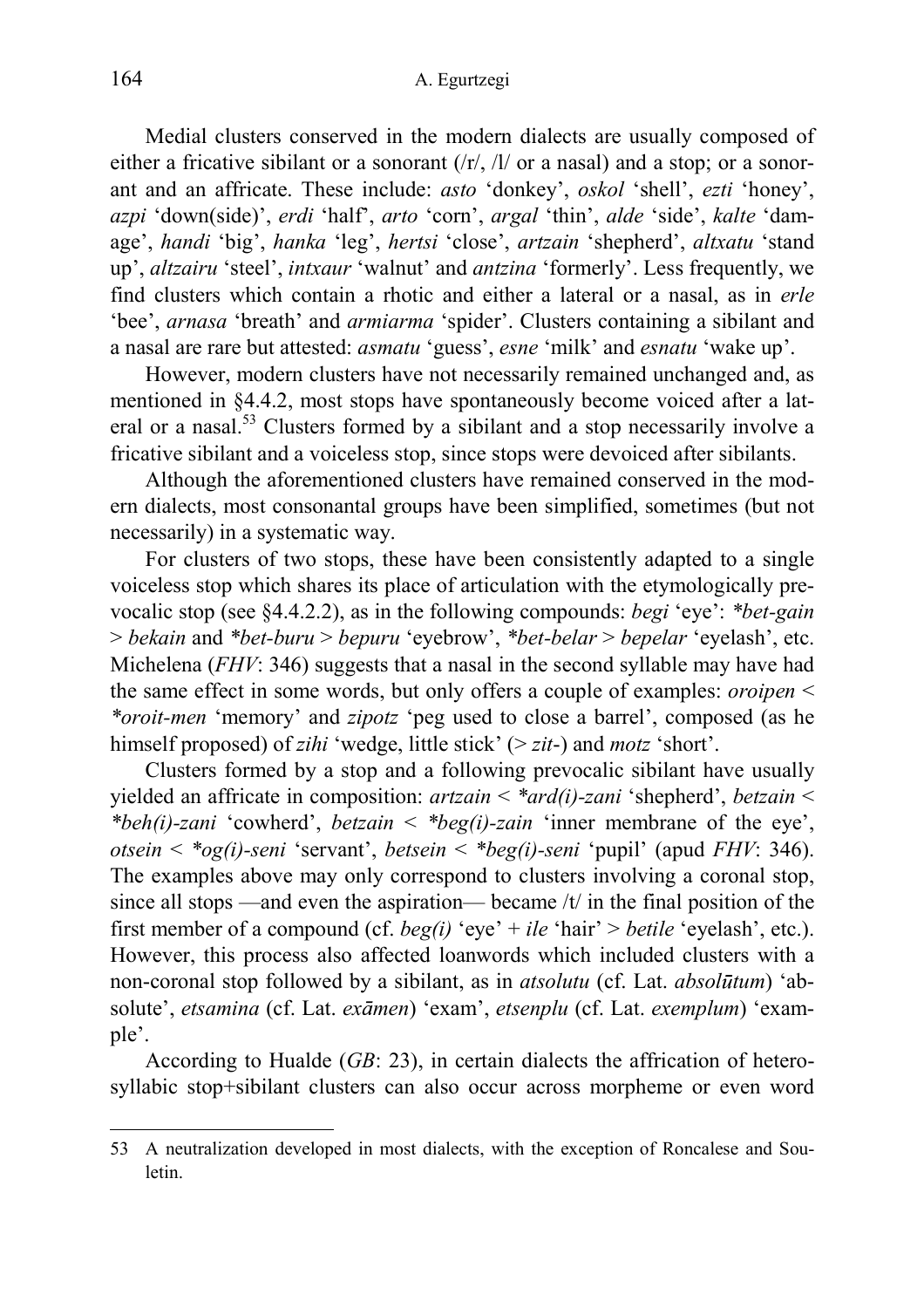boundaries, across words with a high degree of syntactic cohesion: *bait zuen > baitzuen* 'because she/he had it', *onek zuen* > (Baztan) *onetzuen* 'this one had it'.

Two sibilants —either fricative or affricate— have regularly resulted in an affricate (*FHV*: 350-351). In the case of both sibilants being homorganic, the resulting affricate would also share their place of articulation (*ez-zen* > *etzen* 'it was not', *ez-zara* > *etzara* 'you are not', etc.), while a cluster formed by an apical followed by a laminal yields an apical affricate (*\*diots-zut* > *diotsut* 'I tell you', *\*ekus-zu* > *akutsu* 'see (you)', *\*sinhets-zazu* > *sinetsu* 'believe (you, imp.)', *\*hauts-tzaile* > *hautsaile* 'breaker'. However, Michelena (*FHV*: 351) finds no clear examples of two heterosyllabic sibilants yielding a laminal, but instead one which suggests the opposite: S. *egütseme* < *\*eguz-seme* 'godson' (cf. *egüzaita* 'godfather'); cf. also the etymologies *\*hortz-so* > *otso* 'wolf' and *\*hartz-so* > *atso* 'old woman', proposed by Lakarra. Any cluster involving a prepalatal sibilant would have a prepalatal outcome, regardless of its etymological position: *\*deretx-zun* > B. *deretxun* 'that you think', but also *gantxingor* < *\*gantz-txingor* 'crackling'.

Latin had some /mn/ nasal clusters that have been simplified in Basque. This simplification yielded either of the nasals involved: Lat. *damnum* > *damu* 'regret, damage', Lat. *autumnum* > B. *autono* 'autumn', Lat. *columna* > *koloma* 'column' or Lat. *domine* (> *dom'ne*) > *(jaun)done*, used with saint names.

Sequences of a nasal followed by a stop have sometimes been reduced to a single nasal, probably by assimilating the stop to the nasal (cf. *\*umbe* > *umme* —found in Lerga— > *ume* 'child' or *sembe* in Aquitanian anthroponyms > *\*semme* > *seme* 'son'). This process frequently affects labials, but is also found in alveolar clusters: *konbeni* > *komeni* 'to be appropriate, to be advisable', *konbentu* > *komentu* 'convent', *amizione* (cf. Lat. *ambiti nem*) 'ambition', *gomitatu* (< Lat. *convit re*) 'invite', *ganora*, *khanore* (< Lat. *cand rem*) 'skillfulness'.

The group of a sibilant followed by a sonorant —a cluster almost nonexistent in the modern language— has been simplified to a sonorant: *enaiz* < *ez naiz* 'I'm not', *igelenean* < *\*igaz-lenean* 'last year', *maialen* < *maiatz le(h)en* 'First of May', *mailasto* < *maiz-lasto* 'corn straw', *iraleku* < *\*iratz(e)-leku* 'bracken', etc. Michelena (*FHV*: 351) proposes that the coda sibilant would have become a voiced aspiration before being dropped.<sup>54</sup>

The clusters formed by a prevocalic lateral preceded by a sonorant have been simplified by deleting the first of the sonorants: *zala*, *zela* < *zan*, *zen* (plus the complementizer *-la*) 'that was (him)',  $hola \leq hon(e)la$  'in this way, thus', B. *imillau(re)n* < *\*imin-lauren* 'measure for grain', B. *biloba* < *birloba* 'grand-

<sup>54</sup> As mentioned in §4.4.3.3.2, sibilants are realized as voiced before a voiced consonant. Cf. also  $\frac{-r}{>}$  /-h/ in the first member of a compound, in §4.4.1.1.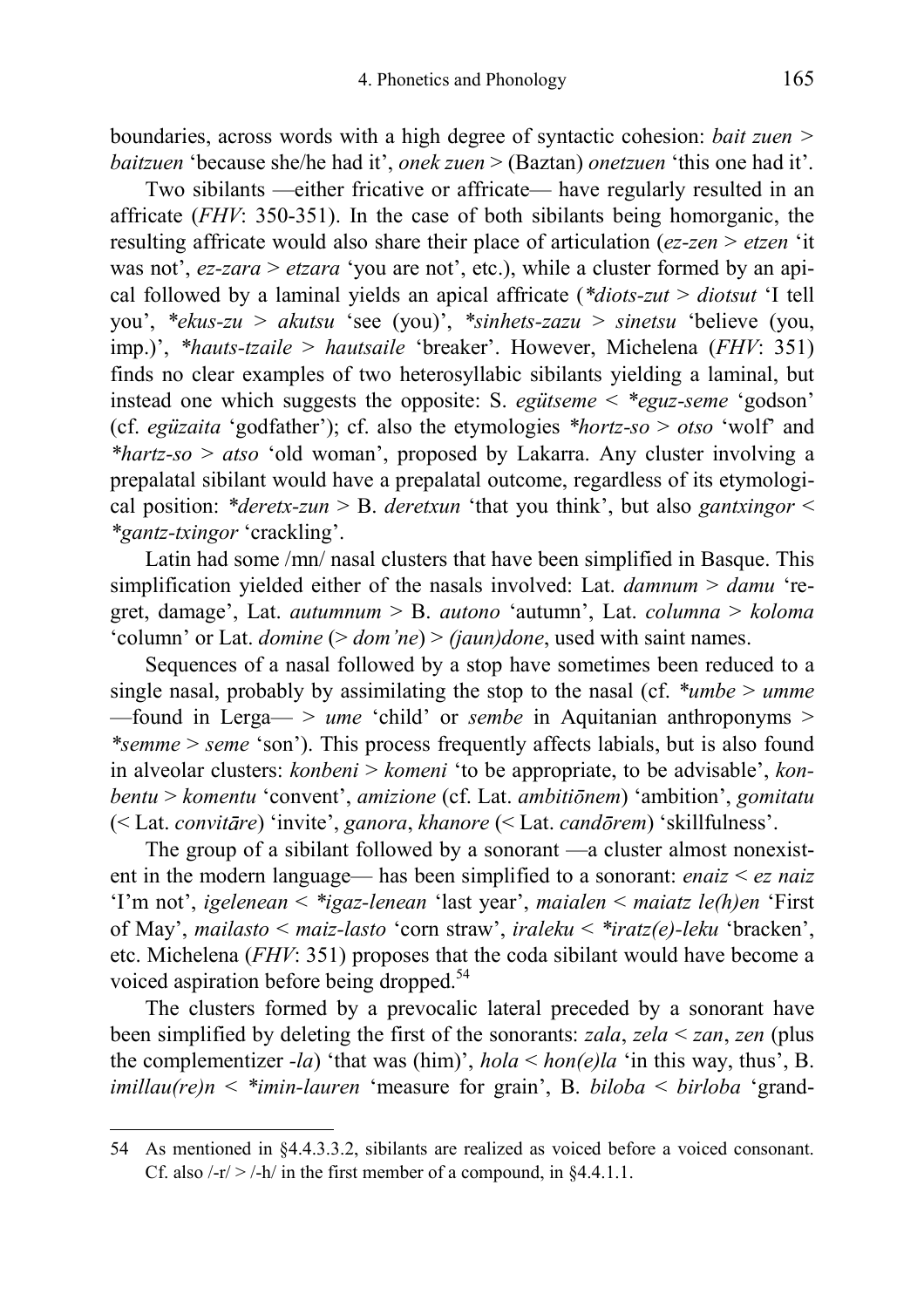child', B. *bialeku* < *bear-leku* 'workplace', or the place name *Goliz* (< *Gorliz*) in RS. However, /rl/ clusters are not absent from the modern language (cf. *arlo* 'task', *erle* 'bee', *gerla* 'war', *irla* 'island', etc.).

In consonantal clusters formed by three segments complex codas are simplified, while *muta cum liquida* onsets are much more common. In the case of a coda composed of a sonorant followed by a sibilant, the former is usually dropped: *belztu* > *beztu* 'blacken', *a(h)aztu* < *a(h)anztu* 'forget', *jazten* < *janzten* 'dressing', *ostu* < *onstu* 'stolen', *(h)osto* < *(h)orsto* 'leaf', *estu* < *herstu* 'tight', *ozpin* < *orzpin* 'lightning' and *asto* < *arsto* 'donkey'. The other case of complex coda described in §4.5.2 —formed by either a sonorant or a sibilant and a stop would result in the stop at the end of the syllable being systematically lost, but only after devoicing the following stop (cf. the treatment of stop clusters supra): *ausarki* < *ausartki* 'bravely', *arkume* < *ard(i)-kume* 'lamb', *gurpegi* < *gurd(i) begi* 'bucket' or *gurpil*  $\leq$  *gurd(i)-bil* 'wheel'. This intermediate stop is simply dropped before a *sonorant*, as in *izerleka* (from *izerd(i)* and *leka*) 'sweat that creates dirt' or *ipurñauska* (cf. *ipurdi*) 'jump, gambol'.

## **4.6. Accentuation**

 $\overline{a}$ 

Modern Basque dialects have different types of accentuation, based on either stress or on pitch accent. However, there is a central area, including most of the High Navarrese, Low Navarrese and Labourdin varieties, which lacks any contrastive accentuation. In most High Navarrese varieties, stress automatically falls on the penultimate syllable, and it lacks any other accentuation pattern to contrast with, unlike Souletin, which has oxytonic words in addition to paroxytonic (cf. §4.6.3). According to Gavel (1920: 108), the Labourdin and Low Navarrese areas have no word-level stress (cf. Hualde 1993a: 31). Nevertheless, earlier types of accentuation may recently have been lost in the area (cf. Michelena 1987 [1972c]).<sup>55</sup>

The areas with distinctive accentuation surround this central territory and are located in both the western and eastern sides of the Basque Country (Hualde 1993a: 13). The most widespread accentual system is the central-western type, with peninitial stress, i.e., stress on the second syllable of the word.

<sup>55</sup> Cf. also the Goizueta variety of High Navarrese (Hualde & Lujanbio 2008, and Hualde & Lujanbio & Torreira 2008), which still maintains a pitch accent system similar to the one found in Northern Biscayan (§4.6.2).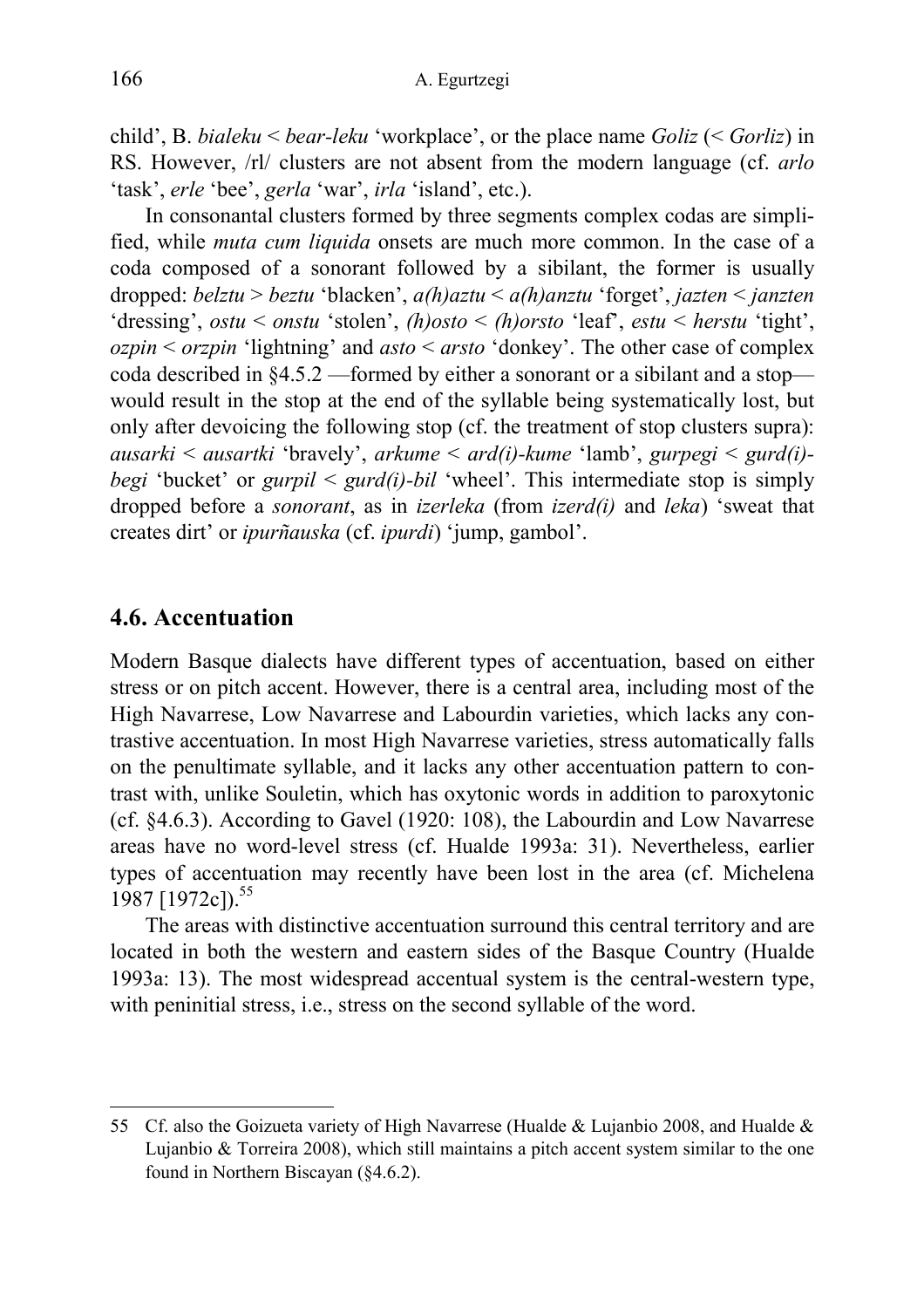### *4.6.1. Central-western accentual type*

Present in most of Guipuscoa along with some areas in southeastern Biscay and western Navarre, stress on the second syllable is the most common type of stress. It has also been proposed by Michelena to be common to all varieties in older stages of the language (1988 [1957/58], *FHV*: 405-410). In most modern varieties with this type of accentuation, disyllabic words are stressed on the initial syllable instead, thus avoiding final prominence: *emákumea* 'the woman', *gizóna* 'the man', *mutíla* 'the boy' but *néska* 'the girl'. There are also a number of marked words with initial stress, mostly borrowings and compounds (Hualde *GB*: 71): *básoa* 'the drinking glass' (< Sp. *vaso*, cf. *basóa* 'forest'), *léngusua* 'cousin', *béstea* 'the other', *égia* 'the truth', etc. In many varieties, plural forms also bear initial stress whenever they are either disyllabic or trisyllabic, but maintain post-initial accent when longer: *gízonak* 'the men', *gízonai* 'to the men', but *emákumeak* 'women', *emákumei* 'to the women'.

## *4.6.2. Northern Biscayan accentual type*

 $\overline{a}$ 

In this region there is a lexical distinction between unaccented and accented words. This distinction is morphological, in the sense that roots and affixes are lexically specified as accented or unaccented. Most native roots and almost all singular affixes are unaccented, whereas most borrowings, compounds and plural affixes (as well as a few native roots and affixes) are accented. Unaccented words contain unaccented morphemes, and accented words contain one or more accented morphemes. Unaccented words do not bear prosodic prominence on any syllable, except when they occur in isolation or immediately preceding the verb, contexts in which they surface with final prominence in most local varieties. Accented words always display stress on a given syllable. In most subvarieties of Northern Biscayan Basque, an accent is assigned to the syllable preceding the accented morpheme,<sup>56</sup> and in a few subvarieties stress is assigned to the penultimate or antepenultimate syllable.

Examples of unaccented words are *semié* 'son', *mutillerí* 'to the boy', *lagunentzakó* 'for the friend', and examples of accented words are *béste* 'other', *léku* 'place', *léngusu* 'cousin', *egúzki* (or *éguzki*) 'sun', morphologically derived words such as *edérrago* 'more beautiful', *báltzegi* 'too black', *lóti* 'sleepy', or plural forms like *sagárratatik* 'from the apples', *itturríetara* 'to the fountains'.

<sup>56</sup> When there is more than one accented morpheme, it is the syllable preceding the leftmost morpheme that bears stress.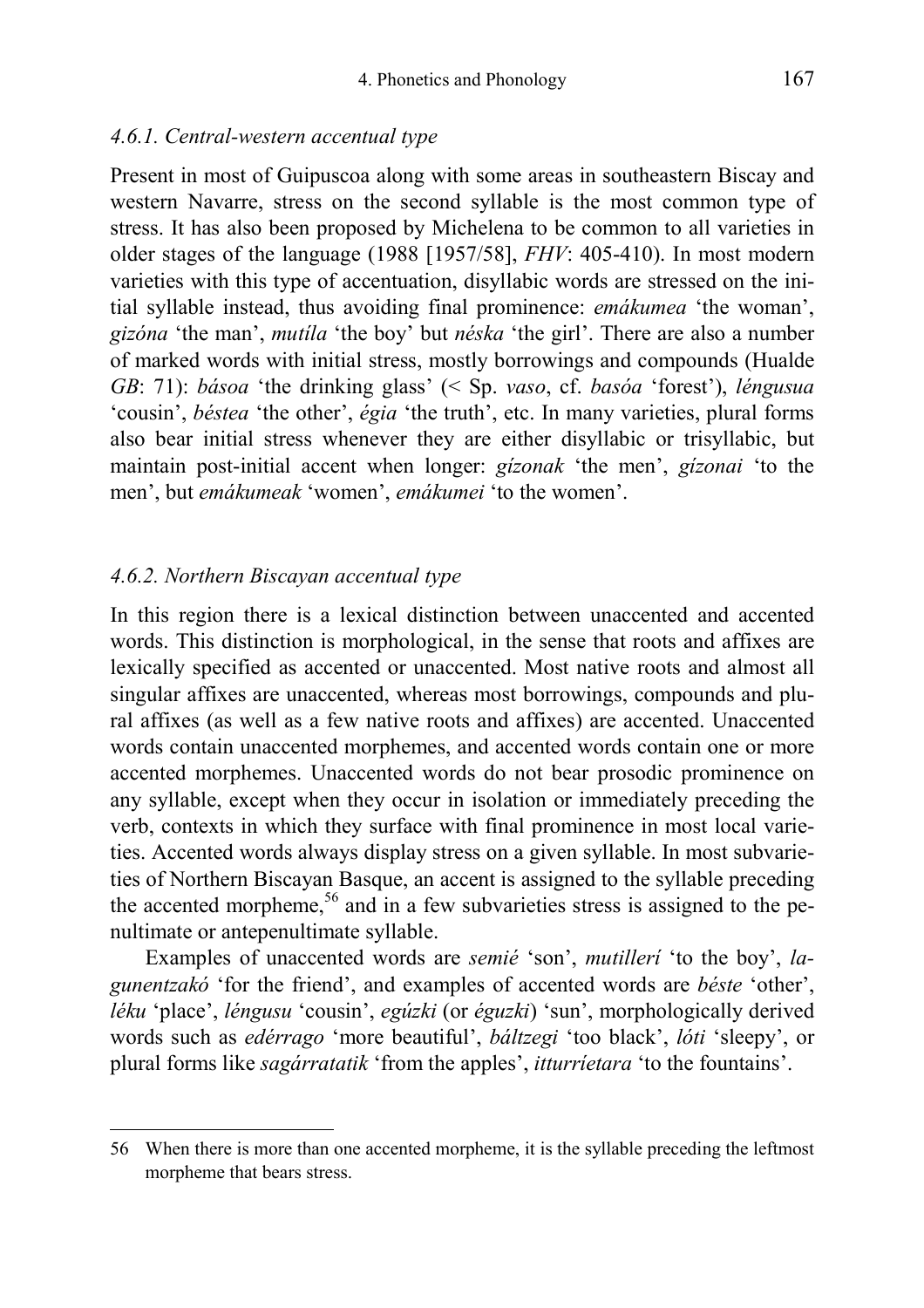Accent in Northern Biscayan Basque is realized as a H\*+L falling contour tone on the accented syllable (Hualde 1989, Hualde & Elordieta, G. & Elordieta, A. 1994, Elordieta 1997, 1998, Gussenhoven 2004: 171, among others).

Recently, the High Navarrese variety of Goizueta has been found to be of the pitch-accent type, with similarities to Northern Biscayan Basque (cf. Hualde & Lujanbio 2008; Hualde & Lujanbio & Torreira 2008), showing that the prosodic system observed in Northern Biscayan Basque must have extended over all the western areas in older times (cf. Hualde 1993a, 1995, 2003a, 2006, 2007, Elordieta 2011a, 2011b).

#### *4.6.3. Souletin accentual type*

The Souletin dialect has a different accentual pattern, which is not far from that of the extinct Roncalese dialect. A similar pattern may also be hypothesized for older stages of Salazarese, although not for the modern dialect (*FHV*: 397-398). These dialects have their unmarked stress on the second syllable from the right (i.e., most words are paroxytones) as in Souletin *gízun* 'man', *gizúna* 'the man', etc., and there may have been a time when every word was stressed on the penultimate syllable.

Nevertheless, this pattern is not entirely systematic today. In those words in which a final vocalic coalescence has occurred, both modern Souletin and Roncalese have word-final stress: *alhába* 'daughter' + abs. sg. *-a* > *alhabá* 'the daughter', *néska* + *-a* > *neská* 'the girl'. This also occurs in non-absolutive plural forms (i.e., those bearing an *-e-*) such as S. *gizunék* 'the men (erg.)', *gizunén* 'of the men', *gizunér* 'to the men' (< *\*gizon-a(g)-ek*, *\*gizon-a(g)-en*, apud *FHV*: 394, etc.). Alongside these exceptions, oxytonic stress is found on some derivational suffixes (*izabár* 'from Izaba', *larrañtár* 'from Larraine', *aitañí* 'grandfather' < *áita* 'father'), compounds with a monosyllabic second member (*erháuts* 'dust', *ollár* 'rooster') and some other words, both in the borrowed vocabulary (*biarnés* 'Bearnese', *repattán* (cf. Pyrenean Aragonese *repatán*) 'young shepherd', *arrés* 'sheep', *animál* 'huge') and native vocabulary, mostly ending in diphthongs (*ahái* 'ram' (< older *ahári*), *exéi* 'vixen' (< *azeri*), *aihái* 'dinner' (< *aihari*), S. *ard* , R. *ardá* 'wine' (< \**ardano*), *orgã* 'cart' (< \**organa*), *etsái* 'foe', *eztéi* 'wedding', R. *idói* 'swamp', *odéi* 'cloud', etc.)<sup>57</sup> (*FHV*: 394-397,

<sup>57</sup> Michelena (*FHV*: 397) notes the large number of stressed final diphthongs in Souletin and proposes that they originated from the loss of an intervening consonant, which he hypothesizes to be an aspiration, given its restriction to the first two syllables in the modern dialects.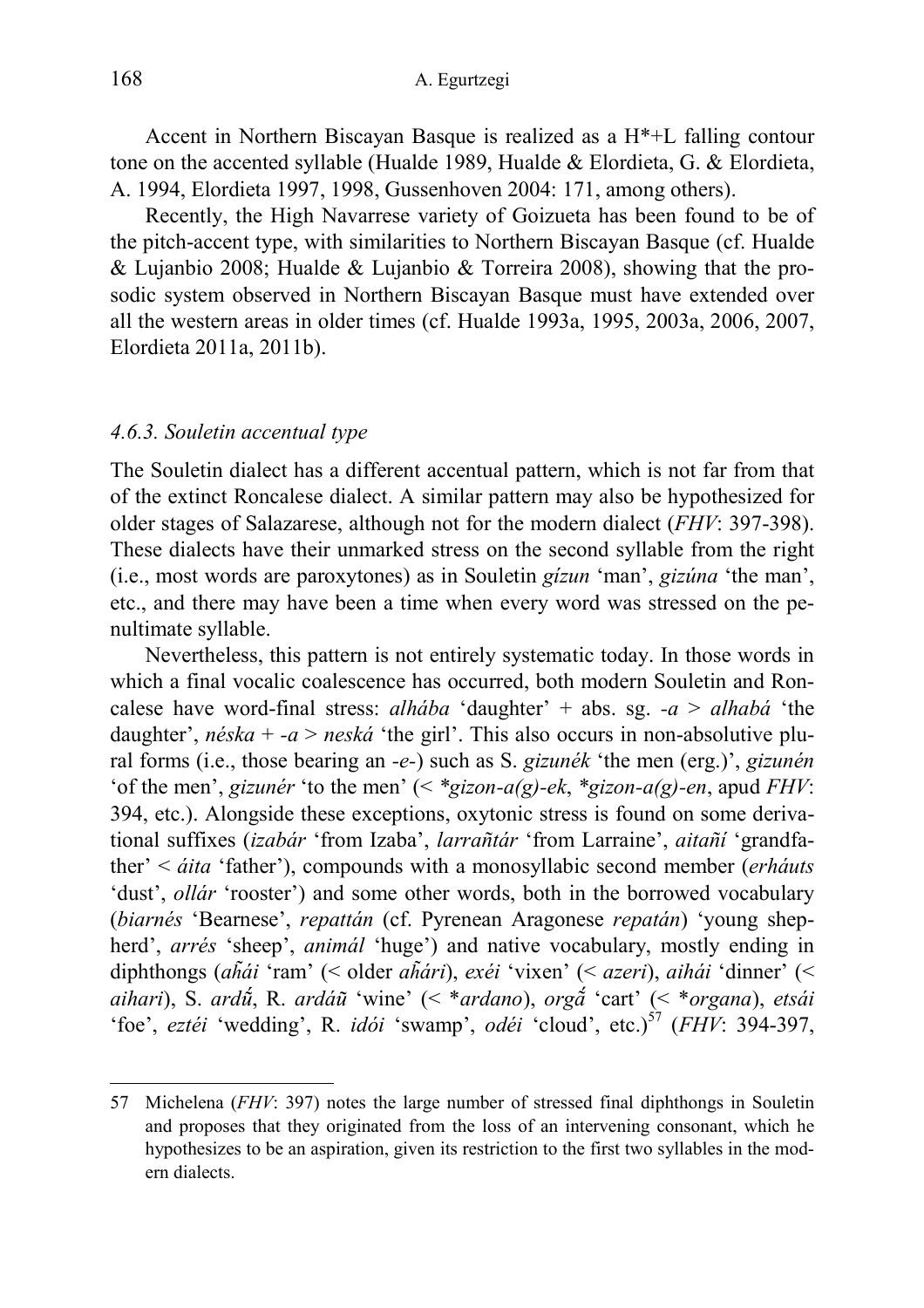Hualde *GB*: 72). Such words, at least those in the inherited lexicon, may also be the consequence of resyllabification after the disappearance of the final syllable.

Two main factors distinguish the Roncalese accentuation from that of Souletin (*FHV*: 395). Firstly, in Roncalese, declinational suffixes do not affect the location of the stress, as long as they do not imply any syllable loss: *gízon* 'man', *gízona* 'the man', *gízonaren* 'of the man', *gízonareki* 'with the man', but cf. *alába* 'daughter' vs. *alabá* 'the daughter'. Secondly, Roncalese adds some proparoxytones to the oxytones and paroxytones present in Souletin. This accentual retraction only seems to affect paroxytones —since words that have developed oxytonic stress tend to remain so— and applies not only to native words but also to paroxytonic loanwords. Examples from Izaba are *bézino* (cf. Sp. *vecino*) 'neighbor', *kósino* 'cousin' (*kosíno* in Uztarroze), *ézkapa* 'escape, run away', *zámari* (< Lat. *sagmārius*) 'horse', etc. Michelena (*FHV*: 397) relates these accentual differences to the lack of syncope, which is usual in Roncalese (cf. §4.3.4.5), and to the resyllabification of mid and high vowels (§4.3.4.2) in Roncalese and Salazarese, where *-ea* and *-oa* are monosyllabic.

#### *4.6.4. Old Accentuation*

As we have mentioned earlier in this work (in §4.4.3.1.1 and §4.4.2.3), Michelena (*FHV*: 407) proposed that stress was located on the second syllable of the word (as opposed to Martinet 1974 [1950], who proposed that it was on the first syllable) since this would account for the modern distribution of both the aspiration and the aspirated stops in the dialects that still maintain them. Aspiration is limited to the first two syllables in a word, and Michelena relates this to the presence of stress in the second syllable, so that the generalization would be that aspiration occurs on the stressed syllable or the one preceding it.

However, as Michelena himself stated (*FHV*: 418), assuming peninitial stress would run into the problem posed by the vowel neutralizations and apocopes found in the second syllables of disyllabic first members of compounds, in which final *-a*, *-e* and *-o* are neutralized to *-a* —probably after having been produced as a central unstressed schwa— and *-i* and *-u* are dropped (cf. also longer words, in which all final vowels are lost, see *FHV*: 410). In order to prevent this incompatibility, Michelena hypothesizes that peninitial stress was more modern than the system with initial stress proposed by Martinet. This would avoid any conflict with the neutralization or loss of a vowel that would have been stressed if the demarcative stress on the second syllable were already operative. The proposal of a late date for this stress pattern may also account for the aspirations found in the documents from San Millán originally written in the  $11<sup>th</sup>$  century,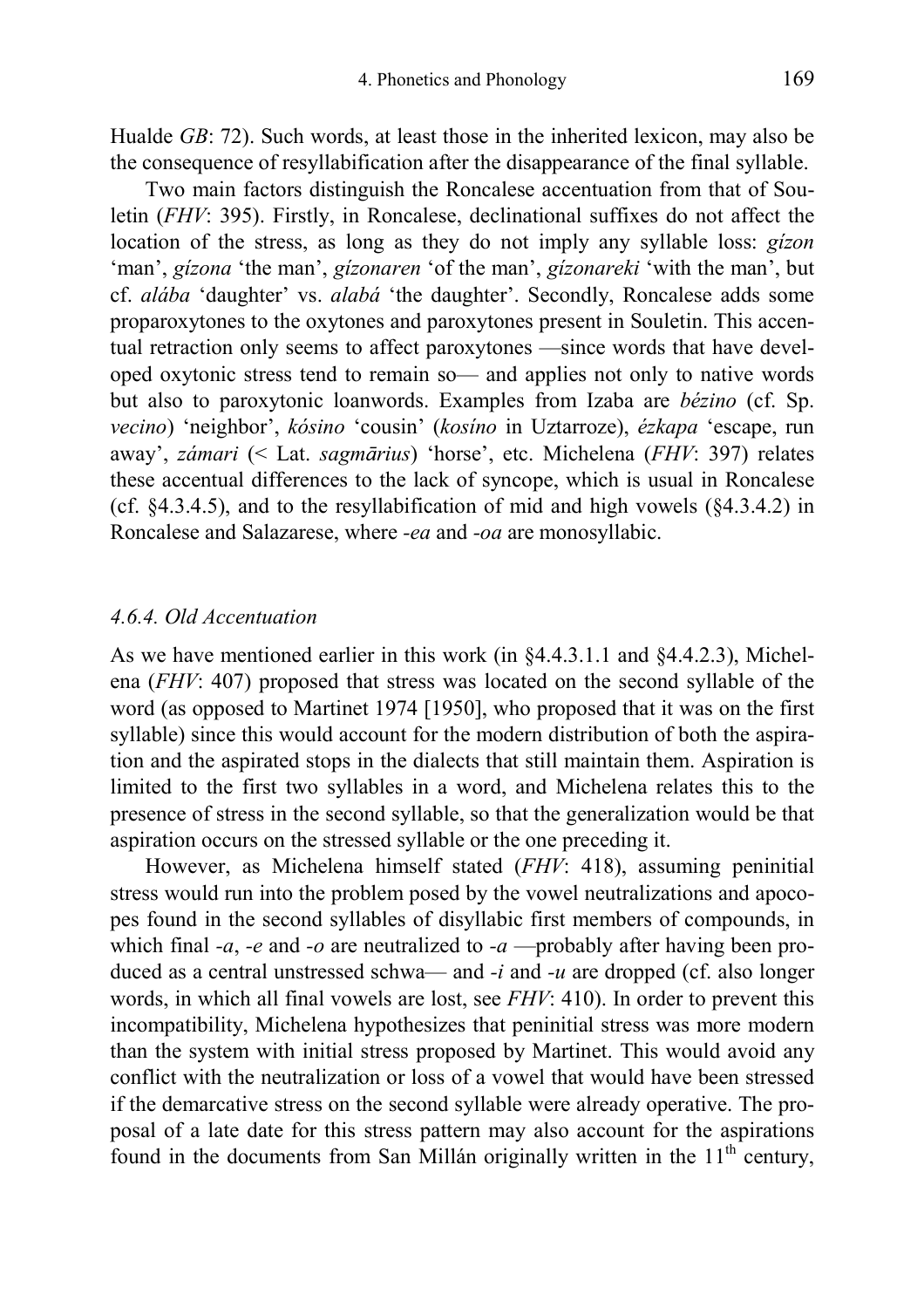which appear on any syllable of the word. Lakarra (2005, 2006b) and Igartua (2001) also consider the period with initial stress to be posterior to the period with second-syllable stress.

Elordieta (2011a, 2011b) proposes two possible diachronic evolutions of Basque stress and explains the transition from one stage to the next. Elordieta (2011a, 2011b) begins with a mainly monosyllabic stage in which the first disyllabic words were created by means of reduplication. At that time, stress would have fallen on the last syllable, which was also the second. Elordieta subsequently provides support from tonal and intonational phonology to account for a later stage in which stress was word-initial (as proposed by Martinet 1974 [1950] and also assumed by Michelena in *FHV*) and for a further evolution into phrase-final stress, as in Northern Biscayan Basque. However, following an argument by Martínez-Areta (2004), Elordieta points out a problem for assuming word-initial stress, and that is the impossibility of explaining why marked words in many central varieties are characterized precisely by having initial stress (cf. Elordieta 2011a: 1006-1007). That is, if all Basque words were initially stressed at some point, it would be impossible to distinguish marked words on the basis of initial stress. Thus, Elordieta proposes a chronology without the conflicting stage, with the older word-final prominence becoming penultimate stress in eastern varieties and phrase-final in western dialects. Only Northern Biscayan Basque maintains the phrase-final stress system, and all other western stress systems derive from the old phrase-final stress system.

Hualde (2007) proposes that the accentuation pattern of Proto-Basque could have been similar to the pattern present in modern northern Biscayan, and that the pitch rise on the second syllable of the word may have been reinterpreted in eastern varieties as a demarcative non-contrastive stress on the second syllable. Hualde (2003a) claims that the influence of Spanish stress should be considered when understanding this reinterpretation, since this is also realized as a pitch rise. This hypothesis was confirmed empirically by Elordieta & Hualde (2003) by means of a perception test. The historical relation between the Northern Biscayan and the central-western accentual type is also favored by the fact that they share the difference between stressed and unstressed —or marked and unmarked— words, and the aforementioned divergence in the realization of accentuation (pitch accent vs. stress) is a typologically frequent change.

According to Michelena (*FHV*: 423-424), the transition from the central accentual system —reconstructed by him as the common accentuation— to the modern Souletin paroxytonic stress would have been the consequence of a reinterpretation of the position of the stress in trisyllabic words as counted from the right (instead of the left) edge of the word. This would be followed by a subse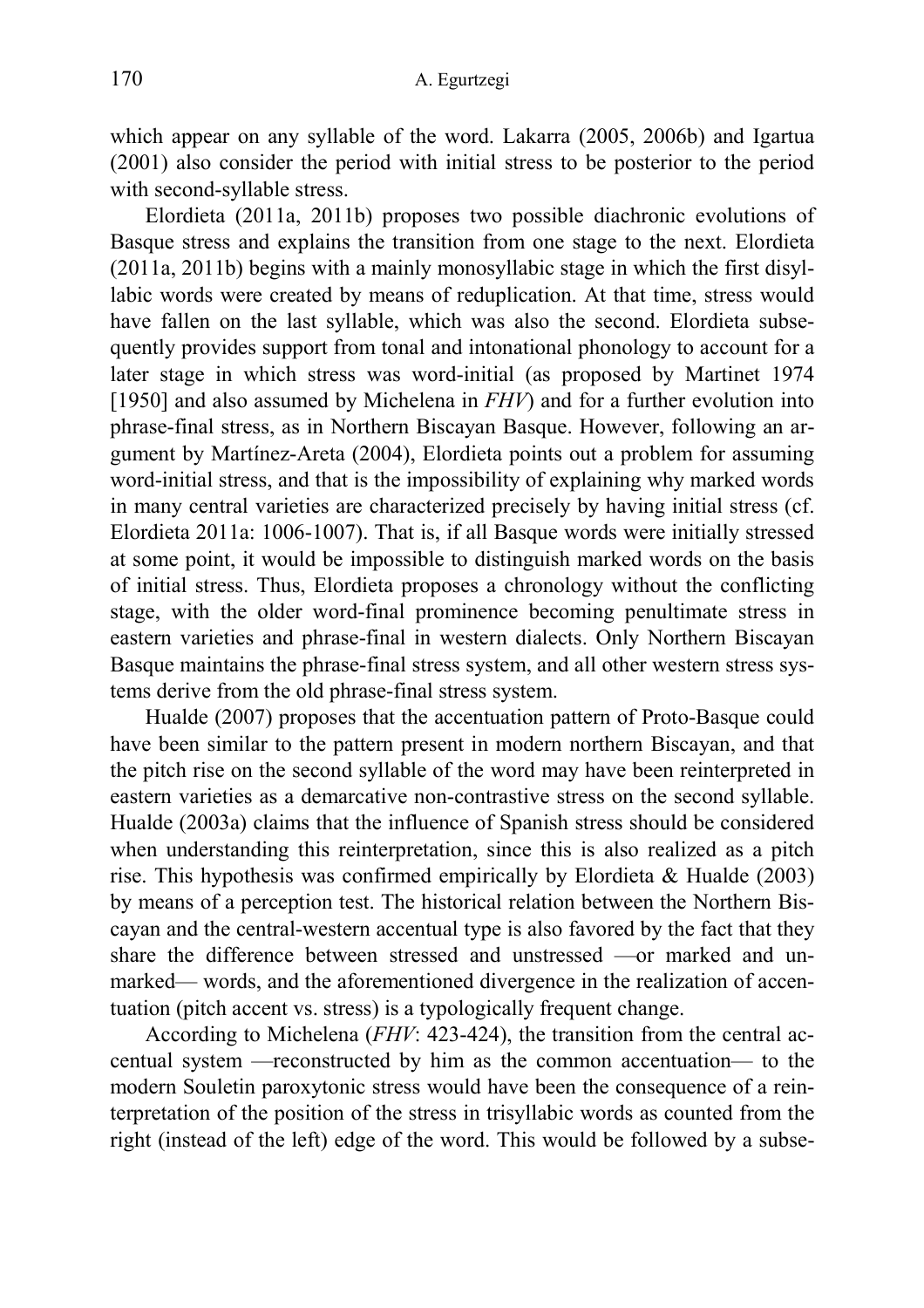quent regularization of the new pattern in disyllabic words, which would have their stress systematically relocated to the initial syllable, i.e. the penultimate.

Let us roughly follow Hualde in order to accept the aforementioned chronological sequence, and propose that the diachronic evolution must have been phrase-final stress (nowadays only found in Northern Biscayan Basque) > peninitial stress (in central varieties) > penultimate stress (in eastern varieties). In this way, we can discard the reconstructed old second syllable stress proposed by Michelena and accepted by most authors. We must assume that the loss of the aspiration after the second syllable occurred not generally but only eastwards from the central territory, in an area which includes precisely those dialects in which the /h/ is maintained to this day. This would not be incompatible with the appearance of the aspiration on any syllable in medieval documents in the meridional area, given that such varieties probably followed the western accentual model. However, a reconstructed prefixing, mainly a monosyllabic stage with stress on the second and final syllable —occupied by the root— seems rather plausible (cf. Lakarra 1995, 2006b).

Regarding the proposal of demarcative stress on the first syllable (Martinet 1974 [1950]), I agree with Elordieta (2011a) that it is probably the hypothesis with the least empirical support.<sup>58</sup> Martínez-Areta (2004) rejects this hypothetical phase of the accentuation altogether. I can point to another weakness in Martinet's proposal, namely that the prosodic prominence granted to this position (in order to explain the consonantal processes affecting stops that occurred word-initially) can be attributed to word-initial position (cf. Smith 2005), without having to posit the presence of stress on that syllable.

# **4.7. Conclusion**

 $\overline{a}$ 

Since the seminal work of Michelena (*FHV*) on the historical phonology of Basque, some aspects of the diachronic evolution of Basque phonology have received considerable attention by different researchers in the last two decades. These include the inventory of stop consonants in Old Basque (cf. §4.2.2) and the reconstruction of the accentuation system (cf. §4.6.4). Here we have provid-

<sup>58</sup> The most frequently-mentioned fact which favors initial stress is that it would easily account for the vowel neutralizations and losses which occurred in the second and third syllables of the first members of compounds mentioned supra. However, Hualde (2006, 2007) gives a segmental explanation for such neutralizations: according to his hypothesis, the addition of an intervening laryngeal segment in composition would not only explain the vowel reductions but also the devoicing and neutralization of the stops, which become alveolar /t/, perceptually the most similar segment.